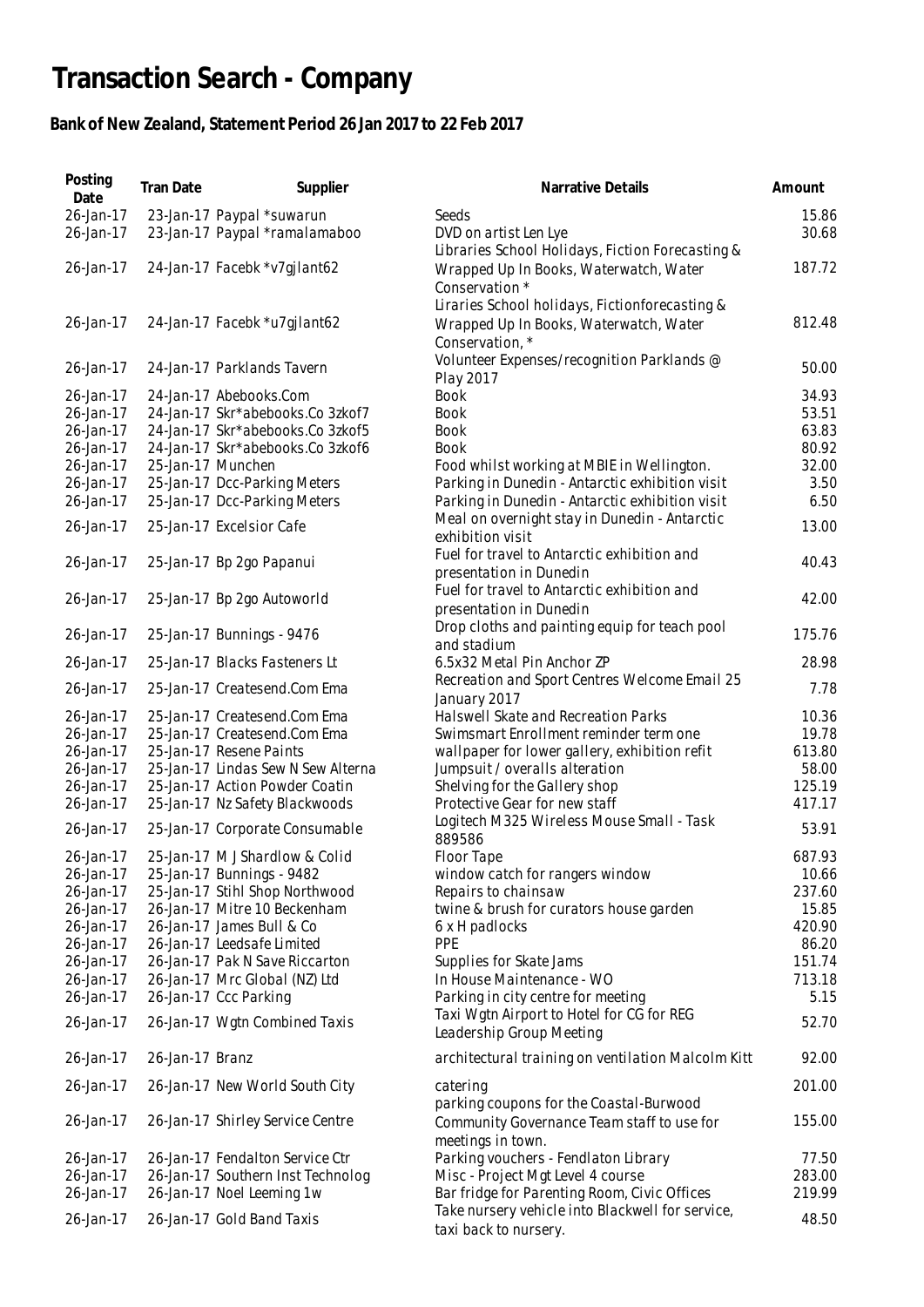| Posting<br>Date        | <b>Tran Date</b>     | Supplier                                                         | Narrative Details                                                                                                               | Amount           |
|------------------------|----------------------|------------------------------------------------------------------|---------------------------------------------------------------------------------------------------------------------------------|------------------|
| 26-Jan-17              |                      | 26-Jan-17 Placemakers Riccarton                                  | stakes for Sutherlands drain job CP 502660                                                                                      | 10.73            |
| 26-Jan-17              |                      | 26-Jan-17 Shq Biogrow 2013                                       | Promotional material for share learn activate<br>showcase                                                                       | 322.23           |
| 26-Jan-17              |                      | 26-Jan-17 Wsl South City                                         | Apprentice training requirements                                                                                                | 56.96            |
| 26-Jan-17<br>26-Jan-17 |                      | 26-Jan-17 Christchurch O P D<br>26-Jan-17 Jaycar Pty Ltd         | Label requirements for alpine collection<br>Extension cable for radio base station at Rapaki                                    | 191.60<br>18.30  |
| 26-Jan-17              |                      | 26-Jan-17 Countdown                                              | Marae<br>Milk for Carlyle St                                                                                                    | 6.74             |
| 26-Jan-17              |                      | 26-Jan-17 Placemakers Antiqua St                                 | 1 x Ladder - Building Inspections                                                                                               | 248.29           |
| 26-Jan-17              |                      | 26-Jan-17 Total Pos Solutions                                    | Eftpos and till rolls                                                                                                           | 94.07            |
| 26-Jan-17<br>27-Jan-17 |                      | 26-Jan-17 Countdown<br>25-Jan-17 Heebie Jeebies                  | Grocery items for resale in the shop<br>Stock for resale                                                                        | 206.80<br>110.30 |
| 27-Jan-17              |                      | 25-Jan-17 The Good Earth Cafe                                    | Meal on overnight stay in Dunedin - Antarctic<br>exhibition visit                                                               | 20.50            |
| 27-Jan-17              |                      | 25-Jan-17 Mayne Publctns Pl                                      | monthly subscription to Arborist magazine for<br>tree team                                                                      | 160.62           |
| 27-Jan-17              |                      | 25-Jan-17 Soundtrack Your Brand                                  | Soundtrack your brand trial for Pioneer fitness<br>centre                                                                       | 49.53            |
| 27-Jan-17              |                      | 25-Jan-17 Reductionrevolution                                    | Replacement tubes for lighting                                                                                                  | 320.92           |
| 27-Jan-17              |                      | 26-Jan-17 Astoria Cafe                                           | Food whilst working at MBIE in Wellington.                                                                                      | 22.00            |
| 27-Jan-17              |                      | 26-Jan-17 Capital Taxi                                           | Taxi whilst working at MBIE in Wellington.                                                                                      | 47.60            |
| 27-Jan-17<br>27-Jan-17 |                      | 26-Jan-17 Bunnings - 9476<br>26-Jan-17 Cancer Society - Canterbu | hearth brush<br>sunscreen for staff                                                                                             | 5.18<br>137.98   |
| 27-Jan-17              |                      | 26-Jan-17 Blacks Fasteners Lt                                    | In House Maintenance - WO                                                                                                       | 148.52           |
| 27-Jan-17              |                      | 26-Jan-17 Bunnings - 9476                                        | Extra Paint supplies for Teach pool and stadium                                                                                 | 95.36            |
| 27-Jan-17              |                      | 26-Jan-17 Dulux Trade Centre                                     | Specialised Paint system for teach pool walls                                                                                   | 671.67           |
| 27-Jan-17              | 26-Jan-17 Ipenz      |                                                                  | Professional membership through Ipenz                                                                                           | 327.50           |
| 27-Jan-17              |                      | 26-Jan-17 Bunnings - 9476                                        | gift voucher                                                                                                                    | 200.00           |
| 27-Jan-17              |                      | 26-Jan-17 Thode Knife & Saw Ltd                                  | Sharpen Guillotine blade                                                                                                        | 55.44            |
| 27-Jan-17              |                      | 26-Jan-17 Bunnings - 9482                                        | Sanding belts                                                                                                                   | 58.50            |
| 27-Jan-17              |                      | 26-Jan-17 Eccocentral Ltd                                        | Disposal of confiscated stereos                                                                                                 | 24.10            |
| 27-Jan-17              |                      | 26-Jan-17 JA Russell                                             | Starters for lighting tubes                                                                                                     | 11.50            |
| 27-Jan-17<br>27-Jan-17 |                      | 26-Jan-17 Couplands Bakeries<br>26-Jan-17 Nz Safety Blackwoods   | Bread and milk for resale in the shop<br>Safety boots                                                                           | 29.92<br>123.05  |
| 27-Jan-17              |                      | 26-Jan-17 New York Times Digital                                 | New York Times digitised newspaper article                                                                                      | 5.59             |
| 27-Jan-17              |                      | 26-Jan-17 Bp Connect Marshlands                                  | milk for morning teas                                                                                                           | 8.58             |
| 27-Jan-17              |                      | 26-Jan-17 Ross Galt Lock & Key                                   | Repairs to Bot Lake Mens toilet lock                                                                                            | 239.10           |
| 27-Jan-17              |                      | 27-Jan-17 Chch City Council Civic                                | Special licence                                                                                                                 | 207.00           |
| 27-Jan-17              |                      | 27-Jan-17 Csp Coatings Ltd                                       | In House Maintenance - WO                                                                                                       | 90.80            |
| 27-Jan-17              |                      | 27-Jan-17 Nz Red Cross                                           | AED - Bi-Annual Replacement of pads                                                                                             | 295.72           |
| 27-Jan-17              |                      | 27-Jan-17 Uoc Parking Meters                                     | Parking in city centre for meeting                                                                                              | 3.00             |
| 27-Jan-17              |                      | 27-Jan-17 Wgtn Combined Taxis                                    | Taxi Wgtn CBD to Wgtn Airport by CG for REG<br>Leadership Group meeting 27 Jan<br>Kite Day 2017 - Event Equipment - Sunscreen & | 39.30            |
| 27-Jan-17              |                      | 27-Jan-17 Twl 175 South City                                     | Water                                                                                                                           | 120.00           |
| 27-Jan-17              |                      | 27-Jan-17 Placemakers Antigua St                                 | no more gaps                                                                                                                    | 21.99            |
| 27-Jan-17              |                      | 27-Jan-17 Wsl Papanui                                            | Wall Planner for Fendalton Library<br>Replacement Crockery for staffroom at Fendalton                                           | 9.49             |
| 27-Jan-17              |                      | 27-Jan-17 Briscoes Northlands                                    | Library and Service Centre                                                                                                      | 101.61           |
| 27-Jan-17              |                      | 27-Jan-17 Gold Band Taxis<br>27-Jan-17 Mitre 10 Mega Hornby      | taxi to pick up nursery vehicle from Blackwells.                                                                                | 45.00            |
| 27-Jan-17<br>27-Jan-17 |                      | 27-Jan-17 Bike Barn Christchurch                                 | Battery Charger and cable ties<br>Bike locks bought for bike incentive scheme                                                   | 101.35<br>239.96 |
| 27-Jan-17              |                      | 27-Jan-17 Battery Masta Ltd                                      | GPS base battery                                                                                                                | 81.95            |
| 27-Jan-17              |                      | 27-Jan-17 Mojo Quay Street                                       | meal while away for meetings                                                                                                    | 23.90            |
| 27-Jan-17              |                      | 27-Jan-17 Z Carlton Corner                                       | gas bottle refill for bull resurfacing                                                                                          | 35.90            |
| 27-Jan-17              |                      | 27-Jan-17 Photo Warehouse                                        | Camera, case, SD card                                                                                                           | 268.90           |
| 30-Jan-17              |                      | 9-Jan-17 Sue Kelly Water Systms                                  | Water filter system consumables for Okains Bay<br><b>Camp Managers House</b>                                                    | 118.86           |
| 30-Jan-17              |                      | 25-Jan-17 Paypal *seedsplants                                    | seed                                                                                                                            | 10.04            |
| 30-Jan-17              |                      | 26-Jan-17 Mainland Taxi - Kehinde O                              | Taxi whilst working at MBIE in Wellington.                                                                                      | 45.00            |
| 30-Jan-17              | 26-Jan-17 Botticelli |                                                                  | meal while away for meetings                                                                                                    | 61.20            |
| 30-Jan-17              |                      | 26-Jan-17 Abebooks.Com                                           | <b>Book</b>                                                                                                                     | 85.17            |
| 30-Jan-17              |                      | 27-Jan-17 Veale&hulme Optometrst                                 | Eye test                                                                                                                        | 51.75            |
| 30-Jan-17              |                      | 27-Jan-17 Blacks Fasteners Lt                                    | In House Maintenance - WO                                                                                                       | 9.36             |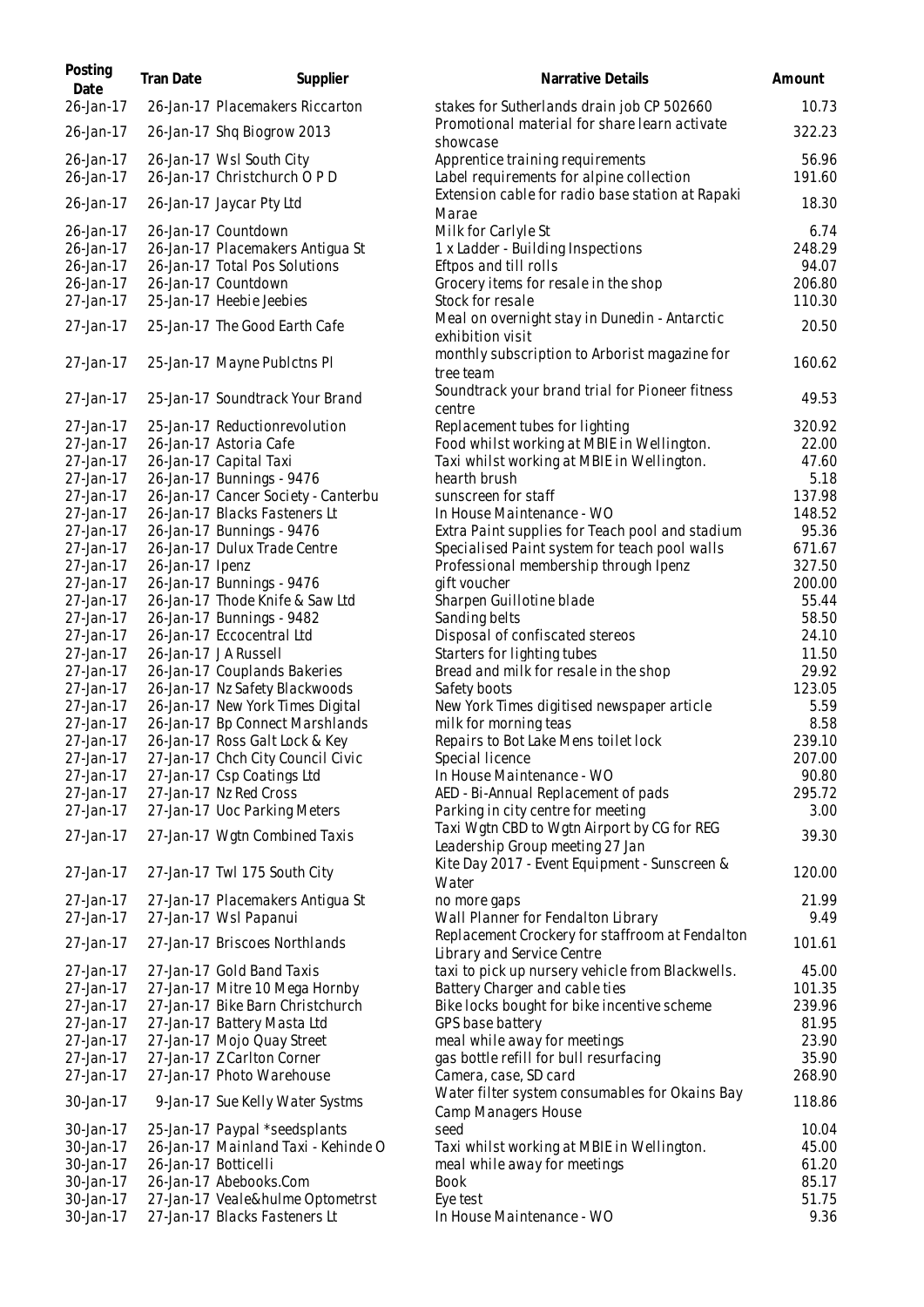| Posting<br>Date | <b>Tran Date</b> | Supplier                            | Narrative Details                                                                            | Amount |
|-----------------|------------------|-------------------------------------|----------------------------------------------------------------------------------------------|--------|
| 30-Jan-17       |                  | 27-Jan-17 Christchurch Airport      | Parking by CG at Chch Airport for REG Leadership<br>Group meeting 26-27 Jan                  | 49.00  |
| 30-Jan-17       |                  | 27-Jan-17 Dulux Trade Centre        | Fence Stain                                                                                  | 281.76 |
| 30-Jan-17       | 27-Jan-17 Ipenz  |                                     | Structural engineer Ipenz graduate membership                                                | 242.88 |
| 30-Jan-17       |                  | 27-Jan-17 Createsend.Com Ema        | Newsline 29/1/2017                                                                           | 87.27  |
| 30-Jan-17       |                  | 27-Jan-17 Harvey Norman Moorehouse  | headphones for Haines and hinterding                                                         | 128.00 |
| 30-Jan-17       |                  | 27-Jan-17 Nz Safety Blackwoods      | Boots for Response Team member                                                               | 194.35 |
| 30-Jan-17       |                  | 27-Jan-17 Carls Jr 220              | accidental Pcard expenditure, was not deliberate,<br>has been reimbursed as per the attached | 38.90  |
| 30-Jan-17       |                  | 27-Jan-17 Ronald Mottram Picture    | picture re-glazing                                                                           | 122.57 |
| 30-Jan-17       | 27-Jan-17 Solgm  |                                     | SOLGM Gala dinner, attendance compulsory as<br>part of application for Management Challege   | 552.00 |
| 30-Jan-17       |                  | 27-Jan-17 Kens Cameras & Video      | Scanning photographs from the Carl Sydow<br>archives                                         | 16.82  |
| 30-Jan-17       |                  | 27-Jan-17 George Henry & Co Lt      | Slip cloth                                                                                   | 17.65  |
| 30-Jan-17       |                  | 28-Jan-17 Vehicle Testing - #80     | three replacment rego stickers and three holders<br>for trailors                             | 28.15  |
| 30-Jan-17       |                  | 28-Jan-17 Ecocentral Ltd            | Refuse Disposal Fee                                                                          | 294.02 |
| 30-Jan-17       |                  | 28-Jan-17 Countdown                 | Bishopdale Skate Jam BBQ supplies                                                            | 18.00  |
| 30-Jan-17       |                  | 28-Jan-17 Sydenham Bakery           | accidental PCard spend, has been reimbursed as<br>per attached receipt                       | 21.80  |
| 30-Jan-17       |                  | 28-Jan-17 Bunnings - 9482           | Coach screws, duct tape                                                                      | 167.26 |
| 30-Jan-17       |                  | 29-Jan-17 Pb Technologies Christchu | Battery for anemometer for SBHP                                                              | 2.13   |
| 30-Jan-17       |                  | 29-Jan-17 Music Works               | Guitar Strings for library's two guitars                                                     | 39.95  |
| 30-Jan-17       |                  | 29-Jan-17 Ecocentral Ltd            | dump fees                                                                                    | 14.46  |
| 30-Jan-17       |                  | 29-Jan-17 Ferrymead Mitre 10 Mega   | items purchaced for shelter maintenance                                                      | 123.16 |
| 30-Jan-17       |                  | 30-Jan-17 Bolt Of Cloth             | Replacement of umbrella. Visitor attended a busy                                             | 89.00  |
| 30-Jan-17       |                  | 30-Jan-17 Parsley And Sage          | and wet event<br>Board Catering - 30 Jan 2017                                                | 172.27 |
| 30-Jan-17       |                  | 30-Jan-17 Countdown                 | cleaning cloths for reopening New Brighton<br>Library after EQC repairs                      | 8.00   |
| 30-Jan-17       |                  | 30-Jan-17 Nz Red Cross Cwc          | H & S Training - First Aid                                                                   | 130.00 |
| 30-Jan-17       |                  | 30-Jan-17 Uoc Parking Meters        | Parking in city centre for meeting                                                           | 8.00   |
| 30-Jan-17       |                  | 30-Jan-17 Groovy Costumes           | 5-0-18-4120 costumes and accessories for                                                     | 121.00 |
|                 |                  |                                     | summit                                                                                       |        |
| 30-Jan-17       |                  | 30-Jan-17 Cranfield Glass           | Glass replacement - Office door                                                              | 170.89 |
| 30-Jan-17       |                  | 30-Jan-17 Jaycar Pty Ltd            | headphone jacks for Haines and Hinterding                                                    | 10.00  |
| 30-Jan-17       |                  | 30-Jan-17 New World Northwood       | baking soda for liverwort control, nursery                                                   | 8.36   |
| 30-Jan-17       |                  | 30-Jan-17 The Drawing Room Limite   | Stationery for Recovery Workshop in Kaikoura                                                 | 60.84  |
| 30-Jan-17       |                  | 30-Jan-17 Mitre 10 Mega Papanui     | Command Frame Fastners for Board Photos                                                      | 14.90  |
| 30-Jan-17       |                  | 30-Jan-17 Countdown                 | Water for Bus Tour                                                                           | 47.00  |
| 30-Jan-17       |                  | 30-Jan-17 Caltex Redwood            | Milk for staff room                                                                          | 7.00   |
| 30-Jan-17       |                  | 30-Jan-17 Briscoes Chch Salisbury   | Staff room equipment (toaster, crockery) plug<br>boards for venue hire areas.                | 319.28 |
| 30-Jan-17       |                  | 30-Jan-17 Spotlight Stores NZ Ltd   | material and cotton for feelie bags                                                          | 47.32  |
| 30-Jan-17       |                  | 30-Jan-17 Placemakers Riccarton     | Paint for workshop floor.                                                                    | 54.99  |
| 30-Jan-17       |                  | 30-Jan-17 Countdown                 | Afternoon tea for Union H&S forum                                                            | 10.90  |
| 30-Jan-17       |                  | 30-Jan-17 Ccc Parking               | mtg $@$ Civic                                                                                | 4.50   |
| 30-Jan-17       |                  | 30-Jan-17 Countdown                 | crew drinks sparks                                                                           | 30.00  |
| 30-Jan-17       |                  | 30-Jan-17 Xcm Group Limited         | alterarions for trousers                                                                     | 23.00  |
| 31-Jan-17       |                  | 28-Jan-17 Officevibe                | ITDC Officevibe monthly sub 2017-02                                                          | 79.19  |
| 31-Jan-17       |                  | 29-Jan-17 Hootsuite Media Inc.      | Hootsuite monthly invoice                                                                    | 93.31  |
| 31-Jan-17       |                  | 29-Jan-17 Safari Bks Online-Flow    | ITII Safari Books Online Monthly sub 2017-02                                                 | 55.15  |
| 31-Jan-17       |                  | 30-Jan-17 Nz Safety Blackwoods      | Safety Equipment for Bus Tour                                                                | 579.24 |
| 31-Jan-17       |                  | 30-Jan-17 Bunnings - 9476           | Tape, and paint brushes                                                                      | 74.42  |
| 31-Jan-17       |                  | 30-Jan-17 Harvey Norman Moorehouse  | headphones for Haines and hinterding                                                         | 37.00  |
| 31-Jan-17       |                  | 30-Jan-17 Canterbury Landscape Supp | topdress fertilizer for container trees                                                      | 764.75 |
| 31-Jan-17       |                  | 30-Jan-17 Wilson Parking            | parking for meeting at Civic                                                                 | 6.60   |
| 31-Jan-17       |                  | 30-Jan-17 Nz Safety Blackwoods      | safety footwear for shelter staff members                                                    | 73.66  |
| 31-Jan-17       |                  | 30-Jan-17 New World St Martins      | handwash-earplugs, general fastenings, gloves,<br>toilet signs                               | 27.63  |
| 31-Jan-17       |                  | 30-Jan-17 Oderings Nurseries        | planting troughs                                                                             | 100.95 |
| 31-Jan-17       |                  | 30-Jan-17 Arbi Monograms            | staff uniform                                                                                | 659.99 |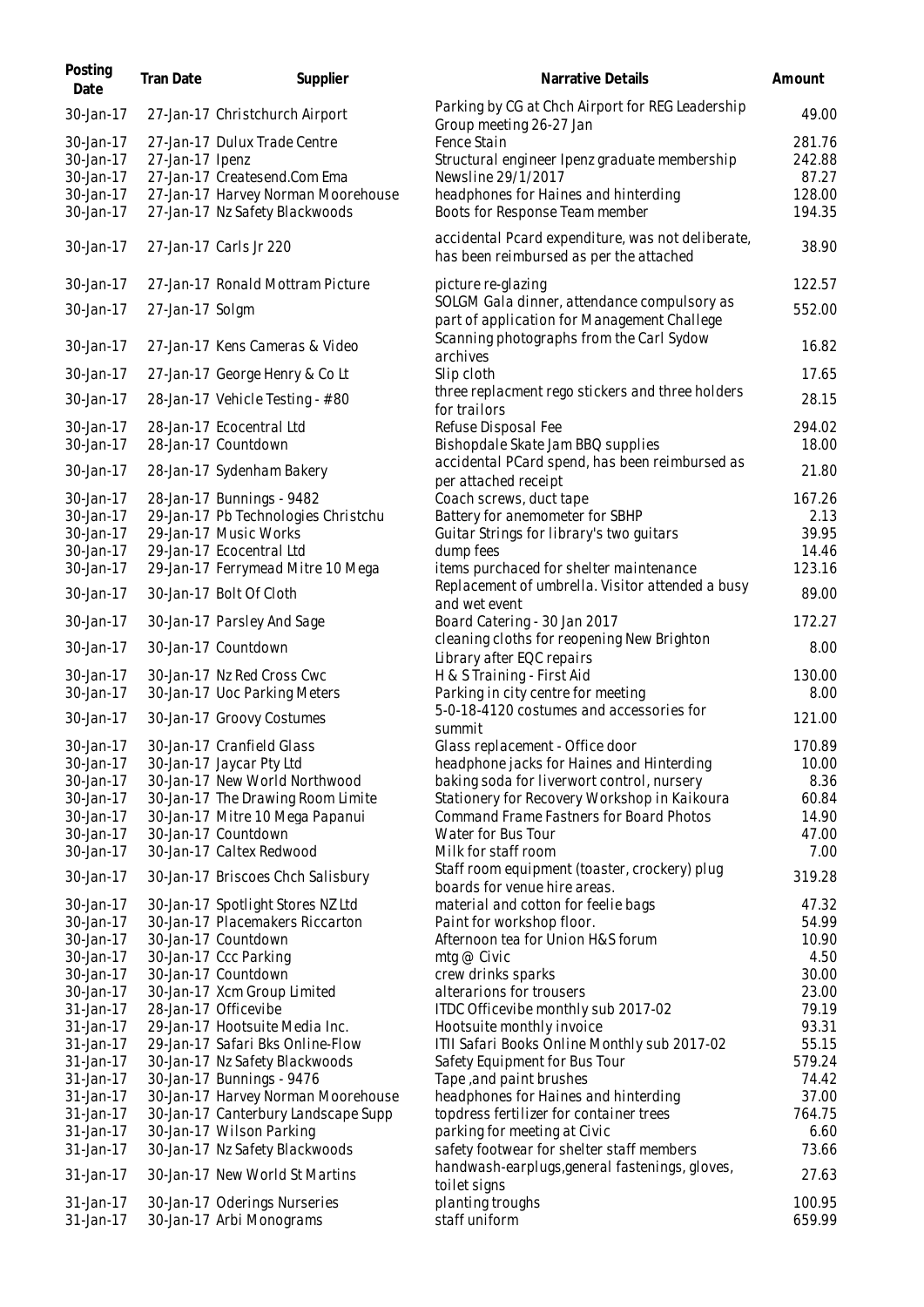| Posting<br>Date                                                                                                                                                                                                                                                             | <b>Tran Date</b> | Supplier                                                                                                                                                                                                                                                                                                                                                                                                                                                                                                                                                                                                                        | Narrative Details                                                                                                                                                                                                                                                                                                                                                                                                                                                                                                                                                                                                                                                                                                                                                                                          | Amount                                                                                                                                                                                             |
|-----------------------------------------------------------------------------------------------------------------------------------------------------------------------------------------------------------------------------------------------------------------------------|------------------|---------------------------------------------------------------------------------------------------------------------------------------------------------------------------------------------------------------------------------------------------------------------------------------------------------------------------------------------------------------------------------------------------------------------------------------------------------------------------------------------------------------------------------------------------------------------------------------------------------------------------------|------------------------------------------------------------------------------------------------------------------------------------------------------------------------------------------------------------------------------------------------------------------------------------------------------------------------------------------------------------------------------------------------------------------------------------------------------------------------------------------------------------------------------------------------------------------------------------------------------------------------------------------------------------------------------------------------------------------------------------------------------------------------------------------------------------|----------------------------------------------------------------------------------------------------------------------------------------------------------------------------------------------------|
| 31-Jan-17                                                                                                                                                                                                                                                                   |                  | 30-Jan-17 Ross Galt Lock & Key                                                                                                                                                                                                                                                                                                                                                                                                                                                                                                                                                                                                  | Proximity tags and turn keys for key holders of<br><b>NKMP</b>                                                                                                                                                                                                                                                                                                                                                                                                                                                                                                                                                                                                                                                                                                                                             | 99.50                                                                                                                                                                                              |
| 31-Jan-17                                                                                                                                                                                                                                                                   |                  | 30-Jan-17 Corporate Consumable                                                                                                                                                                                                                                                                                                                                                                                                                                                                                                                                                                                                  | Logitec mouse M310 wireless                                                                                                                                                                                                                                                                                                                                                                                                                                                                                                                                                                                                                                                                                                                                                                                | 53.82                                                                                                                                                                                              |
| 31-Jan-17                                                                                                                                                                                                                                                                   |                  | 30-Jan-17 Corporate Consumable                                                                                                                                                                                                                                                                                                                                                                                                                                                                                                                                                                                                  | Logitech M560 Wireless Mouse Full Size Claudiu<br>MogaRequest 640785                                                                                                                                                                                                                                                                                                                                                                                                                                                                                                                                                                                                                                                                                                                                       | 67.85                                                                                                                                                                                              |
| 31-Jan-17                                                                                                                                                                                                                                                                   |                  | 30-Jan-17 Corporate Consumable                                                                                                                                                                                                                                                                                                                                                                                                                                                                                                                                                                                                  | Logitec Webcam for Service Centers x2 Sue Bergin<br>task 898618                                                                                                                                                                                                                                                                                                                                                                                                                                                                                                                                                                                                                                                                                                                                            | 71.76                                                                                                                                                                                              |
| 31-Jan-17<br>31-Jan-17                                                                                                                                                                                                                                                      | 31-Jan-17 Solgm  | 30-Jan-17 Ferry Road Vet                                                                                                                                                                                                                                                                                                                                                                                                                                                                                                                                                                                                        | Neuter dog - dog owner paid shelter<br>Subscription to Solgm - req'd for nominations                                                                                                                                                                                                                                                                                                                                                                                                                                                                                                                                                                                                                                                                                                                       | 210.00<br>316.26                                                                                                                                                                                   |
| 31-Jan-17                                                                                                                                                                                                                                                                   |                  | 31-Jan-17 Countdown                                                                                                                                                                                                                                                                                                                                                                                                                                                                                                                                                                                                             | new cups and teabags for staff work room for<br>reopening New Brighton Library after EQC repairs                                                                                                                                                                                                                                                                                                                                                                                                                                                                                                                                                                                                                                                                                                           | 14.77                                                                                                                                                                                              |
| 31-Jan-17                                                                                                                                                                                                                                                                   |                  | 31-Jan-17 Every Educaid                                                                                                                                                                                                                                                                                                                                                                                                                                                                                                                                                                                                         | Maori Border designs for shelving and displaying<br>the Nga Pounamu Collection at New Brighton<br>Library                                                                                                                                                                                                                                                                                                                                                                                                                                                                                                                                                                                                                                                                                                  | 41.99                                                                                                                                                                                              |
| 31-Jan-17<br>31-Jan-17<br>31-Jan-17<br>31-Jan-17                                                                                                                                                                                                                            |                  | 31-Jan-17 Bselect - Moorhouse Ave<br>31-Jan-17 Placemakers Riccarton<br>31-Jan-17 Mrc Global (NZ) Ltd<br>31-Jan-17 Award Plastics Ltd                                                                                                                                                                                                                                                                                                                                                                                                                                                                                           | repair wheel barrow flat tube<br>cold patch pot hole repair<br>In House Maintenance - WO<br>Clips for Louise Menzies artworks                                                                                                                                                                                                                                                                                                                                                                                                                                                                                                                                                                                                                                                                              | 11.97<br>259.14<br>646.48<br>161.00                                                                                                                                                                |
| 31-Jan-17                                                                                                                                                                                                                                                                   |                  | 31-Jan-17 Mitre 10 Mega Hornby                                                                                                                                                                                                                                                                                                                                                                                                                                                                                                                                                                                                  | 5-0-18-4120 Summit resources - buckets, tool belt                                                                                                                                                                                                                                                                                                                                                                                                                                                                                                                                                                                                                                                                                                                                                          | 20.71                                                                                                                                                                                              |
| 31-Jan-17                                                                                                                                                                                                                                                                   |                  | 31-Jan-17 Groovy Costumes                                                                                                                                                                                                                                                                                                                                                                                                                                                                                                                                                                                                       | 5-0-18-4120 Costume hire + refundable bond                                                                                                                                                                                                                                                                                                                                                                                                                                                                                                                                                                                                                                                                                                                                                                 | 75.00                                                                                                                                                                                              |
| 31-Jan-17                                                                                                                                                                                                                                                                   |                  | 31-Jan-17 Countdown                                                                                                                                                                                                                                                                                                                                                                                                                                                                                                                                                                                                             | 5-0-18-4120 Bottled water, Resources for<br>games/activities                                                                                                                                                                                                                                                                                                                                                                                                                                                                                                                                                                                                                                                                                                                                               | 87.75                                                                                                                                                                                              |
| 31-Jan-17                                                                                                                                                                                                                                                                   |                  | 31-Jan-17 Bivouac Tower Junction                                                                                                                                                                                                                                                                                                                                                                                                                                                                                                                                                                                                | Dry bags for emergency pagers                                                                                                                                                                                                                                                                                                                                                                                                                                                                                                                                                                                                                                                                                                                                                                              | 69.80                                                                                                                                                                                              |
| 31-Jan-17                                                                                                                                                                                                                                                                   |                  | 31-Jan-17 Parsley And Sage                                                                                                                                                                                                                                                                                                                                                                                                                                                                                                                                                                                                      | Catering for Community Board Extraordinary<br>Meeting                                                                                                                                                                                                                                                                                                                                                                                                                                                                                                                                                                                                                                                                                                                                                      | 164.16                                                                                                                                                                                             |
| 31-Jan-17<br>31-Jan-17<br>31-Jan-17<br>31-Jan-17<br>31-Jan-17<br>31-Jan-17<br>31-Jan-17<br>31-Jan-17<br>31-Jan-17<br>31-Jan-17<br>31-Jan-17<br>1-Feb-17<br>1-Feb-17<br>1-Feb-17<br>1-Feb-17<br>$1-Feb-17$<br>$1-Feb-17$<br>$1-Feb-17$<br>$1-Feb-17$<br>1-Feb-17<br>1-Feb-17 | 31-Jan-17 Solgm  | 31-Jan-17 Wsl Papanui<br>31-Jan-17 Mitre 10 Mega Papanui<br>31-Jan-17 Mitre 10 Mega Hornby<br>31-Jan-17 Wsl Hornby<br>31-Jan-17 Aarque Group Limited<br>31-Jan-17 New World South City<br>31-Jan-17 Irrigation Warehouse<br>31-Jan-17 Pak N Save Hornby<br>31-Jan-17 Homershams Ltd<br>31-Jan-17 Twl 178 Barrington<br>28-Jan-17 Surveymonkey.Com<br>30-Jan-17 Charge.Prezi.Com<br>30-Jan-17 Dnh*godaddy.Com Nzd<br>30-Jan-17 Paknsave Moorhouse<br>30-Jan-17 Skr*abebooks.Co 3zqp4h<br>31-Jan-17 Brighton Hammer Hardware<br>31-Jan-17 Fosters Outdoor Power<br>31-Jan-17 Are (NZ) Limited<br>31-Jan-17 Nz Institute Of Landsc | Exchanged Wall Planner for Fendlaton Library<br>Groynes timber nails and hammer<br>3 x Indicator bolt latches for toilet doors<br>black toner for printer and copy paper<br>SOLGM Membership - Liam Nolan<br>Dark Grey and Magenta ink cartridge for HP7100<br>printer<br>Panadol and sunscreen for first aid and outdoor<br>civic event<br>impact sprinkler heads<br>Milk for tearoom<br>3 x Thermometer for Inspectors (Loaners)<br>The Warehouse - Waltham Fair: Event Costs.<br>Survey Monkey monthly subscription<br>Prezi yearly subscription<br>GoDaddy certificate renewal for<br>*.christchurchcitylibraries.com<br>crew drinks summertimes<br><b>Book</b><br>Trimmer line for grass cutting<br>replace oil cap on chainsaw<br>H & S Equipment for Asbestos Clean up<br><b>NZILA Registration</b> | 11.50<br>62.07<br>95.41<br>168.00<br>158.13<br>653.82<br>26.58<br>504.95<br>5.43<br>155.25<br>22.00<br>36.75<br>95.89<br>517.49<br>164.87<br>63.60<br>29.98<br>22.89<br>1322.62<br>577.00<br>12.00 |
| 1-Feb-17                                                                                                                                                                                                                                                                    |                  | 31-Jan-17 Cashel Box Lobby Post Sho<br>31-Jan-17 Createsend.Com Ema                                                                                                                                                                                                                                                                                                                                                                                                                                                                                                                                                             | Courier bag for Kirk.<br>Ngā Puna Wai Sports Hub update - January 2017                                                                                                                                                                                                                                                                                                                                                                                                                                                                                                                                                                                                                                                                                                                                     | 18.58                                                                                                                                                                                              |
| $1-Feb-17$                                                                                                                                                                                                                                                                  |                  | 31-Jan-17 Bp Connect Marshlands                                                                                                                                                                                                                                                                                                                                                                                                                                                                                                                                                                                                 | Milk for BLFP tearoom                                                                                                                                                                                                                                                                                                                                                                                                                                                                                                                                                                                                                                                                                                                                                                                      | 17.16                                                                                                                                                                                              |
| $1-Feb-17$                                                                                                                                                                                                                                                                  | 31-Jan-17 Solgm  |                                                                                                                                                                                                                                                                                                                                                                                                                                                                                                                                                                                                                                 | LA registration for 11 and 12 May SOLGM PAs                                                                                                                                                                                                                                                                                                                                                                                                                                                                                                                                                                                                                                                                                                                                                                | 1098.25                                                                                                                                                                                            |
| $1-Feb-17$                                                                                                                                                                                                                                                                  |                  | 31-Jan-17 New World Ilam                                                                                                                                                                                                                                                                                                                                                                                                                                                                                                                                                                                                        | Forum<br>Handwash for elected members lounge                                                                                                                                                                                                                                                                                                                                                                                                                                                                                                                                                                                                                                                                                                                                                               | 5.99                                                                                                                                                                                               |
| 1-Feb-17                                                                                                                                                                                                                                                                    |                  | 31-Jan-17 Fieldwork Group                                                                                                                                                                                                                                                                                                                                                                                                                                                                                                                                                                                                       | Supplies for survey storage shed (spot marking<br>paint and engineering pegs)                                                                                                                                                                                                                                                                                                                                                                                                                                                                                                                                                                                                                                                                                                                              | 449.60                                                                                                                                                                                             |
| 1-Feb-17                                                                                                                                                                                                                                                                    |                  | 31-Jan-17 Nz Safety Blackwoods                                                                                                                                                                                                                                                                                                                                                                                                                                                                                                                                                                                                  | general ppe ear plugs, toilet cleaning gloves and<br>hand cleaner                                                                                                                                                                                                                                                                                                                                                                                                                                                                                                                                                                                                                                                                                                                                          | 135.24                                                                                                                                                                                             |
| $1-Feb-17$<br>1-Feb-17<br>1-Feb-17                                                                                                                                                                                                                                          |                  | 31-Jan-17 Stihl Shop Northwood<br>1-Feb-17 Countdown<br>1-Feb-17 Groovy Costumes                                                                                                                                                                                                                                                                                                                                                                                                                                                                                                                                                | Repairs to Bot Lake plate compactor<br>Milk for Carlyle staffroom<br>4-0-18-4120 Credit Voucher Groovy Costumes                                                                                                                                                                                                                                                                                                                                                                                                                                                                                                                                                                                                                                                                                            | 123.86<br>6.74<br>$-40.00$                                                                                                                                                                         |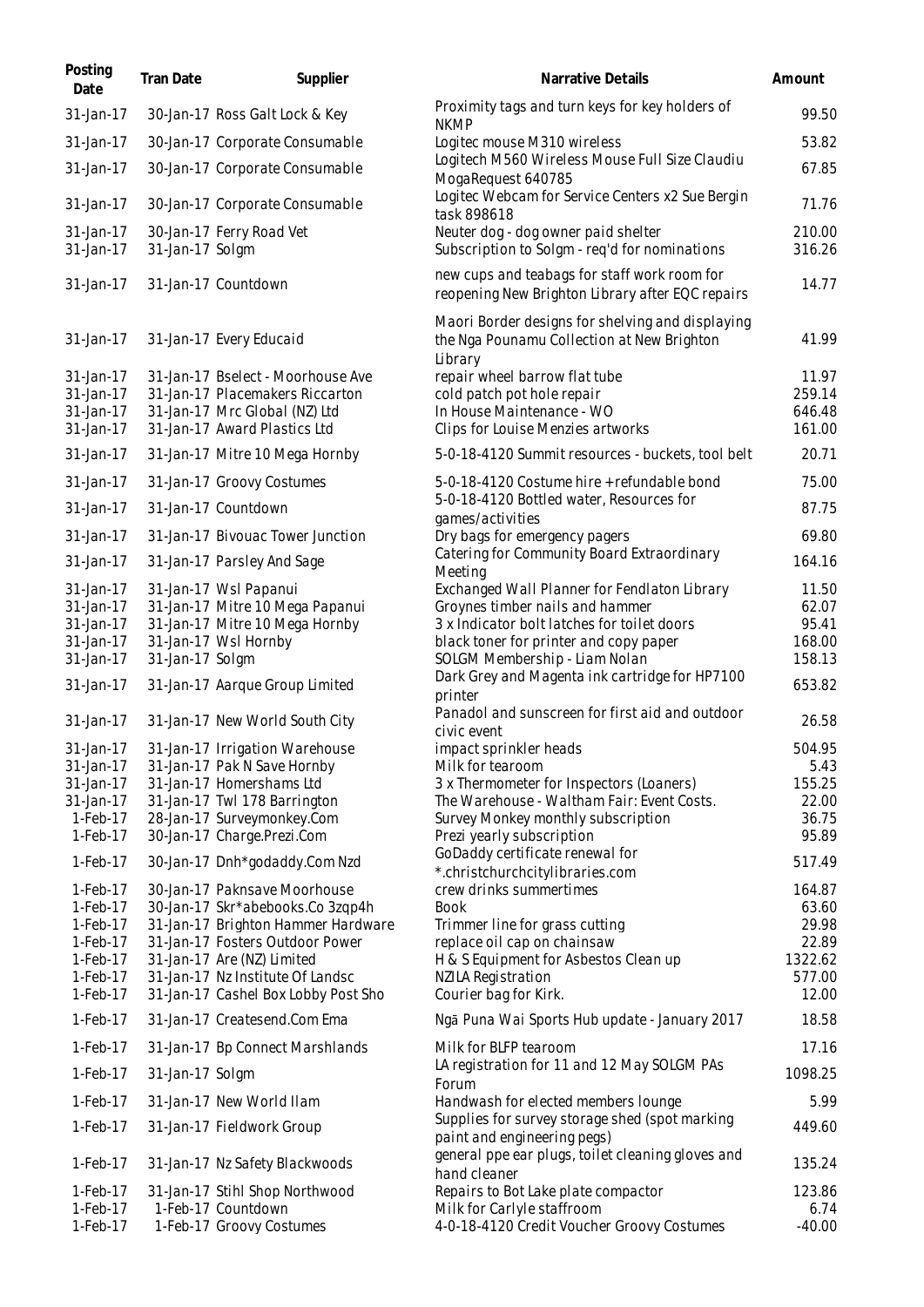| Posting<br>Date | <b>Tran Date</b>  | Supplier                            | Narrative Details                                                                                                      | Amount |
|-----------------|-------------------|-------------------------------------|------------------------------------------------------------------------------------------------------------------------|--------|
| 1-Feb-17        |                   | 1-Feb-17 Nz Institute Of Landsc     | NZILA Registration                                                                                                     | 577.00 |
| 1-Feb-17        |                   | 1-Feb-17 Ferrymead Mitre 10 Mega    | glue/brushes                                                                                                           | 20.22  |
| $1-Feb-17$      |                   | 1-Feb-17 Ccc Parking                | parking for meeting at civic                                                                                           | 3.60   |
| $1-Feb-17$      |                   | 1-Feb-17 Pak N Save Riccarton       | Tea/Coffee and other meeting supplies for<br>Riccarton Neighbourhood Meeting                                           | 53.10  |
| 1-Feb-17        |                   | 1-Feb-17 Repco Northwood 52         | oil for chainsaws for coast                                                                                            | 170.97 |
| $2$ -Feb-17     | 30-Jan-17 Goformz |                                     | ITCC GoFormz monthly sub 9 users Health<br>Licensing                                                                   | 88.62  |
| $2$ -Feb-17     |                   | 30-Jan-17 Skr*abebooks.Co 3zqz6z    | <b>Book</b>                                                                                                            | 33.91  |
| $2$ -Feb-17     |                   | 31-Jan-17 Facebk *mkqklant62        | Library Fiction Forecasting & Wrapped Up In<br>Books, Water Conservation, Made Plans to Get Fit                        | 106.86 |
| $2$ -Feb-17     |                   | 31-Jan-17 Facebk *ma6y8b6rc2        | Canterbury EQ Memorial, Swimsmart and Sport &<br>Rec Facebook posts                                                    | 372.59 |
| 2-Feb-17        |                   | 31-Jan-17 Facebk *lkqklant62        | Liraries Fiction Forecasting, Wrapped Up In<br>Books and School Holidays, Water Conservation,<br>Made Plans to Get Fit | 455.99 |
| $2$ -Feb-17     |                   | 31-Jan-17 Project Mgmt Institute    | PMP Membership Renewal                                                                                                 | 84.41  |
| $2$ -Feb-17     |                   | 31-Jan-17 Project Management Instit | PMI Membership Renewal                                                                                                 | 265.87 |
| 2-Feb-17        |                   | 31-Jan-17 Facebk *ajsrgaem32        | Facebook post flora like fauna                                                                                         | 18.21  |
| $2$ -Feb-17     |                   | 1-Feb-17 Facebk *4kndeaja32         | 5001-4342 Social Media paid advertising                                                                                | 32.30  |
| $2$ -Feb-17     |                   | 1-Feb-17 Facebk *zindeaja32         | 5001-4342 Social Media paid advertising                                                                                | 75.66  |
| $2$ -Feb-17     |                   | 1-Feb-17 Facebk *flguebj4y2         | event promotion on facebook via post boost                                                                             | 71.85  |
| $2$ -Feb-17     |                   | 1-Feb-17 Bunnings - 9476            | garden/weeding gloves for volunteers at<br>Charlesworth                                                                | 10.00  |
| $2$ -Feb-17     |                   | 1-Feb-17 Ballingers Hunting & Fish  | waders size 8 for staff to access ponds & river                                                                        | 369.99 |
| 2-Feb-17        |                   | 1-Feb-17 Nz Institute Of Landsc     | NZILA Registration                                                                                                     | 577.00 |
| 2-Feb-17        |                   | 1-Feb-17 Nz Institute Of Landsc     | NZILA Registration                                                                                                     | 577.00 |
| $2$ -Feb-17     |                   | 1-Feb-17 Radio Spectrum             | CDEM radio licence fees                                                                                                | 690.00 |
| $2$ -Feb-17     |                   | 1-Feb-17 Createsend.Com Ema         | Friends of Art Gallery email                                                                                           | 7.09   |
|                 |                   |                                     | Recreation and Sport Centres Welcome Email 01                                                                          |        |
| $2$ -Feb-17     |                   | 1-Feb-17 Createsend.Com Ema         | February 2017<br>QEII Recreation and Sport Centre update - quick                                                       | 8.26   |
| $2$ -Feb-17     |                   | 1-Feb-17 Createsend.Com Ema         | poll                                                                                                                   | 16.26  |
| $2$ -Feb-17     |                   | 1-Feb-17 Facebk *7gu7jbjcr2         | Summertimes events Facebook posts                                                                                      | 509.21 |
| 2-Feb-17        |                   | 1-Feb-17 Alpha Lamspecs             | laminating                                                                                                             | 102.92 |
| 2-Feb-17        |                   | 1-Feb-17 Alpha Lamspecs             | laminating                                                                                                             | 950.00 |
| $2$ -Feb-17     |                   | 1-Feb-17 Alpha Lamspecs             | laminating                                                                                                             | 950.00 |
| $2$ -Feb-17     |                   | 1-Feb-17 Mr Rental Christchurch     | Misc Eployment Exp - furniture rentals for CETAS<br>units                                                              | 280.00 |
| $2$ -Feb-17     |                   | 1-Feb-17 Tussock Creek              | moleskin uniform trousers for park ranger Phil C                                                                       | 199.20 |
| $2$ -Feb-17     |                   | 1-Feb-17 Copyland Digital Print     | Printed Birthday Cards for Southern Centre                                                                             | 150.70 |
| $2$ -Feb-17     |                   | 1-Feb-17 Mad Butcher Ferry Road     | expenses for engaging with the community at<br>Riccarton Neighourhood Meeting                                          | 7.92   |
| $2$ -Feb-17     |                   | 1-Feb-17 Facebk *lb4m9bwys2         | Facebook campaign                                                                                                      | 2.64   |
| $2$ -Feb-17     |                   | 1-Feb-17 Facebk *kb4m9bwys2         | Facebook campaign                                                                                                      | 314.62 |
| $2$ -Feb-17     |                   | 1-Feb-17 Vehicle Testing Nz         | Replacement licence label for car - Registration<br>plate FEG502                                                       | 4.19   |
| 2-Feb-17        |                   | 1-Feb-17 Vehicle Testing Nz         | Warrant of Fitness - Registration number FEG502                                                                        | 59.00  |
| $2$ -Feb-17     |                   | 1-Feb-17 Waterforce Christchurch    | For moving tanks and setting water supply                                                                              | 743.54 |
| $2$ -Feb-17     |                   | 1-Feb-17 Humes Pipeline Systems     | Hose connectors and tape for submersible pump<br>at Jellie Park                                                        | 12.50  |
| $2$ -Feb-17     |                   | 1-Feb-17 Auckland District Law      | CPD requirement                                                                                                        | 143.75 |
| $2$ -Feb-17     |                   | 1-Feb-17 Auckland District Law      | CPD requirement                                                                                                        | 143.75 |
| $2$ -Feb-17     |                   | 1-Feb-17 Facebk *vqy8ybssp2         | Facebook promotion for Transport for<br>Christchurch                                                                   | 46.84  |
| 2-Feb-17        |                   | 1-Feb-17 Evolution Cycles Limited   | Maintenance on Cycle Safe bikes                                                                                        | 195.00 |
| 2-Feb-17        |                   | 1-Feb-17 Evolution Cycles Limited   | Cycle Safe bike maintenance                                                                                            | 263.91 |
| 2-Feb-17        |                   | 1-Feb-17 Harvey Norman              | IT Stock - 10 x iPhone charge sync cables 1.0m                                                                         | 255.85 |
| 2-Feb-17        |                   | 1-Feb-17 Moorhouse Medical Cent     | Moorhouse Medical for assault                                                                                          | 36.00  |
| 2-Feb-17        |                   | 1-Feb-17 Bunnings - 9482            | Tie down straps and ratchets for Akaroa tanker                                                                         | 92.65  |
| 2-Feb-17        |                   | 2-Feb-17 Paint & Decor Chch         | stain and turps for picnic tables                                                                                      | 351.64 |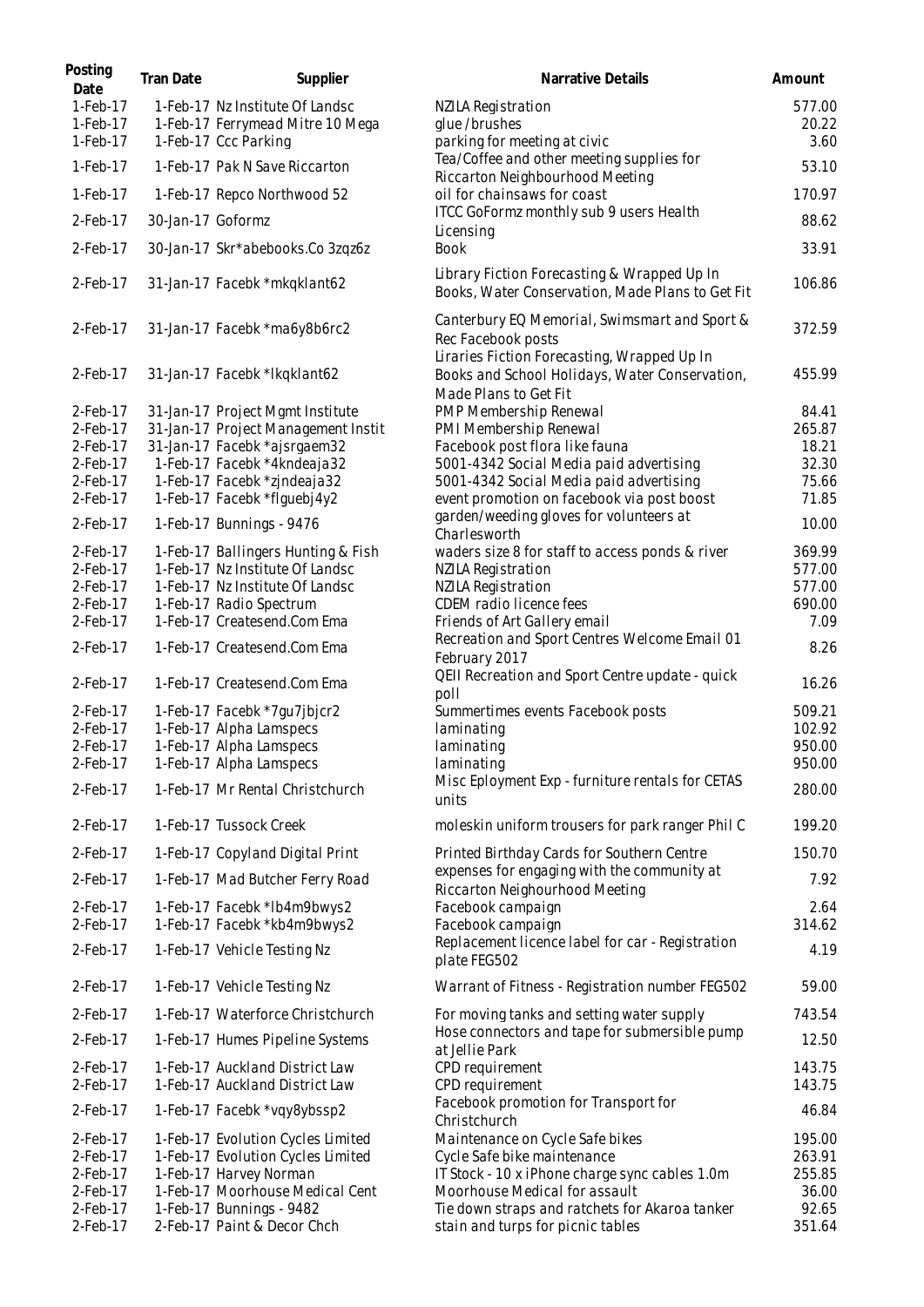| Posting<br>Date            | <b>Tran Date</b> | Supplier                                                         | Narrative Details                                                                               | Amount           |
|----------------------------|------------------|------------------------------------------------------------------|-------------------------------------------------------------------------------------------------|------------------|
| $2$ -Feb-17                |                  | 2-Feb-17 Irrigation Warehouse                                    | replacement irrigation parts for curators house<br>garden                                       | 817.44           |
| 2-Feb-17                   |                  | 2-Feb-17 Twl 175 South City                                      | Replace catering supplies used for Earthquake<br>Response Nov 16                                | 10.00            |
| $2$ -Feb-17                |                  | 2-Feb-17 Twl 175 South City                                      | Replace materials used in EOC Kaikoura<br>Earthquake response. Receipt has gone missing.        | 11.00            |
| $2$ -Feb-17                |                  | 2-Feb-17 Twl 175 South City                                      | Replace catering supplies used for Earthquake<br>Response Nov 16                                | 35.50            |
| $2$ -Feb-17                |                  | 2-Feb-17 New World South City                                    | Replace catering supplies used for Earthquake<br>Response Nov 16                                | 135.93           |
| $2$ -Feb-17<br>$2$ -Feb-17 |                  | 2-Feb-17 Mitre 10 Mega Papanui<br>2-Feb-17 Hydraquip             | cable ties for children's day posters<br>pit for waterhose BG                                   | 32.72<br>11.53   |
| $2$ -Feb-17                |                  | 2-Feb-17 Aarque Group Limited                                    | Yellow and Grey Ink Cartridge for HP7100 printer                                                | 653.82           |
| $2$ -Feb-17                |                  | 2-Feb-17 Central City Flowers                                    | A flower for the Mayor to take to the Queen's<br>Honor Medal presentation ceremony              | 60.00            |
| $2$ -Feb-17                |                  | 2-Feb-17 Placemakers Riccarton                                   | hammer drill                                                                                    | 950.47           |
| $2$ -Feb-17                |                  | 2-Feb-17 Central Innovation                                      | ITCS ArchiCAD CCBC Monthly sub                                                                  | 339.25           |
| $2$ -Feb-17                |                  | 2-Feb-17 Parkland Products Ltd                                   | service for rotary mower                                                                        | 78.71            |
| 2-Feb-17                   |                  | 2-Feb-17 Parkland Products Ltd                                   | Reel sharpen for toro walk behind mower                                                         | 286.88           |
| $2$ -Feb-17                |                  | 2-Feb-17 Mitre 10 Mega Papanui                                   | plastic garden trellis and stapler for making a                                                 | 91.62            |
| 3-Feb-17                   |                  |                                                                  | weaving wall for the Waitangi day celebrations                                                  | 176.60           |
| 3-Feb-17                   |                  | 1-Feb-17 Fulcrumapp.Com<br>1-Feb-17 Christchurch Airport         | Supply of data capture tool CWW assets<br>Car parking at Christchurch city airport              | 12.00            |
|                            |                  |                                                                  | Christchurch Airport parking 1/2/17; meeting                                                    |                  |
| 3-Feb-17                   |                  | 1-Feb-17 Christchurch Airport                                    | with various, Central Govt                                                                      | 32.00            |
| 3-Feb-17                   |                  | 1-Feb-17 Paknsave Moorhouse                                      | Grocery items for resale in the shop                                                            | 102.04           |
| 3-Feb-17                   |                  | 2-Feb-17 Westfield Gift Voucher                                  | Vouchers for Film Director for Crash Bash 2017                                                  | 200.00           |
|                            |                  |                                                                  | Filming segment                                                                                 |                  |
| 3-Feb-17                   |                  | 2-Feb-17 Inxpress Australia                                      | Credit Voucher (AUD 91.71) Inxpress Australia<br>Freight OVERCHARGE reimbursed                  | $-92.94$         |
| 3-Feb-17                   |                  | 2-Feb-17 Bunnings - 9476                                         | chairs for teaching pool and new hose for<br>cleaning                                           | 397.92           |
| 3-Feb-17                   |                  | 2-Feb-17 Createsend.Com Ema                                      | Friends of Art Gallery email                                                                    | 7.17             |
| 3-Feb-17                   |                  | 2-Feb-17 Createsend.Com Ema                                      | Friends of Art Gallery email                                                                    | 7.75             |
| 3-Feb-17                   |                  | 2-Feb-17 Createsend.Com Ema                                      | Friends of Art Gallery email                                                                    | 8.47             |
| 3-Feb-17                   |                  | 2-Feb-17 Createsend.Com Ema                                      | RSU Fitness Newsletter                                                                          | 132.64           |
| 3-Feb-17                   |                  | 2-Feb-17 Elite Fitness - Dps                                     | sports chalk for lifting platform                                                               | 20.85            |
| 3-Feb-17                   |                  | 2-Feb-17 Wilson Parking                                          | wrongly used pcard - paid at service centre -<br>receipt attached                               | 5.60             |
| 3-Feb-17                   |                  | 2-Feb-17 Arbi Monograms                                          | staff uniform                                                                                   | 500.25           |
|                            |                  |                                                                  | Meal while away for meetingsreceipt not                                                         |                  |
| 3-Feb-17                   |                  | 2-Feb-17 St Pierres                                              | available                                                                                       | 36.00            |
| 3-Feb-17                   |                  | 3-Feb-17 Christchurch City Cncl                                  | Parking coupons for meetings at Civic                                                           | 31.00            |
| 3-Feb-17<br>$3-Feb-17$     |                  | 3-Feb-17 Parkland Products Ltd<br>3-Feb-17 Parkland Products Ltd | mower parts & repairs<br>sharpen lawnmaster 660                                                 | 200.24<br>273.13 |
| $3-Feb-17$                 |                  | 3-Feb-17 Ccc Parking                                             | Parking for meeting in central city                                                             | 3.60             |
| $3-Feb-17$                 |                  | 3-Feb-17 Ccc Parking                                             | Parking for DCL & Community Group mtgs                                                          | 6.70             |
| 3-Feb-17                   |                  | 3-Feb-17 Darfield Coffee                                         | New Years Eve 2016 - Staff Meals - Darfield Coffee                                              | 56.50            |
| $3-Feb-17$                 |                  | 3-Feb-17 Ccc Parking                                             | carparking for city meeting                                                                     | 5.15             |
| 3-Feb-17                   |                  | 3-Feb-17 Wsl South City                                          | stationery for Antarctica Office                                                                | 66.48            |
| 3-Feb-17                   |                  | 3-Feb-17 Gold Band Taxis                                         | Parklands @ Play 2017                                                                           | 26.70            |
| 3-Feb-17                   |                  | 3-Feb-17 Gold Band Taxis                                         | I Love new Brighton 2017                                                                        | 27.00            |
| 3-Feb-17                   |                  | 3-Feb-17 Countdown                                               | I Love new Brighton Volunteer food and event<br>supplies                                        | 32.50            |
| 3-Feb-17                   |                  | 3-Feb-17 The Kitchen Cafe                                        | Water for Target Sustainability field trip                                                      | 14.40            |
| 3-Feb-17                   |                  | 3-Feb-17 Just Incredible Barring                                 | items for room theme                                                                            | 70.42            |
| 3-Feb-17                   |                  | 3-Feb-17 Twl 178 Barrington                                      | items for room theme                                                                            | 113.10           |
| 3-Feb-17                   |                  | 3-Feb-17 Nz Red Cross                                            | first aid supplies                                                                              | 35.22            |
| 3-Feb-17                   |                  | 3-Feb-17 Wsl South City                                          | ribbons for the Waitangi day weaving activity.<br>used to make stars and with the weaving wall. | 41.79            |
| 3-Feb-17                   |                  | 3-Feb-17 Noel Leeming 1k                                         | New bar fridge for a Tourist Flat                                                               | 175.99           |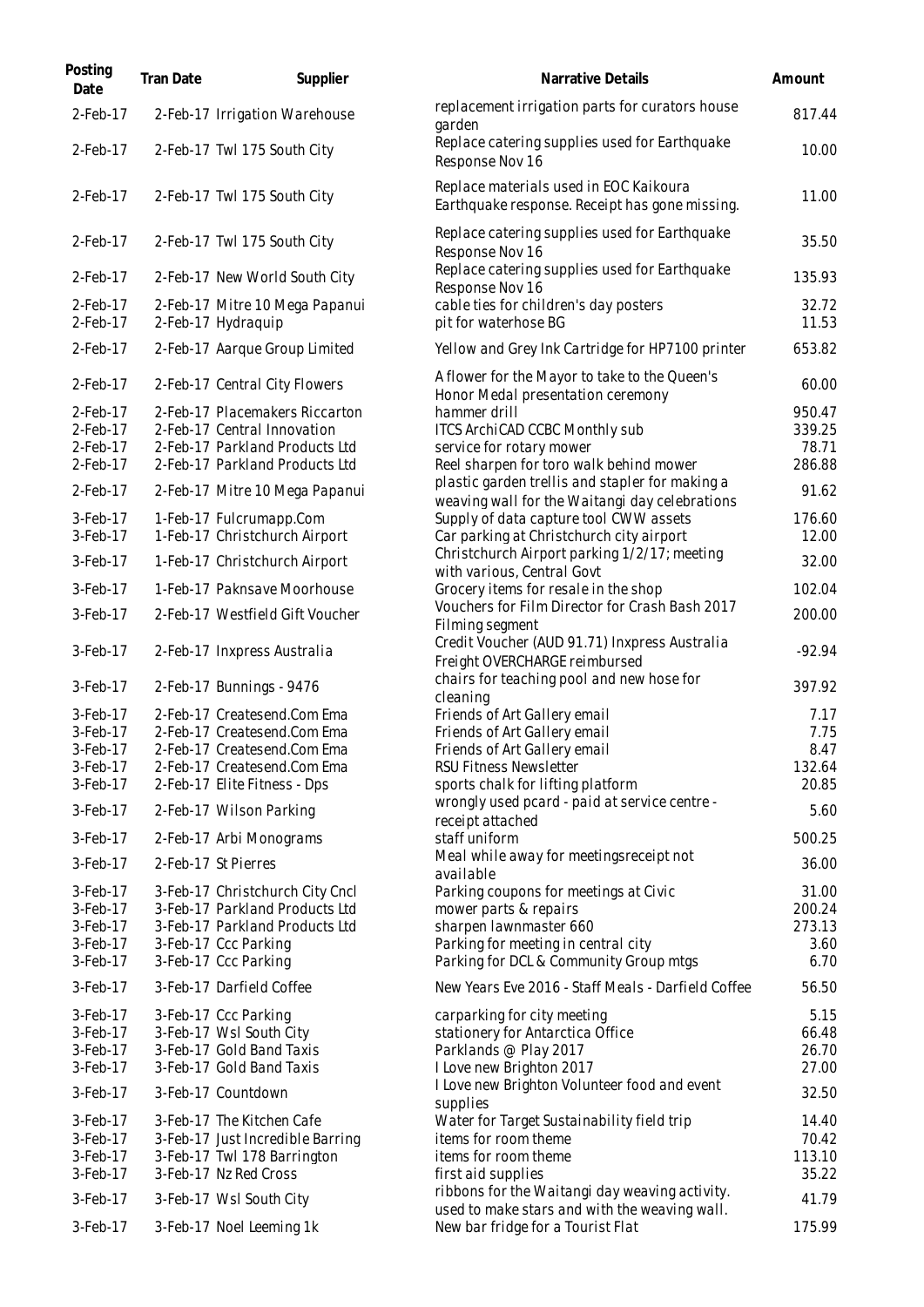| Posting<br>Date         | <b>Tran Date</b> | Supplier                                                      | Narrative Details                                                                        | Amount           |
|-------------------------|------------------|---------------------------------------------------------------|------------------------------------------------------------------------------------------|------------------|
| 3-Feb-17<br>3-Feb-17    |                  | 3-Feb-17 Bestie Cafe<br>3-Feb-17 Blue Star Taxis              | Breakfast w - Live Nation<br>taxi from home to domestic airport                          | 43.20<br>70.00   |
| 7-Feb-17                |                  | 2-Feb-17 Ryder NZ Ltd                                         | gas bottle fills for bbq at groynes inv 12151 -<br>12270 - 12336                         | 119.60           |
| 7-Feb-17                |                  | 2-Feb-17 Yogaglo.Com                                          | Yogaglo website subscription for tutors to access.                                       | 25.42            |
| $7$ -Feb-17             |                  | 2-Feb-17 Soundtrack Your Brand                                | Soundtrack your brand trial for Pioneer fitness<br>centre                                | 49.41            |
| 7-Feb-17                |                  | 2-Feb-17 Surveymonkey                                         | ITDC SurveyMonkey Annual Renewal                                                         | 2293.70          |
| 7-Feb-17                |                  | 2-Feb-17 Christchurch Airport                                 | Airport Day parking while at workshop in<br>wellington - cheaper than taxi from Amberley | 25.00            |
| $7$ -Feb-17<br>7-Feb-17 |                  | 3-Feb-17 Stihl Shop Northwood<br>3-Feb-17 Mainland Fasterners | test and repair/ service two irragation pumps<br>In House Maintenance - WO               | 251.94<br>275.52 |
| 7-Feb-17                |                  |                                                               | In House Maintenance - WO                                                                | 340.14           |
|                         |                  | 3-Feb-17 George Henry & Co Lt                                 |                                                                                          |                  |
| 7-Feb-17                |                  | 3-Feb-17 Ecocentral Ltd                                       | Refuse Disposal                                                                          | 236.18           |
| 7-Feb-17                |                  | 3-Feb-17 Apple NZ Gcs                                         | iPad app to be used for programming                                                      | 4.49             |
| 7-Feb-17                |                  | 3-Feb-17 Createsend.Com Ema                                   | Akaroa Treated Wastewater meeting update                                                 | 9.18             |
| 7-Feb-17                |                  | 3-Feb-17 Createsend.Com Ema                                   | Newsline 03/02/2017                                                                      | 87.01            |
| 7-Feb-17                |                  | 3-Feb-17 Createsend.Com Ema                                   | Art Gallery newsletter                                                                   | 115.98           |
| 7-Feb-17                |                  | 3-Feb-17 Trydesignlab.Com                                     | Interaction Design Course                                                                | 421.88           |
| 7-Feb-17                |                  | 3-Feb-17 Ecocentral Ltd                                       | refuse                                                                                   | 53.02            |
| 7-Feb-17                |                  | 3-Feb-17 Ecocentral Ltd                                       | refuse                                                                                   | 57.84            |
| 7-Feb-17                |                  | 3-Feb-17 Brighton Hammer Hardware                             | I love new Brighton event supplies                                                       | 44.93            |
| 7-Feb-17                |                  | 3-Feb-17 Bunnings - 9482                                      | Door seals and tools.                                                                    | 37.95            |
| 7-Feb-17                |                  | 3-Feb-17 White Audio Ltd                                      | Sound System for QEII Sod Turning                                                        | 333.50           |
| 7-Feb-17                |                  | 3-Feb-17 Eccocentral Ltd                                      | Disposal of Confiscated speakers                                                         | 24.10            |
| 7-Feb-17                |                  | 3-Feb-17 Mbie Standards Nz                                    | S/NZS 1428.4.1:2009 Standard                                                             | 88.19            |
| 7-Feb-17                |                  | 3-Feb-17 Hirepool Ltd Ma                                      | Deposit for the industrial fan for the Dudley<br>Benson performance on Waitangi Day      | 220.00           |
| 7-Feb-17                |                  | 3-Feb-17 Couplands Bakeries                                   | Bread and milk for resale in the shop                                                    | 35.92            |
| 7-Feb-17                |                  | 3-Feb-17 Tokyo Club                                           | Dinner CRS Management                                                                    | 45.00            |
| 7-Feb-17                |                  | 3-Feb-17 The Mustard Kitchen                                  | Morning tea shout for the Frontier/Eccles head<br>office                                 | 78.50            |
| 7-Feb-17                |                  | 4-Feb-17 Spotify P019efb280                                   | Gallery spotify account monthly charge                                                   | 12.99            |
| 7-Feb-17                |                  | 4-Feb-17 Bunnings - 9482                                      | Maintenance - Plumbing                                                                   | 8.45             |
| 7-Feb-17                |                  | 4-Feb-17 Countdown                                            | Snacks for regular Magic the Gathering YA event                                          | 8.64             |
| 7-Feb-17                |                  | 4-Feb-17 Formassembly.Com                                     | <b>ITDC FormAssembly Monthly sub</b>                                                     | 368.26           |
| 7-Feb-17                |                  | 4-Feb-17 Ferrymead Mitre 10 Mega                              | Cement Scott Scenic Res seat repair                                                      | 19.03            |
| 7-Feb-17                |                  | 4-Feb-17 Skycity - Gusto                                      | Tea - Vodofone Warriors                                                                  | 4.50             |
| 7-Feb-17                |                  | 4-Feb-17 Mekong Neua Thai Resta                               | Dinner Saturday evening                                                                  | 37.50            |
| 7-Feb-17                |                  | 4-Feb-17 Auckland Co Op Taxis                                 | Taxi from Skycity to Eden Park                                                           | 42.30            |
| 7-Feb-17                |                  | 4-Feb-17 Skycity - The Depot                                  | Lunch - TEG Dainty                                                                       | 73.00            |
| 7-Feb-17                |                  | 5-Feb-17 Bunnings - 9476                                      | sand for Dudley Benson performance on Waitangi<br>Day.                                   | 8.40             |
| 7-Feb-17                |                  | 5-Feb-17 Central City Flowers                                 | flowers for performer prop for Waitangi Day -<br>Dudley Benson                           | 30.00            |
| 7-Feb-17                |                  | 5-Feb-17 Bunnings - 9482                                      | Jumping Pillow Maintenance                                                               | 28.15            |
| $7$ -Feb-17             |                  | 5-Feb-17 Facebk *8pcvga2622                                   | Canterbury EQ Facebook ads                                                               | 30.02            |
| 7-Feb-17                |                  | 5-Feb-17 Pakn Save Rangiora                                   | BBQ Trays for I Love New Brighton 2017                                                   | 6.49             |
| 7-Feb-17                |                  | 5-Feb-17 Royal NZ Coastguard Boati                            | Coast guard day skipper online course for Kenny<br>Rose                                  | 157.00           |
| 7-Feb-17                |                  | 5-Feb-17 Ecocentral Ltd                                       | dump fees                                                                                | 33.74            |
| 7-Feb-17                |                  | 5-Feb-17 Auckland Co Op Taxis                                 | Taxi from motel to Eden Park - Sunday                                                    | 18.50            |
| 7-Feb-17                |                  | 5-Feb-17 Waikato Cabs Limited                                 | Taxi from Western Springs to motel                                                       | 20.00            |
| 7-Feb-17                |                  | 5-Feb-17 Atomic Coffee Roasters                               | Breakfast Sunday morning                                                                 | 33.00            |
| 7-Feb-17                |                  | 6-Feb-17 Countdown                                            | <b>Volunteer Expenses</b>                                                                | 2.29             |
| 7-Feb-17                |                  | 6-Feb-17 Countdown                                            | BBQ Sauce for I Love New Brighton 2017                                                   | 25.19            |
| 7-Feb-17                |                  | 6-Feb-17 Countdown                                            | Milk and bread for resale in the shop                                                    | 42.84            |
| 7-Feb-17                |                  | 6-Feb-17 Legion Cab Sy 131451                                 | Taxi from hotel to NRL HQ                                                                | 16.29            |
| 7-Feb-17                |                  | 6-Feb-17 Legion Cab Sy 131451                                 | Taxi from NRL HQ to Le Monde Cafe                                                        | 17.76            |
| 7-Feb-17                |                  | 6-Feb-17 Hmshost NZ Limited                                   | Breakfast, Monday morning                                                                | 19.90            |
|                         |                  |                                                               | Taxi from motel to international departures,                                             |                  |
| 7-Feb-17                |                  | 6-Feb-17 Auckland Co Op Taxis                                 | Auckland airport                                                                         | 50.50            |
| 7-Feb-17                |                  | 6-Feb-17 The Paddington                                       | Dinner - Placido Domingo promoter                                                        | 93.16            |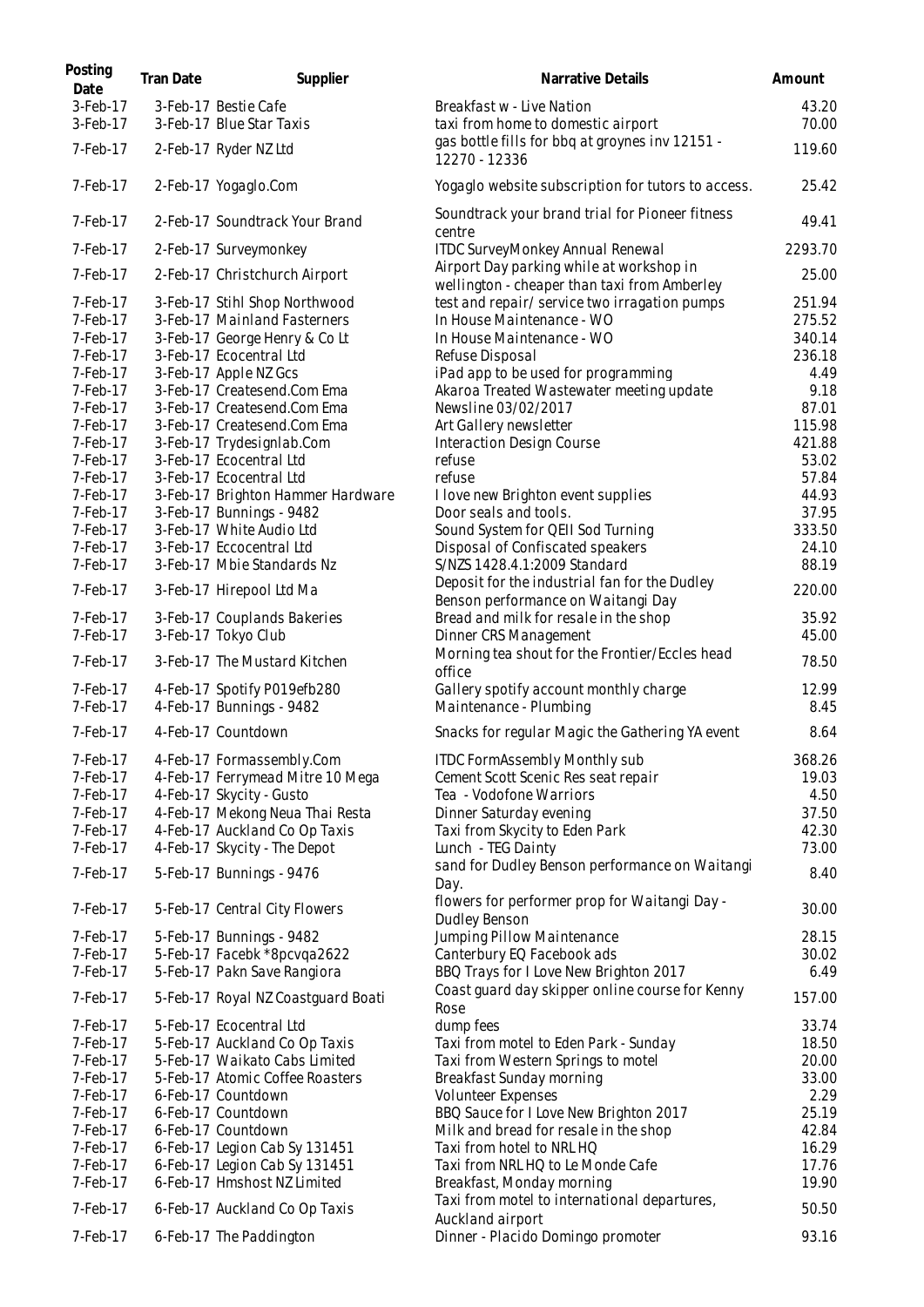| Posting<br>Date      | <b>Tran Date</b> | Supplier                                                            | Narrative Details                                                                                | Amount           |
|----------------------|------------------|---------------------------------------------------------------------|--------------------------------------------------------------------------------------------------|------------------|
| 7-Feb-17             |                  | 7-Feb-17 Wsl Eastgate                                               | Stationery-Receipt books, photo copy paper.                                                      | 81.27            |
| 7-Feb-17             |                  | 7-Feb-17 Countdown                                                  | New toaster for New Brighton staff room                                                          | 50.00            |
| 7-Feb-17             |                  | 7-Feb-17 Ferrymead Mitre 10 Mega                                    | Sparks 2017 - Equipment Hire - Safety Rope                                                       | 141.40           |
| 7-Feb-17             |                  | 7-Feb-17 Twl 175 South City                                         | Misc - packing tapes for temp accommodation<br>moves                                             | 36.10            |
| 7-Feb-17             |                  | 7-Feb-17 Repco 130                                                  | galvanised shachel                                                                               | 23.99            |
| 7-Feb-17             |                  | 7-Feb-17 Relish Catering                                            | Catering for Chairs Forum on 3 February 2017                                                     | 238.05           |
| 7-Feb-17             |                  | 7-Feb-17 Twl 128 Hornby                                             | 2 x sliding door net curtains, oven mitt and<br>plastic shelf covers                             | 69.00            |
| 7-Feb-17             |                  | 7-Feb-17 Mitre 10 Mega Hornby                                       | Shelf liner, Hose connectors, cable ties and oven<br>liners                                      | 85.12            |
| 7-Feb-17             |                  | 7-Feb-17 New World South City                                       | Morning Tea for Annual Plan Work shop                                                            | 82.19            |
| 7-Feb-17             |                  | 7-Feb-17 Shq Armstrong Chch91                                       | Locks altered and keys cut for the auditorium.                                                   | 212.00           |
| 7-Feb-17             |                  | 7-Feb-17 Safety & Apparel                                           | Aprons for trade waste reception facility.                                                       | 364.04           |
| 7-Feb-17             |                  | 7-Feb-17 Twl 175 South City                                         | Warehouse vouchers to use as School prizes for<br>Walk or Wheel Day campaign                     | 450.00           |
| 7-Feb-17             |                  | 7-Feb-17 Te Uru Gallery                                             | Library book                                                                                     | 38.00            |
| 7-Feb-17             |                  | 7-Feb-17 Countdown                                                  | Countdown - Catering for Spreydon-Cashmere<br>Community Board meeting on 7 February 2017.        | 24.82            |
| 8-Feb-17             |                  | 6-Feb-17 Protector Safety Supply                                    | Gloves                                                                                           | 307.40           |
| 8-Feb-17             |                  | 6-Feb-17 Fulcrumapp.Com                                             | monthly subscription to app for Urban Rangers<br>for supplies calucation                         | 70.19            |
| 8-Feb-17             |                  | 6-Feb-17 Www.Ingogo                                                 | Taxi from Live Nation offices to TEG Live offices                                                | 9.38             |
| 8-Feb-17             |                  | 6-Feb-17 Www.Ingogo                                                 | Taxi from Hotel to Live Nation offices                                                           | 11.85            |
| 8-Feb-17             |                  | 6-Feb-17 Azure Catering                                             | Morning tea - NRL HQ                                                                             | 21.63            |
| 8-Feb-17             |                  | 6-Feb-17 Legion Cab Sy 131451                                       | Taxi from hotel to Chugg Entertainment offices                                                   | 23.04            |
| 8-Feb-17             |                  | 6-Feb-17 Le Monde Cafe                                              | Lunch - Secret Sounds                                                                            | 46.26            |
| 8-Feb-17             |                  | 7-Feb-17 Fosters Outdoor Power                                      | weedeater line                                                                                   | 91.00            |
| 8-Feb-17             |                  | 7-Feb-17 Ballingers Hunting & Fish                                  | waders size 10 for staff to access ponds,<br>fountains & river                                   | 369.99           |
| 8-Feb-17             |                  | 7-Feb-17 Denis Cunningham Ltd                                       | In House Maintenance - WO                                                                        | 202.23           |
| 8-Feb-17             |                  | 7-Feb-17 Gymsports New Zealand                                      | gymnastics equipment                                                                             | 65.15            |
| 8-Feb-17             |                  | 7-Feb-17 Cordall International                                      | Black shock cord for Sydow sculpture barriers                                                    | 121.47           |
| 8-Feb-17             |                  | 7-Feb-17 Nz Institute Of Landsc                                     | <b>NZILA Registration</b>                                                                        | 577.00           |
| 8-Feb-17             |                  | 7-Feb-17 Cold Hire (2003) Ltd                                       | Sparks 2017 - Equipment Hire - Chiller trailer -<br>Cold Hire                                    | 466.10           |
| 8-Feb-17             |                  | 7-Feb-17 Ross Galt Lock & Key                                       | Cleaners cupboard keys - New Brighton Lib.                                                       | 150.00           |
| 8-Feb-17             |                  | 7-Feb-17 Ross Galt Lock & Key                                       | Te Hapua - Function Room keys (12)                                                               | 192.00           |
| 8-Feb-17             |                  | 7-Feb-17 Bunnings - 9482                                            | storage bins for Travis wetland                                                                  | 39.78            |
| 8-Feb-17             |                  | 7-Feb-17 Harvey Norman Stores                                       | Bench top oven to replace broken one                                                             | 199.00           |
| 8-Feb-17<br>8-Feb-17 |                  | 7-Feb-17 Stowers Containment Solut                                  | Plastic bucket 20L                                                                               | 47.96            |
| 8-Feb-17             |                  | 7-Feb-17 Paramount Pools & Spas<br>7-Feb-17 Ross Galt Lock & Key    | 4 No. lint baskets for Templeton Pool<br>Proximity tags and turn keys for key holders of         | 156.42<br>371.25 |
|                      |                  |                                                                     | <b>NKMP</b>                                                                                      |                  |
| 8-Feb-17             |                  | 7-Feb-17 Auckland District Law                                      | Purchase for LSU Contracts and Risk team                                                         | 131.50           |
| 8-Feb-17             |                  | 7-Feb-17 Tech Warehouse                                             | Orthopaedic mouse for Content                                                                    | 131.44           |
| 8-Feb-17             |                  | 7-Feb-17 Smiths Hire                                                | water blast shelter in picnic area<br>Hire of industrial fan. the deposit and Credit             | 215.00           |
| 8-Feb-17             |                  | 7-Feb-17 Hirepool Ltd Ma                                            | Voucher noted on invoice. Used for the Dudley<br>Benson performance                              | $-42.90$         |
| 8-Feb-17             |                  | 8-Feb-17 Ferrymead Mitre 10 Mega                                    | Replacement recoil starter for line cutter.<br>Toilet brush and holder replacement for staff and | 70.00            |
| 8-Feb-17             |                  | 8-Feb-17 Countdown                                                  | parenting room toilets                                                                           | 17.98            |
| 8-Feb-17             |                  | 8-Feb-17 Fendalton Service Ctr                                      | Parking Coupons for FWH staff                                                                    | 139.50           |
| 8-Feb-17<br>8-Feb-17 |                  | 8-Feb-17 Ferrymead Mitre 10 Mega<br>8-Feb-17 Paper Plus Barringtons | In House Maintenance - WO<br>5-6-08-4208 Marker pens and tape dispenser                          | 23.96<br>21.47   |
| 8-Feb-17             |                  | 8-Feb-17 Twl 178 Barrington                                         | 5-6-08-4208 Sunscreen, stationary and labelling                                                  | 90.30            |
| 8-Feb-17             |                  | 8-Feb-17 Briscoes Northlands                                        | Teaspoons and Forks - Jellie Park                                                                | 155.61           |
| 8-Feb-17             |                  | 8-Feb-17 Ccc Parking                                                | Parking for a meeting at CCC                                                                     | 9.80             |
| 8-Feb-17             |                  | 8-Feb-17 Ccc Parking                                                | <b>CCC Parking</b>                                                                               | 5.15             |
| 8-Feb-17             |                  | 8-Feb-17 Red Bowl Restaurant                                        | Farewell dinner                                                                                  | 155.00           |
| 8-Feb-17             |                  | 8-Feb-17 Parkland Products Ltd                                      | irrigation requirements                                                                          | 29.90            |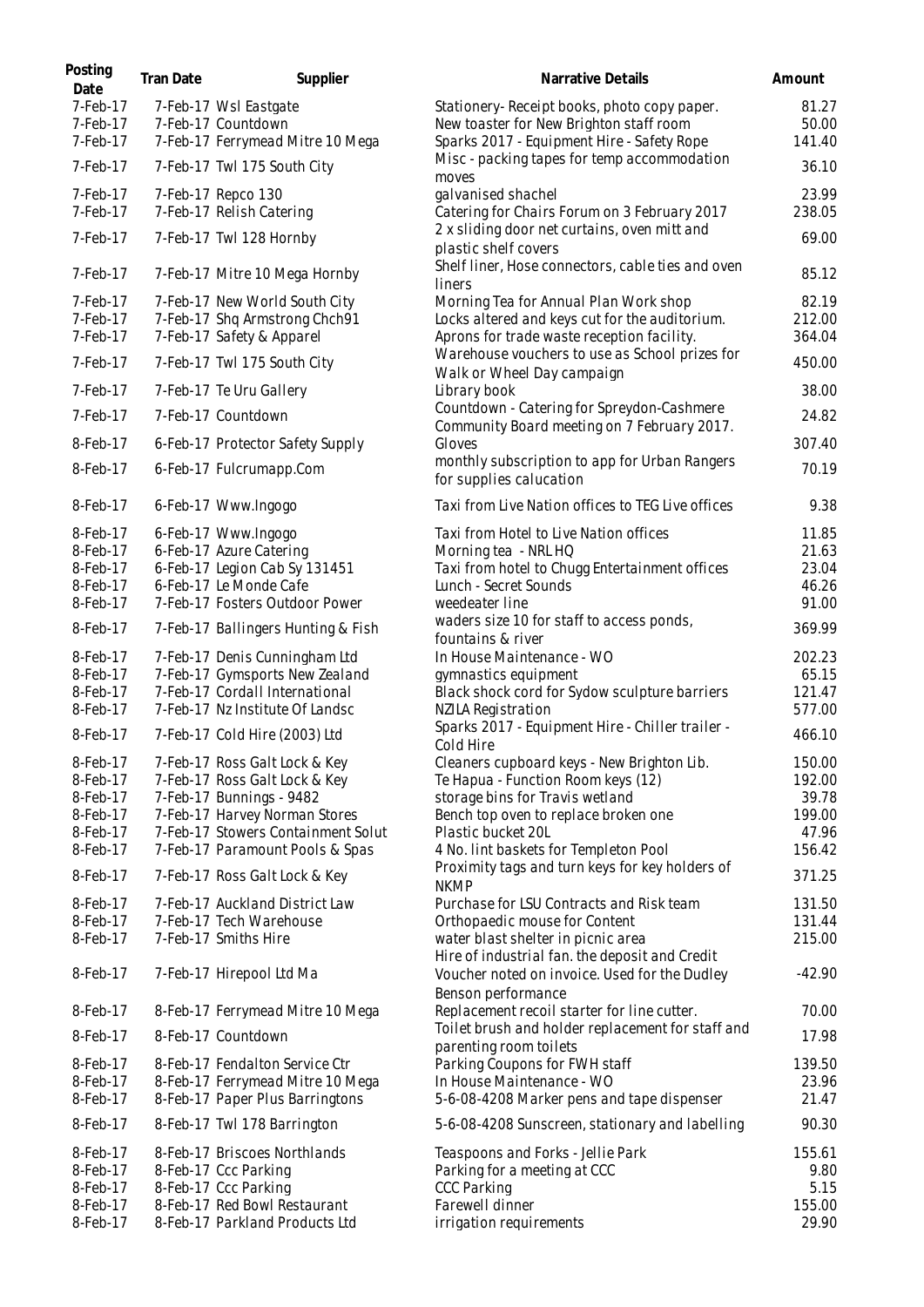| Posting<br>Date | <b>Tran Date</b> | Supplier                                          | Narrative Details                                                                                          | Amount  |
|-----------------|------------------|---------------------------------------------------|------------------------------------------------------------------------------------------------------------|---------|
| 8-Feb-17        |                  | 8-Feb-17 Pgg Wrightson Chch                       | Rat Poision                                                                                                | 219.00  |
| 8-Feb-17        |                  | 8-Feb-17 Ccc Parking                              | mtg $@$ civic                                                                                              | 3.60    |
| 8-Feb-17        | 8-Feb-17 Awards  |                                                   | outstanding service external cup                                                                           | 64.90   |
| 8-Feb-17        |                  | 8-Feb-17 Wsl Papanui                              | book for vehicle counts and folders for projects                                                           | 38.96   |
| 8-Feb-17        | 8-Feb-17 Kiwigas |                                                   | gas bottle swap                                                                                            | 299.00  |
| 8-Feb-17        |                  | 8-Feb-17 Super Shuttle                            | Shuttle from airport to home                                                                               | 35.00   |
| 8-Feb-17        |                  | 8-Feb-17 Sydenham Bakery                          | Sydenham Bakery - Catering for Hoon Hay network<br>meeting on 8 February 2017.                             | 89.40   |
| 8-Feb-17        |                  | 8-Feb-17 Parsley And Sage                         | Parsley & Sage - Catering for Spreydon-Cashmere<br>Community Board meeting on 7 February 2017.             | 144.33  |
| 8-Feb-17        |                  | 8-Feb-17 Pak N Save Northlands                    | Batteries for safe (Office Max brand do not work<br>and have necessitated call out) and dishwash<br>powder | 49.76   |
| 9-Feb-17        |                  | 6-Feb-17 Paypal *bwb Books                        | Library book                                                                                               | 79.99   |
| 9-Feb-17        |                  | 6-Feb-17 Paddington Inn                           |                                                                                                            | 11.78   |
|                 |                  |                                                   | Meeting - Chugg Entertainment                                                                              |         |
| 9-Feb-17        |                  | 6-Feb-17 Transport For Nsw                        | Train from international arrivals Sydney airport                                                           | 19.17   |
| 9-Feb-17        |                  |                                                   | to central Sydney                                                                                          | 59.95   |
| 9-Feb-17        |                  | 6-Feb-17 The Clock<br>7-Feb-17 Trumba Corporation | Wine for Chugg Entertainment                                                                               | 182.58  |
| 9-Feb-17        |                  | 7-Feb-17 Ryder NZ Ltd                             | Trumba monthly invoice<br>Gas bottles for camp BBQ's                                                       | 867.10  |
| 9-Feb-17        |                  | 7-Feb-17 Taxi Epay Australia                      | Taxi to hotel                                                                                              | 9.09    |
| 9-Feb-17        |                  | 7-Feb-17 Tfnsw Transport Shop                     | Train to Qudos Arena                                                                                       | 10.71   |
| 9-Feb-17        |                  | 7-Feb-17 Gm Cabs Australia                        | Taxi to hotel                                                                                              | 12.37   |
| 9-Feb-17        |                  | 7-Feb-17 Harrys Coffee N Gelato                   | Meeting - Live Nation                                                                                      | 18.21   |
| 9-Feb-17        |                  | 7-Feb-17 The Naked Duck Hyde                      | Lunch - TEG Live                                                                                           | 65.65   |
| 9-Feb-17        |                  | 8-Feb-17 Createsend.Com Ema                       | 5001-4312 EDM Event Info                                                                                   | 148.68  |
| 9-Feb-17        |                  | 8-Feb-17 Shopfittingsrus Ltd                      | Not enough sign holders to service customer<br>service needs.                                              | 245.64  |
| 9-Feb-17        |                  | 8-Feb-17 Brighton Hammer Hardware                 | Child safety plus for the New Brighton Public<br>Library space                                             | 24.90   |
| 9-Feb-17        |                  | 8-Feb-17 Bunnings - 9476                          | replace letter box no 6 Riccarton ave                                                                      | 28.78   |
| 9-Feb-17        |                  | 8-Feb-17 Pipeline Industries Ltd                  | Hose replacement for Carl Sydow Flow artwork                                                               | 175.62  |
| 9-Feb-17        |                  | 8-Feb-17 Wilson Parking New Zealan                | Parking for mtg with Board Chair and PWC                                                                   | 15.60   |
| 9-Feb-17        |                  | 8-Feb-17 Ajc Distribution                         | Stadium presentation<br>Aluminium Joinery Repairs                                                          | 374.51  |
|                 |                  |                                                   | Summertimes 2017 - Event Equipment -                                                                       |         |
| 9-Feb-17        |                  | 8-Feb-17 Ashbec Trading                           | Sustainability Trial                                                                                       | 321.77  |
| 9-Feb-17        |                  | 8-Feb-17 Terra Viva Cafe & Deli                   | Lunch with the NASA AtoM team at Terra Viva                                                                | 180.40  |
| 9-Feb-17        |                  | 8-Feb-17 Createsend.Com Ema                       | Recreation and Sport Centres Welcome Email<br>08February 2017                                              | 7.71    |
| 9-Feb-17        |                  | 8-Feb-17 Anstice Associates Holdin                | Eye Check                                                                                                  | 51.75   |
| 9-Feb-17        | 8-Feb-17 Solgm   |                                                   | Registration for Professional Administrators<br>Forum in Auckland                                          | 1098.25 |
| 9-Feb-17        |                  | 8-Feb-17 Smiths Hire                              | waterblaster hire for groynes                                                                              | 90.00   |
| 9-Feb-17        |                  | 8-Feb-17 Immigration - Bmb                        | immigration accreditation                                                                                  | 500.00  |
| 9-Feb-17        |                  | 8-Feb-17 Shopfittingsrus Ltd                      | Maintenance signs.                                                                                         | 286.58  |
| 9-Feb-17        |                  | 8-Feb-17 Lep Engineering Plastics                 | replacement lint pot lids for cracked lids                                                                 | 244.38  |
| 9-Feb-17        |                  | 8-Feb-17 Ross Galt Lock & Key                     | Extra keys for service centre                                                                              | 45.00   |
| 9-Feb-17        |                  | 8-Feb-17 Terra Viva Home & Garden                 | plants                                                                                                     | 95.14   |
| 9-Feb-17        |                  | 8-Feb-17 Bunnings - 9476                          | Gloves, watering can x 2                                                                                   | 106.53  |
| 9-Feb-17        |                  | 8-Feb-17 Caltex Hornby                            | Milk for tearoom                                                                                           | 7.20    |
| 9-Feb-17        |                  | 8-Feb-17 Eccocentral Ltd                          | Disposal of Confiscated speakers                                                                           | 9.64    |
| 9-Feb-17        |                  | 8-Feb-17 Dawes Grain & Stock Fd                   | hay for rabbits                                                                                            | 18.00   |
| 9-Feb-17        |                  | 8-Feb-17 Bunnings - 9482                          | items to set up double sprinkler                                                                           | 43.00   |
| 9-Feb-17        | 8-Feb-17 Crisp   |                                                   | box of carrots and greens                                                                                  | 51.77   |
| 9-Feb-17        |                  | 8-Feb-17 Computaleta Services                     | Transparent vinyl bought to trail the Window<br>project holiday programme.                                 | 148.03  |
| 9-Feb-17        |                  | 9-Feb-17 Heart Ethical                            | Purchase of stock for BG Visitor Centre shop                                                               | 737.60  |
| 9-Feb-17        |                  | 9-Feb-17 James Bull & Co                          | No 1 security keys cut                                                                                     | 117.30  |
| 9-Feb-17        |                  | 9-Feb-17 Fairfax Media (Ps)                       | Press Account for JanuaryPress Account for<br>January 2017                                                 | 205.00  |
| 9-Feb-17        |                  | 9-Feb-17 Just Incredible Nb                       | Roll of Grip fabric for shelving trolleys                                                                  | 11.98   |
| 9-Feb-17        |                  | 9-Feb-17 Just Incredible Nb                       | Roll of Grip fabric for shelving trolleys                                                                  | 11.98   |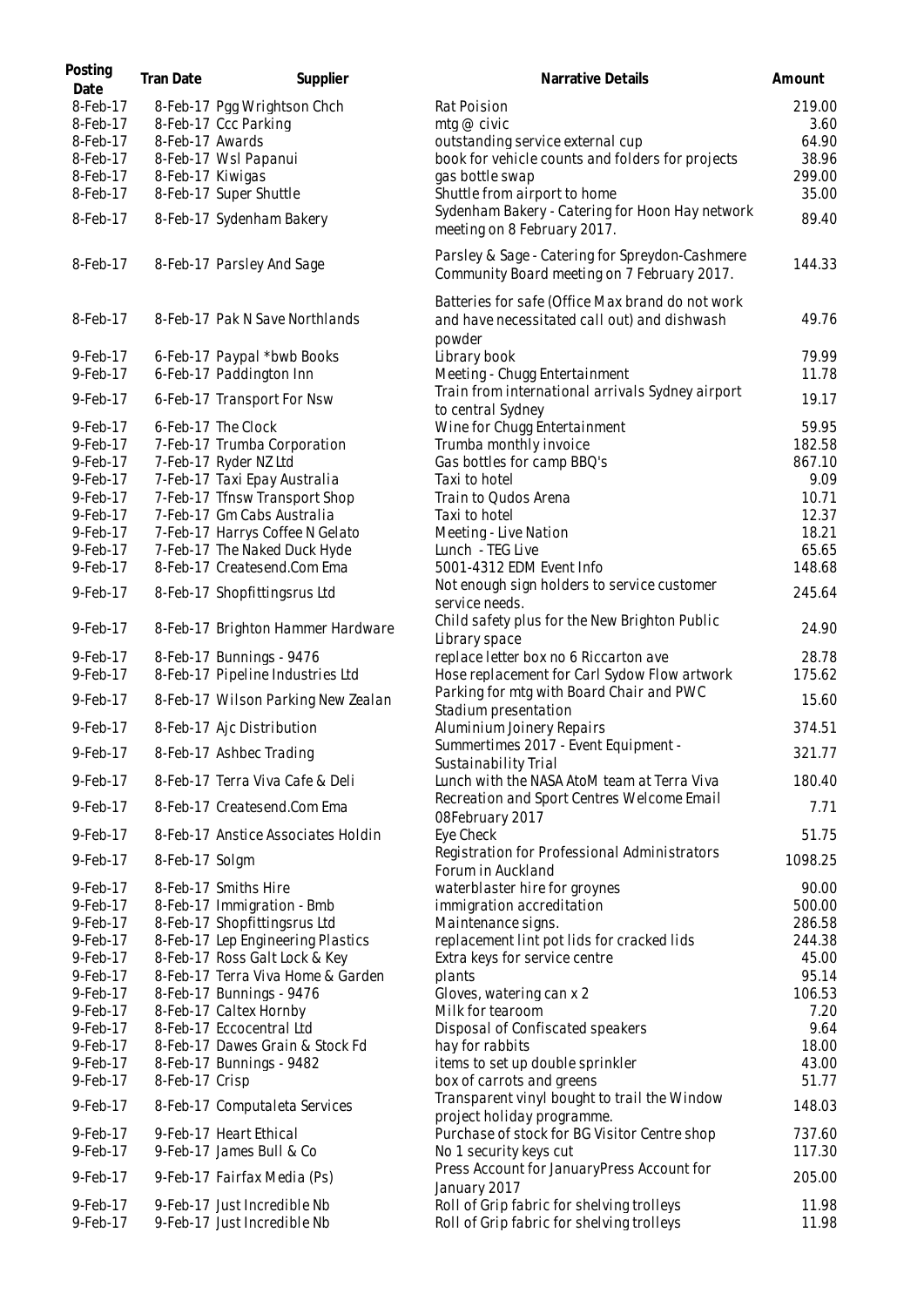| Posting<br>Date        | <b>Tran Date</b> | Supplier                                                         | Narrative Details                                                                          | Amount           |
|------------------------|------------------|------------------------------------------------------------------|--------------------------------------------------------------------------------------------|------------------|
| 9-Feb-17               |                  | 9-Feb-17 Norgren Ltd                                             | In House Maintenance - WO                                                                  | 136.62           |
| 9-Feb-17               |                  | 9-Feb-17 Party Warehouse                                         | 5-3-08-4401 F&B touches for Simple Minds/B52s                                              | 129.30           |
| 9-Feb-17<br>9-Feb-17   |                  | 9-Feb-17 Pgg Wrightson Chch<br>9-Feb-17 Pak N Save Riccarton     | Sparks 2017 - Event Equipment - Pigtail Steaks<br>Sparks 2017 - Crew Refreshments - Water  | 113.70<br>143.19 |
| 9-Feb-17               |                  | 9-Feb-17 Relish Catering                                         | Catering - ATWRO Working party meeting 8<br>February 2017                                  | 529.41           |
| 9-Feb-17<br>9-Feb-17   |                  | 9-Feb-17 Mitre 10 Mega Papanui<br>9-Feb-17 Pak N Save Northlands | Varnish Children's day promotion<br>Pak n Sav account                                      | 58.78<br>567.30  |
| 9-Feb-17               |                  | 9-Feb-17 Fresh Choice Parklands                                  | staff room supplies tea, coffee, sugar, milk, milo                                         | 47.77            |
| 9-Feb-17<br>9-Feb-17   |                  | 9-Feb-17 Ccc Parking<br>9-Feb-17 Ccc Parking                     | <b>CCC Parking</b><br>car parking for meeting                                              | 5.15<br>5.15     |
| 9-Feb-17               |                  | 9-Feb-17 Countdown                                               | Catering Coastal Burwood Community Board<br>Meeting 9 February 2017                        | 14.43            |
| 9-Feb-17<br>9-Feb-17   |                  | 9-Feb-17 Twl 123 Eastgate<br>9-Feb-17 Wsl Eastgate               | Exhibition material - edge of the east<br>Edge of the East exhibition hanging material     | 8.00<br>39.75    |
| 9-Feb-17               |                  | 9-Feb-17 Countdown                                               | Countdown - Catering for Spreydon-Cashmere<br>Community Board Seminar on 10 February 2017. | 5.50             |
| 10-Feb-17              |                  | 8-Feb-17 James Terrence Rebbeck                                  | Meal whilst in Sydney on training / for meetings -<br>Antarctic Office related             | 16.16            |
| 10-Feb-17              |                  | 8-Feb-17 Www.Gov.Uk                                              | Research documents for artist Winifred Hardman                                             | 17.73            |
| 10-Feb-17              |                  | 8-Feb-17 Bridge Bar Sydney Airp                                  | Breakfast Tuesday morning                                                                  | 25.31            |
| 10-Feb-17              |                  | 8-Feb-17 Taxi4ur Service Ptyltd                                  | Taxi to Sydney international airport from hotel                                            | 38.44            |
| 10-Feb-17              |                  | 9-Feb-17 Kerridge Linens & More                                  | Purchase of stock for BG Visitor Centre shop                                               | 252.20           |
| 10-Feb-17              |                  | 9-Feb-17 Gooses Screen Design 2007                               | Uniforms for Parklands staff                                                               | 433.26           |
| 10-Feb-17              |                  | 9-Feb-17 Denis Cunningham Ltd                                    | In House Maintenance - WO                                                                  | 108.24           |
| 10-Feb-17              |                  | 9-Feb-17 Saecowilson - Christch                                  | In House Maintenance - WO                                                                  | 257.26           |
| 10-Feb-17              |                  | 9-Feb-17 Joes Garage Wigram                                      | Sponsorship meeting attendance                                                             | 19.40            |
| 10-Feb-17              | 9-Feb-17 Ca Anz  |                                                                  | 2017 Christchurch Corporate Accounting and<br><b>Business Systems SIG</b>                  | 165.00           |
| 10-Feb-17              |                  | 9-Feb-17 Nz Red Cross                                            | Defibrillation Pads (Adults) - Waltham Pool                                                | 143.75           |
| 10-Feb-17              |                  | 9-Feb-17 Resene Paints                                           | Sparks 2017 - Event Equipment - Paint                                                      | 122.80           |
| 10-Feb-17              |                  | 9-Feb-17 Bunnings - 9476                                         | Sparks 2017 - Event Equipment - Field Paint - Line<br>Marking                              | 263.47           |
| 10-Feb-17              |                  | 9-Feb-17 Conferenz Ltd                                           | DX 2017 - Conference                                                                       | 1373.69          |
| 10-Feb-17              |                  | 9-Feb-17 Couplands Bakeries                                      | Children's day bread for BBQ                                                               | 271.42           |
| 10-Feb-17              |                  | 9-Feb-17 Ross Galt Lock & Key                                    | Master keys (2)- New Brighton Library<br>Coast guard day skipper online course for Kenny   | 25.50            |
| 10-Feb-17              |                  | 9-Feb-17 Coastguard Boating Edu                                  | Rose                                                                                       | 20.00            |
| 10-Feb-17              |                  | 9-Feb-17 Akaroa Auto Centre Ltd                                  | Repair of Ride On Lawnmower                                                                | 228.60           |
| 10-Feb-17              |                  | 9-Feb-17 Bp Connect Marshlands                                   | Incorrect fuel purchase - petrol for a diesel                                              | 45.70            |
| 10-Feb-17              |                  | 9-Feb-17 Bunnings - 9476                                         | sprinklers                                                                                 | 32.94            |
| 10-Feb-17              |                  | 9-Feb-17 Parkhouse Rd Garden                                     | Alpine chip for alpine house                                                               | 75.60            |
| 10-Feb-17              |                  | 9-Feb-17 Nz Safety Blackwoods                                    | Safety Boots SWM Officer                                                                   | 125.87           |
| 10-Feb-17<br>10-Feb-17 |                  | 9-Feb-17 Scorpio Books<br>9-Feb-17 Bunnings - 9482               | Botanic Gardens library<br>Fast crete bags for table install B Lake,                       | 271.96<br>196.76 |
| 10-Feb-17              |                  | 10-Feb-17 Spotlight Stores NZ Ltd                                | sharpening stones<br>cushion covers and inserts for refurbished<br>Lyttelton Library       | 120.86           |
| 10-Feb-17              |                  | 10-Feb-17 Freshchoice Barrington                                 | Provisions for Finance and Commercial Team<br>Forum 10.2.2017                              | 33.72            |
| 10-Feb-17              |                  | 10-Feb-17 Sydenham Bakery                                        | New Drain Layers panel                                                                     | 103.20           |
| 10-Feb-17              |                  | 10-Feb-17 Ccc Parking                                            | Parking for mtgs with DCL                                                                  | 3.60             |
| 10-Feb-17              |                  | 10-Feb-17 Wsl Papanui                                            | stationery for members notice board                                                        | 17.22            |
| 10-Feb-17              |                  | 10-Feb-17 Briscoes Northlands                                    | new steam mop for mats                                                                     | 99.99            |
| 10-Feb-17              |                  | 10-Feb-17 Mitre 10 Mega Papanui                                  | door handles, adhesive for repairs in nursery                                              | 44.86            |
| 10-Feb-17              |                  | 10-Feb-17 New World South City                                   | office.<br>Afternoon tea for NZ Initiative                                                 | 46.45            |
| 10-Feb-17              |                  | 10-Feb-17 Fendalton Service Ctr                                  | Parking Coupons for ARMC Chair.                                                            | 62.00            |
| 10-Feb-17              |                  | 10-Feb-17 Placemakers Cranford                                   | Equipment - Three Waters Technical Services<br>Team                                        | 36.89            |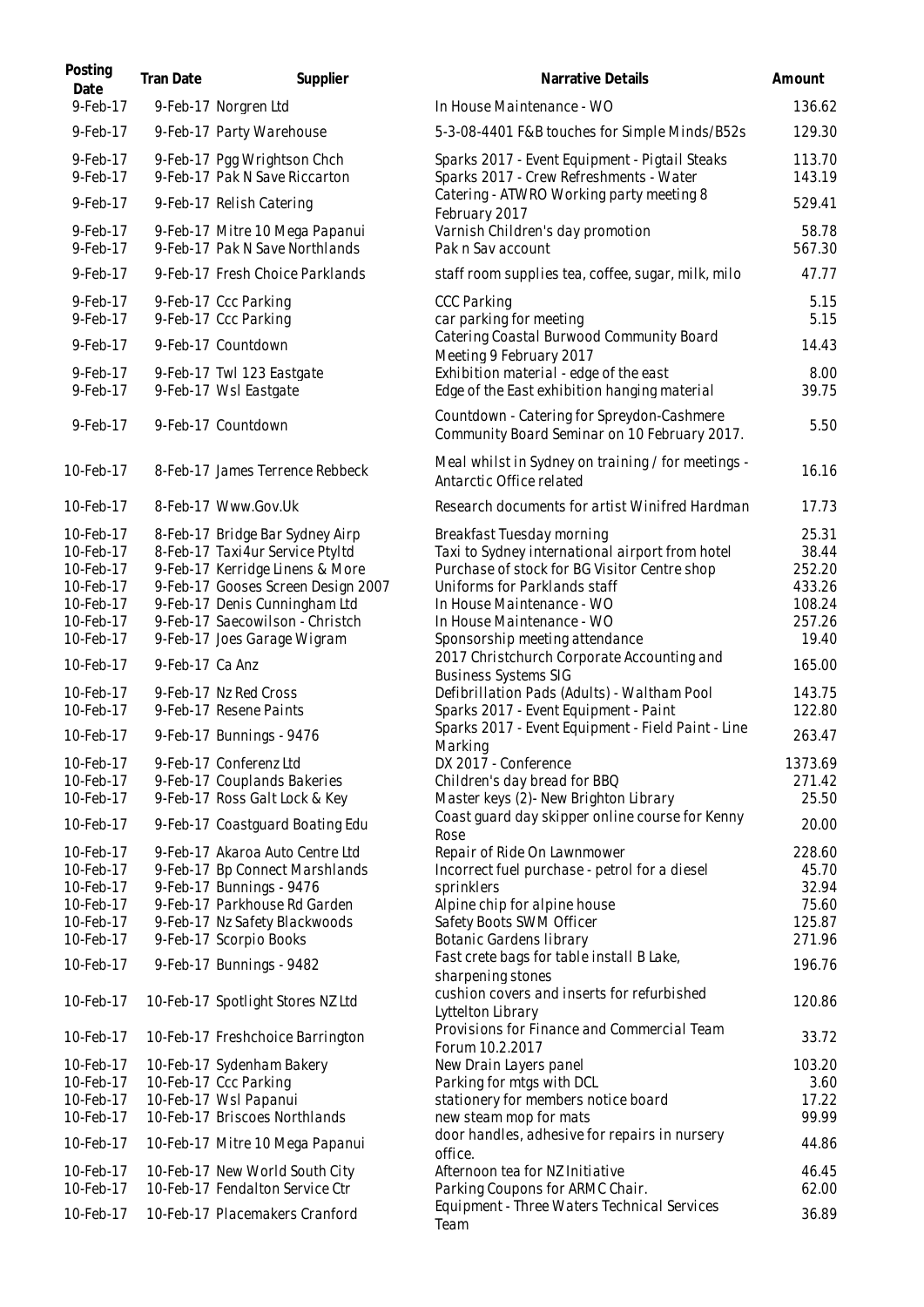| Posting<br>Date | <b>Tran Date</b>   | Supplier                            | Narrative Details                                                                       | Amount |
|-----------------|--------------------|-------------------------------------|-----------------------------------------------------------------------------------------|--------|
| 10-Feb-17       |                    | 10-Feb-17 Wise Quality NZ Ltd       | batteries for the library pedometers - 4                                                | 32.00  |
| 10-Feb-17       |                    | 10-Feb-17 Countdown                 | Milk for Carlyle St                                                                     | 6.74   |
| 10-Feb-17       |                    | 10-Feb-17 Mitre 10 Mega Hornby      | Tools for removing URLC1 ceiling projector                                              | 6.98   |
| 13-Feb-17       |                    | 8-Feb-17 Paypal *onemum Book        | Purchase of stock for BG Visitor Centre shop                                            | 216.00 |
| 13-Feb-17       |                    | 8-Feb-17 Paypal *mrsbottomle        | Flowers for staff bereavement                                                           | 94.00  |
| 13-Feb-17       |                    | 8-Feb-17 Queens Cafe Bistro         | Contractors Visit Auckland - Dinner                                                     | 136.00 |
| 13-Feb-17       |                    | 9-Feb-17 The First Drop             | Meal whilst in Sydney on training / for meetings -<br>Antarctic Office related          | 24.46  |
| 13-Feb-17       |                    | 9-Feb-17 Kepos Street Kitchen Red   | Meal whilst in Sydney on training / for meetings -<br>Antarctic Office related          | 54.60  |
| 13-Feb-17       |                    | 9-Feb-17 Sprout Social              | ITDC SproutSocial Monthly Sub - STPI Media Team                                         | 459.02 |
| 13-Feb-17       |                    | 10-Feb-17 Swimjoy NZ Ltd            | x 10 hip- packs for lifeguards                                                          | 350.00 |
| 13-Feb-17       | 10-Feb-17 Artearoa |                                     | Purchase of stock for BG Visitor Centre shop                                            | 94.30  |
| 13-Feb-17       |                    | 10-Feb-17 Nz Post Stamps Centr      | Stamps for resale in BG Visitor Centre shop                                             | 998.45 |
| 13-Feb-17       |                    | 10-Feb-17 The First Drop            | Meal whilst in Sydney on training / for meetings -<br>Antarctic Office related          | 25.11  |
| 13-Feb-17       |                    | 10-Feb-17 M J Shardlow & Colid      | Paper Tape for exhibition and collection framing                                        | 142.62 |
| 13-Feb-17       |                    | 10-Feb-17 Bunnings - 9476           | wall plugs for hanging fire extingusher                                                 | 16.46  |
| 13-Feb-17       |                    | 10-Feb-17 Dulux Trade Centre        | Rollers for paint                                                                       | 20.38  |
| 13-Feb-17       |                    | 10-Feb-17 Workplace Safety Sup      | First aid supplies                                                                      | 72.93  |
| 13-Feb-17       |                    | 10-Feb-17 Dulux Trade Centre        | Paint for teach pool                                                                    | 242.65 |
| 13-Feb-17       |                    | 10-Feb-17 Fosters Outdoor Power     | Chipper repair                                                                          | 231.67 |
| 13-Feb-17       |                    | 10-Feb-17 Createsend.Com Ema        | Newsline 10/02/2017                                                                     | 86.46  |
| 13-Feb-17       |                    | 10-Feb-17 Westfield Gift Voucher    | Westfield vouchers for Waterwise Campaign                                               | 600.00 |
| 13-Feb-17       |                    | 10-Feb-17 Bunnings - 9482           | chain / padlocks for bexley park                                                        | 139.22 |
| 13-Feb-17       |                    | 10-Feb-17 Bp 2go Mairehau           | Milk for BLFP tearoom                                                                   | 15.00  |
| 13-Feb-17       |                    | 10-Feb-17 Pulp Kitchen Catering     | C&C Planning Day 31 January                                                             | 207.00 |
| 13-Feb-17       |                    | 10-Feb-17 Countdown                 | Vouchers for volunteers on Parks photoshoots                                            | 166.00 |
| 13-Feb-17       |                    | 10-Feb-17 Z Woolston                | Vouchers for models for parks photoshoot                                                | 300.00 |
| 13-Feb-17       | 10-Feb-17 Ca Anz   |                                     | Canterbury Womens SIG - Master your mindset                                             | 38.00  |
| 13-Feb-17       | 10-Feb-17 Ca Anz   |                                     | Introduction to Financial Modelling                                                     | 75.00  |
| 13-Feb-17       |                    | 10-Feb-17 Nz Safety Blackwoods      | Safety equipment for Monitoring staff                                                   | 169.08 |
| 13-Feb-17       |                    | 10-Feb-17 Ecocentric Services       | Social marketing workshop                                                               | 951.27 |
| 13-Feb-17       |                    | 10-Feb-17 Smk*wufoo.Com Charge      | vendor bill lantern festival                                                            | 42.70  |
| 13-Feb-17       |                    | 10-Feb-17 Bunnings - 9482           | planting pots                                                                           | 119.70 |
| 13-Feb-17       |                    | 11-Feb-17 Baker Boys Ltd Factory Sh | Cake for opening of Library and morning tea<br>following the powhiri                    | 55.00  |
| 13-Feb-17       |                    | 11-Feb-17 Bunnings - 9482           | carpet, cords, a plant and foot stools for New<br>Brighton Library                      | 176.87 |
| 13-Feb-17       |                    | 11-Feb-17 Paknsave Moorhouse        | Sparks 2017 - Event Equipment- Toilet Paper for<br>Public                               | 5.49   |
| 13-Feb-17       |                    | 11-Feb-17 Coffeeshotexpresso        | Sparks 2017 - Staff Meals - Coffee                                                      | 66.00  |
| 13-Feb-17       |                    | 11-Feb-17 Paknsave Moorhouse        | Sparks 2017 - Crew Refreshments - Water                                                 | 171.05 |
| 13-Feb-17       |                    | 11-Feb-17 Countdown                 | youth global feeding of volunteer referees                                              | 33.79  |
| 13-Feb-17       |                    | 11-Feb-17 New World Fendalton       | food for volunteers Global football youth                                               | 45.93  |
| 13-Feb-17       |                    | 11-Feb-17 Noel Leeming 3            | Celebrate bishopdale event equipment                                                    | 50.00  |
| 13-Feb-17       |                    | 11-Feb-17 Bp Connect Fendalton      | Global football youth activities reimbursement                                          | 140.00 |
| 13-Feb-17       |                    | 11-Feb-17 Christchurch Airport      | carparkingCHC-AKL Parekowhai opening 10/2/17                                            | 64.00  |
| 13-Feb-17       |                    | 11-Feb-17 Wilson Parking            | Parking expenses - Wellington Meeting<br>Milk for staff room and newspaper as usual one | 8.60   |
| 13-Feb-17       |                    | 11-Feb-17 Caltex Redwood            | was undelivered                                                                         | 10.20  |
| 13-Feb-17       |                    | 11-Feb-17 Bunnings - 9476           | pipe repair tape for urgent repair to split pipe<br>Pioneer                             | 119.84 |
| 13-Feb-17       |                    | 11-Feb-17 Bunnings - 9476           | pipe repair tape for urgent repair to split pipe<br>Pioneer                             | 129.62 |
| 13-Feb-17       |                    | 11-Feb-17 Couplands Bakeries        | Bread and milk for resale in the shop                                                   | 20.14  |
| 13-Feb-17       |                    | 11-Feb-17 Amazon Mktplace Pmts      | Library book                                                                            | 40.14  |
| 13-Feb-17       |                    | 12-Feb-17 Countdown                 | volunteer catering for youth global football                                            | 14.88  |
| 13-Feb-17       |                    | 12-Feb-17 Z Broadway                | Fuel for car - wellington meeting                                                       | 20.87  |
| 13-Feb-17       |                    | 12-Feb-17 Mitre 10 Beckenham        | fasteners for bike rack at sign of kiwi                                                 | 4.40   |
| 13-Feb-17       |                    | 13-Feb-17 Parsley And Sage          | Catering 13 Feb 2017                                                                    | 159.97 |
| 13-Feb-17       |                    | 13-Feb-17 Ccc Parking               | Parking for city centre meeting                                                         | 2.50   |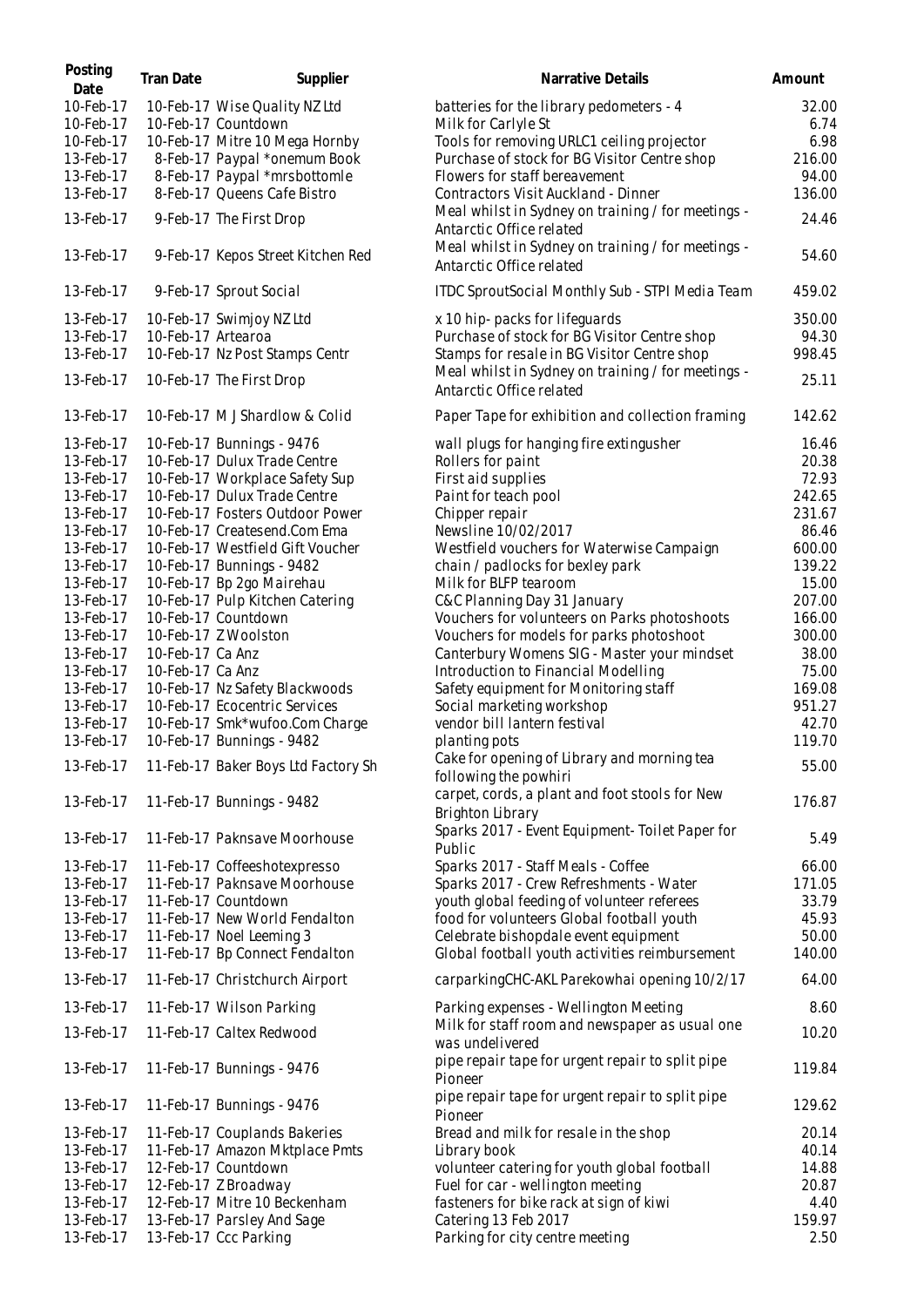| Posting<br>Date                     | <b>Tran Date</b>    | Supplier                                                                     | Narrative Details                                                                                                      | Amount                 |
|-------------------------------------|---------------------|------------------------------------------------------------------------------|------------------------------------------------------------------------------------------------------------------------|------------------------|
| 13-Feb-17<br>13-Feb-17              |                     | 13-Feb-17 Just Incredible Nb<br>13-Feb-17 Countdown                          | Materials for after school club<br>Board meeting expenses                                                              | 6.00<br>20.17          |
| 13-Feb-17                           |                     | 13-Feb-17 L Escargot Rouge Ltd                                               | Catering - Banks Peninsula Community Board 13<br>February 2017                                                         | 15.00                  |
| 13-Feb-17<br>13-Feb-17<br>13-Feb-17 |                     | 13-Feb-17 Countdown<br>13-Feb-17 Pak N Save Wainoni<br>13-Feb-17 Ccc Parking | dishwashing liquid required for the staffroom<br>Supplies for staff room and cleaning of library<br><b>CCC Parking</b> | 21.10<br>16.91<br>9.80 |
| 13-Feb-17                           |                     | 13-Feb-17 Countdown                                                          | Linwood-Central-Heathcote Community Board<br>meeting catering February 2017                                            | 22.49                  |
| 13-Feb-17                           |                     | 13-Feb-17 Mitre 10 Beckenham                                                 | Hose fittings and sprinklers for Victoria Park                                                                         | 89.19                  |
| 13-Feb-17                           |                     | 13-Feb-17 Mitre 10 Beckenham                                                 | replacement halogen bulbs for stand lights<br>Waltham<br>Advised by IM&CT to purchase replacements for                 | 14.76                  |
| 13-Feb-17                           |                     | 13-Feb-17 Wsl Eastgate                                                       | broken mice.Logitech Wireless Mouse M280 -<br>BlackLogic                                                               | 109.97                 |
| 13-Feb-17                           |                     | 13-Feb-17 Ferrymead Mitre 10 Mega                                            | Tool to remove signs<br>Warehouse voucher - reward for school                                                          | 4.48                   |
| 13-Feb-17                           |                     | 13-Feb-17 Twl 175 South City                                                 | participating in Walk or Wheel day - late<br>registration                                                              | 25.00                  |
| 13-Feb-17                           |                     | 13-Feb-17 Pak N Save Riccarton                                               | Refreshments for onsite crew at Lantern Festival                                                                       | 178.33                 |
| 13-Feb-17                           |                     | 13-Feb-17 Pgg Wrightson Chch                                                 | White Pig Tails for around Mimark Sponsors<br>Inflatable                                                               | 179.80                 |
| 13-Feb-17<br>14-Feb-17              |                     | 13-Feb-17 Belfast Vet Clinic                                                 | treatment for sheep<br>Purchase of stock for BG Visitor Centre shop                                                    | 127.30<br>126.56       |
| 14-Feb-17                           |                     | 11-Feb-17 Paypal *walkerbaing<br>11-Feb-17 Ssp Australia Cateri              | Meal whilst in Sydney on training / for meetings -                                                                     | 19.44                  |
| 14-Feb-17                           |                     | 12-Feb-17 Spotify P01acced6e                                                 | Antarctic Office related<br>5306-4615 Monthly Music Subscription                                                       | 12.99                  |
| 14-Feb-17                           |                     | 13-Feb-17 Shipleys Audiovisual                                               | Short throw lens hire for Crash Bash 2017                                                                              | 1149.86                |
| 14-Feb-17                           |                     | 13-Feb-17 Www.Thecompanyshed.Co.                                             | Purchase of stock for BG Visitor Centre shop                                                                           | 588.57                 |
| 14-Feb-17                           |                     | 13-Feb-17 Bunnings - 9476                                                    | 20 extra chairs for teach pool                                                                                         | 198.00                 |
| 14-Feb-17                           |                     | 13-Feb-17 Crisps Healthy Living                                              | Equipment maintenance                                                                                                  | 99.99                  |
| 14-Feb-17                           |                     | 13-Feb-17 Createsend.Com Ema                                                 | Art Gallery newsletter                                                                                                 | 13.72                  |
| 14-Feb-17                           |                     | 13-Feb-17 Createsend.Com Ema                                                 | Ngā Puna Wai Sports Hub Stage 1 - Invitation                                                                           | 18.13                  |
| 14-Feb-17                           |                     | 13-Feb-17 Createsend.Com Ema                                                 | Swimsmart Welcome to Term 1                                                                                            | 51.91                  |
| 14-Feb-17                           |                     | 13-Feb-17 Bunnings - 9476                                                    | Planter Bags for Tenant Plants while Social<br>Housing Projects works are carried out                                  | 32.05                  |
| 14-Feb-17                           |                     | 13-Feb-17 Nz Safety Blackwoods                                               | PPE Clothing                                                                                                           | 221.75                 |
| 14-Feb-17                           |                     | 13-Feb-17 Nz Safety Blackwoods                                               | PPE Clothing                                                                                                           | 425.96                 |
| 14-Feb-17                           |                     | 13-Feb-17 Nzrc Online Shop                                                   | <b>First Aid Course</b>                                                                                                | 108.00                 |
| 14-Feb-17                           |                     | 13-Feb-17 Ross Galt Lock & Key                                               | Linwood-Central-Heathcote Community Board<br>cabinet keys                                                              | 21.00                  |
| 14-Feb-17                           |                     | 13-Feb-17 Richard Suckling                                                   | prescription safety glasses                                                                                            | 649.75                 |
| 14-Feb-17                           |                     | 13-Feb-17 Tees St Cafe                                                       | Food expenses during collection trip to Dunedin                                                                        | 35.00                  |
| 14-Feb-17<br>14-Feb-17              |                     | 13-Feb-17 New World St Martins                                               | morning tea for eastender volunteers                                                                                   | 24.92                  |
| 14-Feb-17                           |                     | 13-Feb-17 Dunsandel Store Cafe<br>13-Feb-17 Jizo Japanese Cafe               | Food expenses during collection trip to Dunedin<br>Food expenses during collection trip to Dunedin                     | 18.30<br>68.50         |
| 14-Feb-17                           |                     | 13-Feb-17 Bp Connect Rolleston                                               | Fuel costs for exhibition loan return trip to<br>Dunedin for Colin McCahon exhibition                                  | 99.44                  |
| 14-Feb-17                           |                     | 13-Feb-17 Ross Galt Lock & Key                                               | Proximity tags and turn keys for key holders of<br><b>NKMP</b>                                                         | 472.95                 |
| 14-Feb-17                           |                     | 13-Feb-17 Freshchoice Merivale                                               | Milk for Onsite refreshments                                                                                           | 11.58                  |
| 14-Feb-17                           |                     | 13-Feb-17 Bunnings - 9476                                                    | Tent Pegs for securing Lanterns as per engineers<br>request                                                            | 99.89                  |
| 14-Feb-17                           |                     | 13-Feb-17 Caravan Camping & Mari                                             | Tent Pegs for securing Lanterns as per engineers<br>request                                                            | 413.10                 |
| 14-Feb-17                           |                     | 13-Feb-17 Smiths Hire                                                        | mulch up tree left overs<br>12 x 75ml Sunscreen - Stock for Building                                                   | 155.00                 |
| 14-Feb-17                           | 13-Feb-17 Nz Safety |                                                                              | Inspectors                                                                                                             | 109.83                 |
| 14-Feb-17                           |                     | 13-Feb-17 Countdown                                                          | juice water muesli bars for fire fighters Port Hills                                                                   | 76.87                  |
| 14-Feb-17                           |                     | 14-Feb-17 Mitre 10 Mega Papanui                                              | Turps, various tapes, scrapers for windows. de-<br>solvit to remove sticky adhesive                                    | 245.43                 |
| 14-Feb-17                           |                     | 14-Feb-17 Countdown                                                          | bottled water for fire trucks                                                                                          | 60.00                  |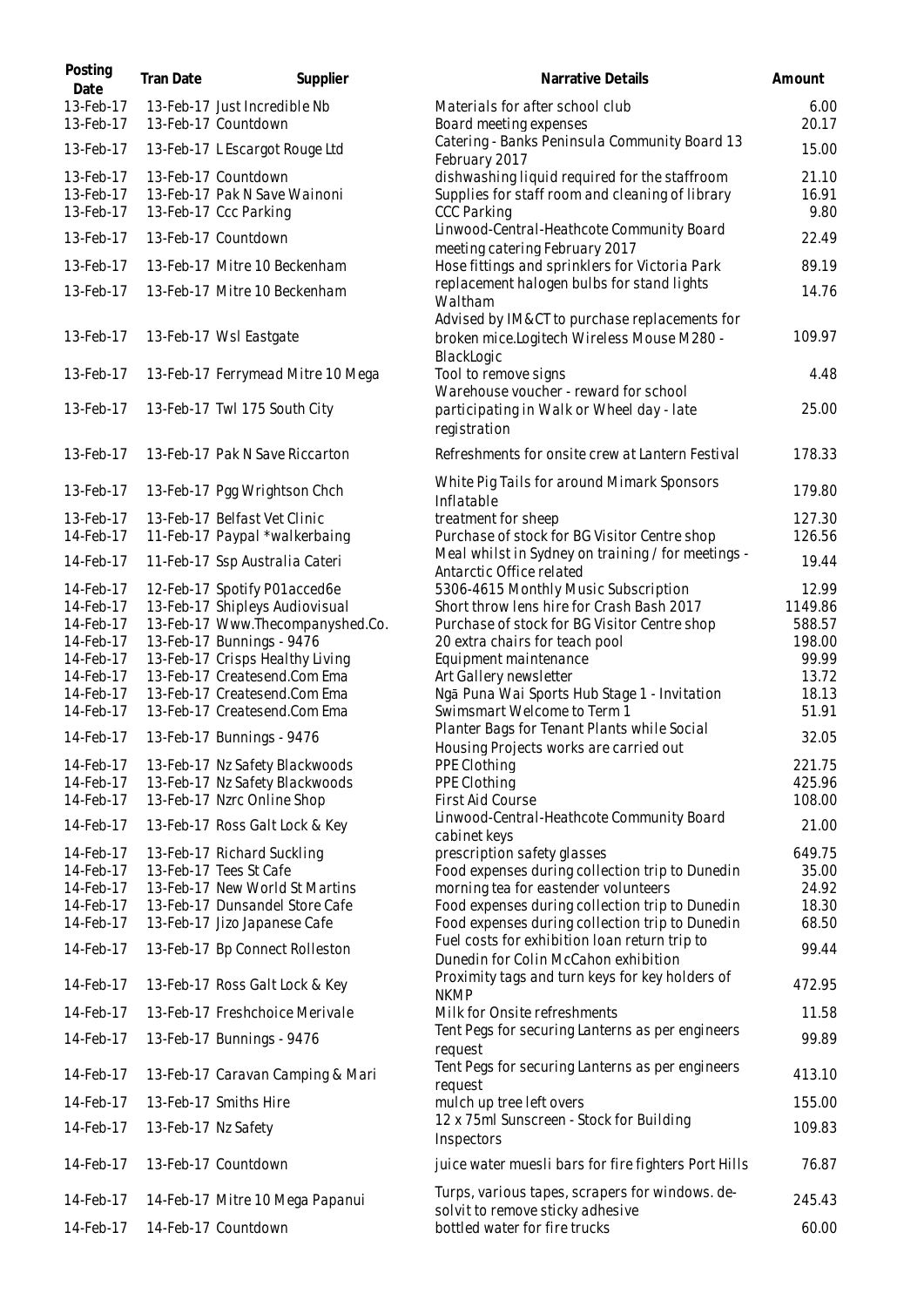| Posting<br>Date | <b>Tran Date</b> | Supplier                            | Narrative Details                                                                                  | Amount   |
|-----------------|------------------|-------------------------------------|----------------------------------------------------------------------------------------------------|----------|
| 14-Feb-17       |                  | 14-Feb-17 Armstrong Locksmiths      | Keys                                                                                               | 9.00     |
| 14-Feb-17       |                  | 14-Feb-17 Twl 123 Eastgate          | Cafe Supplies - Forks                                                                              | 20.00    |
| 14-Feb-17       |                  | 14-Feb-17 Freshchoice Barrington    | White Vinegar for cleaning                                                                         | 3.49     |
| 14-Feb-17       |                  | 14-Feb-17 Twl 178 Barrington        | Cleaning product for Aerobics studio                                                               | 47.98    |
| 14-Feb-17       |                  | 14-Feb-17 Parsley And Sage          | Catering for Community Board Meeting                                                               | 171.93   |
|                 |                  |                                     |                                                                                                    |          |
| 14-Feb-17       |                  | 14-Feb-17 Waterforce Christchurch   | Fittings for Flood Water pumping and Fire                                                          | 865.08   |
|                 |                  |                                     | Fighting                                                                                           |          |
| 14-Feb-17       |                  | 14-Feb-17 Nz Institute Of Landsc    | NZILA Membership subscription                                                                      | 577.00   |
| 14-Feb-17       |                  | 14-Feb-17 Mitre 10 Mega Papanui     | wall anchors                                                                                       | 14.72    |
| 14-Feb-17       |                  | 14-Feb-17 Ferrymead Mitre 10 Mega   | reflectors                                                                                         | 14.98    |
| 14-Feb-17       |                  | 14-Feb-17 Mitre 10 Beckenham        | signs & wall anchors                                                                               | 46.94    |
| 14-Feb-17       |                  | 14-Feb-17 Twl 220 Riccarton         | Pegs, Teaspoons and oven mitt                                                                      | 15.97    |
| 14-Feb-17       |                  | 14-Feb-17 Mitre 10 Mega Hornby      | Shower caddies, shower curtains x 2 and plant                                                      | 174.44   |
| 14-Feb-17       |                  | 14-Feb-17 Ccc Parking               | <b>CCC Parking</b>                                                                                 | 9.80     |
|                 |                  |                                     |                                                                                                    |          |
| 14-Feb-17       |                  | 14-Feb-17 Z Caroline Bay            | Fuel and food costs for Colin McCahon exhibition<br>loaned artworks return trip to Dunedin         | 78.89    |
| 14-Feb-17       |                  | 14-Feb-17 Mighty Ape Limited        | New PS4 for NB Library                                                                             | 528.00   |
| 14-Feb-17       |                  | 14-Feb-17 Twl 175 South City        | Water for onsite Crew at Lantern festival                                                          | 50.00    |
|                 |                  |                                     |                                                                                                    |          |
| 14-Feb-17       |                  | 14-Feb-17 Twl 175 South City        | 4 usb sticks for training and bwvc evidence                                                        | 24.00    |
| 14-Feb-17       |                  | 14-Feb-17 Xcm Group Limited         | 10 hi viz vests for officers                                                                       | 299.58   |
| 14-Feb-17       |                  | 14-Feb-17 Countdown                 | Grocery items for resale in the shop                                                               | 134.37   |
| 15-Feb-17       |                  | 12-Feb-17 Paypal *until PL          | Stock for resale                                                                                   | 2138.12  |
| 15-Feb-17       |                  | 12-Feb-17 Paypal *sevensevent       | Crucial Conversations workshop                                                                     | 720.00   |
| 15-Feb-17       |                  | 12-Feb-17 Paypal *teamline          | Wetsuit prize for the Ocean Swim 'Swim to Win'<br>competition at the Recreation and Sport Centres. | 150.00   |
| 15-Feb-17       | 13-Feb-17 Dhgate |                                     | 100 x earbud head phones for public use for<br>smart label audio tours in galleries.               | 52.58    |
| 15-Feb-17       |                  | 13-Feb-17 George Henry & Co Lt      | In House Maintenance - WO                                                                          | 144.61   |
|                 |                  |                                     |                                                                                                    |          |
| 15-Feb-17       |                  | 13-Feb-17 Magshop Subscriptions     | Library book                                                                                       | 70.00    |
| 15-Feb-17       |                  | 13-Feb-17 Burger King               | Burgers for fire fighters Port Hills Fires                                                         | 120.90   |
| 15-Feb-17       |                  | 14-Feb-17 The Growth Faculty (NZ) L | Webinar                                                                                            | 95.00    |
| 15-Feb-17       |                  | 14-Feb-17 Nz Safety Blackwoods      | Credit Voucher Nz Safety BlackwoodsPPE - Ear<br><b>Muffs</b>                                       | $-15.76$ |
| 15-Feb-17       |                  | 14-Feb-17 Nz Safety Blackwoods      | PPE                                                                                                | 42.89    |
| 15-Feb-17       |                  | 14-Feb-17 Nz Safety Blackwoods      | PPE                                                                                                | 100.49   |
| 15-Feb-17       |                  | 14-Feb-17 Bunnings - 9476           | 2 Bins for storing gloves at parklands gym                                                         | 79.94    |
| 15-Feb-17       |                  | 14-Feb-17 Voyager Internet Ltd      | Webhosting for Spencer Beach Holiday Park                                                          | 34.44    |
|                 |                  | 14-Feb-17 Institute Of Directo      | Institute of Directors event attendance                                                            | 40.00    |
| 15-Feb-17       |                  |                                     |                                                                                                    |          |
| 15-Feb-17       |                  | 14-Feb-17 Ecocentral Ltd            | Refuse Disposal                                                                                    | 260.28   |
| 15-Feb-17       |                  | 14-Feb-17 Farmers Riccarton         | Lanterns for Lantern Festival                                                                      | 40.00    |
| 15-Feb-17       |                  | 14-Feb-17 Westfield Gift Voucher    | Gift cards                                                                                         | 800.00   |
| 15-Feb-17       |                  | 14-Feb-17 Jaycar Pty Ltd            | 12v extension lead for TE WAKA                                                                     | 11.90    |
| 15-Feb-17       |                  | 14-Feb-17 Nz Safety Blackwoods      | Resources for Port Hills Fire PHECs                                                                | 16.70    |
| 15-Feb-17       |                  | 14-Feb-17 Nz Safety Blackwoods      | Resources (squnicher and burn aid dressing) for<br>Port Hills Fire PHECs                           | 118.04   |
| 15-Feb-17       |                  | 14-Feb-17 Nz Safety Blackwoods      | Dusk mast x2 turf                                                                                  | 36.60    |
| 15-Feb-17       |                  | 14-Feb-17 Christchurch Container Ci | Change of address - Lyttelton Lib.                                                                 | 25.00    |
| 15-Feb-17       |                  | 14-Feb-17 Bunnings - 9476           | Replacing of not working Drill for the Holiday<br>Park                                             | 199.00   |
| 15-Feb-17       | 14-Feb-17 Steam  |                                     | Food expenses during collection trip to Dunedin                                                    | 8.00     |
| 15-Feb-17       |                  | 14-Feb-17 Everyday Gourmet          | Food expenses during collection trip to Dunedin                                                    | 12.90    |
| 15-Feb-17       |                  | 14-Feb-17 The Standard Kitchen      | Food expenses during collection trip to Dunedin                                                    | 40.00    |
| 15-Feb-17       |                  | 14-Feb-17 The Standard Kitchen      | Food expenses during collection trip to Dunedin                                                    | 12.00    |
| 15-Feb-17       |                  | 14-Feb-17 Voyager Internet Ltd      | Comms messaging for EOC event                                                                      | 11.50    |
|                 |                  |                                     |                                                                                                    |          |
| 15-Feb-17       |                  | 14-Feb-17 Bunnings - 9476           | Black Rust Guard Spray Paint for Steel Lantern<br><b>Bases</b>                                     | 18.85    |
| 15-Feb-17       |                  | 14-Feb-17 Bunnings - 9476           | Ratchet Straps to secure Large Lantern as per<br>Engineers specifications                          | 91.02    |
| 15-Feb-17       |                  | 14-Feb-17 Avonside Wainoni Vet      | Vet check dog, spay pt paymnt, neut, vaccination<br>educ dog                                       | 424.30   |
| 15-Feb-17       |                  | 14-Feb-17 Nz Safety Blackwoods      | Contact cleaner and compressed air for cleaning<br>devices                                         | 36.72    |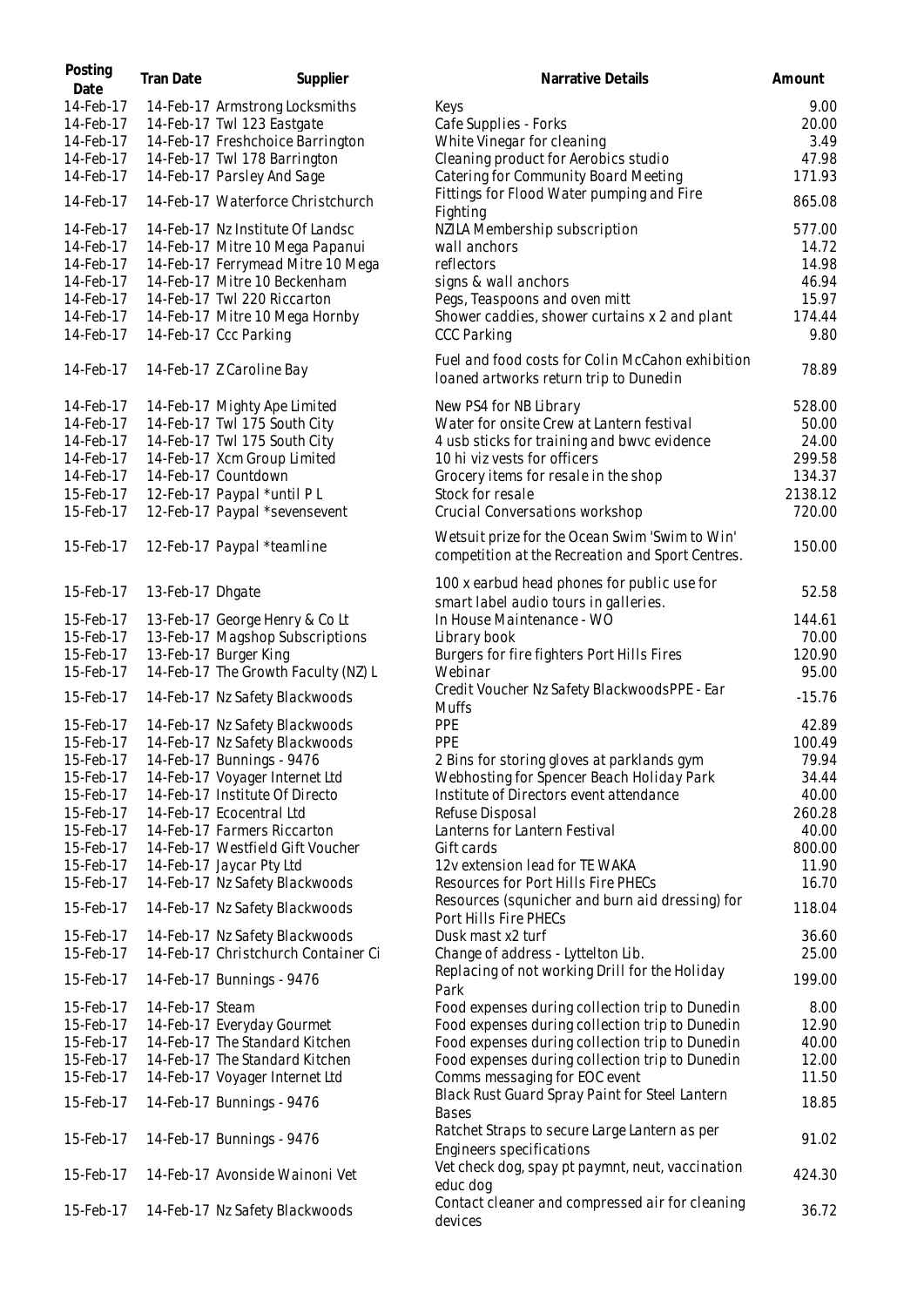| Posting<br>Date        | <b>Tran Date</b> | Supplier                                                           | Narrative Details                                                           | Amount          |
|------------------------|------------------|--------------------------------------------------------------------|-----------------------------------------------------------------------------|-----------------|
| 15-Feb-17              |                  | 14-Feb-17 The Frontrunner Bushin                                   | New shoes                                                                   | 100.00          |
| 15-Feb-17              |                  | 14-Feb-17 Northwood Post Shop                                      | Sent a trophy back to one of our guests, they<br>reimbursed us for this     | 13.20           |
| 15-Feb-17              |                  | 15-Feb-17 Ferrymead Mitre 10 Mega                                  | In House Maintenance - WO                                                   | 52.68           |
| 15-Feb-17              |                  | 15-Feb-17 Vendhq.Com                                               | Vend monthly subscription libraries                                         | 674.00          |
| 15-Feb-17              |                  | 15-Feb-17 Ccc Parking                                              | Parking for city centre meeting                                             | 3.60            |
| 15-Feb-17              |                  | 15-Feb-17 Uoc Parking Meters                                       | Parking for city centre meeting                                             | 4.25            |
| 15-Feb-17              |                  | 15-Feb-17 Z Curletts Rd                                            | Deisel fill-up for rental truck for loan artwork<br>returns                 | 10.54           |
| 15-Feb-17              |                  | 15-Feb-17 Just Incredible                                          | 5-3-08-4401 Inflatable guitars, sunglasses etc                              | 25.93           |
| 15-Feb-17              |                  | 15-Feb-17 Wsl South City                                           | 5-3-08-4401 Powerbanks (for Bruce queues etc)                               | 59.96           |
| 15-Feb-17              |                  | 15-Feb-17 Twl 175 South City                                       | 5-6-08-4208 Sunscreen etc                                                   | 107.10          |
| 15-Feb-17              |                  | 15-Feb-17 Ccc Parking                                              | Parking for Lancaster Park PCG mtg                                          | 5.15            |
| 15-Feb-17              |                  | 15-Feb-17 Countdown                                                | coffee for the staffroom due to illness of the<br>person ordering           | 48.15           |
| 15-Feb-17              |                  | 15-Feb-17 Placemakers Antigua St                                   | Cable Ties & equipment to attach CCC Hoarding                               | 58.91           |
| 15-Feb-17              |                  | 15-Feb-17 Ccc Parking                                              | Mesh to Construction Sites<br>Parking to attend Heritage meeting at Civic   | 5.15            |
|                        |                  |                                                                    | Catering Coastal Burwood Community Board                                    | 69.54           |
| 15-Feb-17              |                  | 15-Feb-17 Countdown                                                | Meeting                                                                     |                 |
| 16-Feb-17              |                  | 14-Feb-17 Christchurch Airport                                     | 1 x Car Park fee at Christchurch airport to attend                          | 25.00           |
|                        |                  |                                                                    | Wellington WSAA                                                             |                 |
| 16-Feb-17              |                  | 14-Feb-17 Paknsave Moorhouse                                       | Food for David Walshs retirement as per leaving<br>the council policy       | 30.14           |
| 16-Feb-17              |                  | 14-Feb-17 Webmatters.Co.Nz                                         | Photos for use on CCC and Garden to visit website                           | 276.00          |
| 16-Feb-17              |                  | 14-Feb-17 Kingsgate Hotel Dunedin                                  | Food expenses during collection trip to Dunedin                             | 8.00            |
| 16-Feb-17              |                  | 14-Feb-17 Whitcoulls Sth City 95                                   | White Board Markers for Site Office at Lantern<br>Festival                  | 9.99            |
| 16-Feb-17              |                  | 14-Feb-17 Dropbox Tn872n8qcxv9                                     | Cloud storage subscription fee                                              | 16.47           |
| 16-Feb-17              |                  | 14-Feb-17 Amazon.Com Amzn.Com/bill                                 | Library book                                                                | 80.38           |
| 16-Feb-17              |                  | 15-Feb-17 Createsend.Com Ema                                       | 5001-4312 Event Info EDM                                                    | 31.71           |
| 16-Feb-17              |                  | 15-Feb-17 Single O - Cbd                                           | coffee                                                                      | 4.38            |
| 16-Feb-17<br>16-Feb-17 |                  | 15-Feb-17 Legion Cab Sy 131451<br>15-Feb-17 Perennial              | taxi Airport to Hotel<br>Grounds Maint Qe2                                  | 78.10<br>361.10 |
|                        |                  |                                                                    | Long sleeved high vis for pier site h&s compliance                          |                 |
| 16-Feb-17              |                  | 15-Feb-17 Nz Safety Blackwoods                                     | (for 2 staff)                                                               | 35.00           |
| 16-Feb-17              |                  | 15-Feb-17 Createsend.Com Ema                                       | Recreation and Sport Centres Welcome Email 15<br>February 2017              | 8.40            |
| 16-Feb-17              |                  | 15-Feb-17 Createsend.Com Ema                                       | Sumner Lyttelton Corridor - blasting work notice                            | 12.01           |
| 16-Feb-17              |                  | 15-Feb-17 Nz Safety Blackwoods                                     | Steel Cap Boots & 2 x High Vis Safety Vests                                 | 163.68          |
| 16-Feb-17              |                  | 15-Feb-17 Nz Safety Blackwoods                                     | gloves, footwear, sunblock for nursery staff.                               | 158.56          |
| 16-Feb-17              |                  | 15-Feb-17 Nz Safety Blackwoods                                     | PPE gear for x3 staff<br>Institute of Directors - Christchurch Branch Event | 681.06          |
| 16-Feb-17              |                  | 15-Feb-17 Institute Of Directo                                     | 8Mar17                                                                      | 60.00           |
| 16-Feb-17              |                  | 15-Feb-17 Bp Connect Dallington                                    | vouchers for Parks photo shoot models                                       | 120.00          |
| 16-Feb-17              |                  | 15-Feb-17 Pizza Hut - 762                                          | Food for EOC                                                                | 95.50           |
| 16-Feb-17              |                  | 15-Feb-17 Caltex Hornby                                            | Milk for tearoom                                                            | 7.20            |
| 16-Feb-17              |                  | 15-Feb-17 Oneill Rentals                                           | rental truck for collection tasks and loan returns                          | 230.33          |
| 16-Feb-17              |                  | 15-Feb-17 Bunnings - 9482                                          | stand for computer                                                          | 5.89            |
| 16-Feb-17              |                  | 15-Feb-17 Blacks Fasteners Lt                                      | long bolt for post and rails                                                | 60.73           |
| 16-Feb-17              |                  | 15-Feb-17 Boulevard Cafe & Bar                                     | Food for EOC staff during Port Hills Fire response                          | 31.00           |
| 16-Feb-17              |                  | 16-Feb-17 Countdown Chch Airport                                   | Storage box for office                                                      | 11.29           |
| 16-Feb-17              |                  | 16-Feb-17 Briscoes Chch Salisbury                                  | 5-3-08-4401 For Simple Minds/B52s                                           | 124.99          |
| 16-Feb-17<br>16-Feb-17 |                  | 16-Feb-17 Briscoes Northlands<br>16-Feb-17 Chch City Council Civic | Towels purchased for Hire<br>Exemption from Building Consent                | 85.00<br>540.00 |
| 16-Feb-17              |                  | 16-Feb-17 Ccc Parking                                              | car parking                                                                 | 5.15            |
| 16-Feb-17              |                  | 16-Feb-17 Ccc Parking                                              | car parking                                                                 | 5.15            |
| 16-Feb-17              |                  | 16-Feb-17 Ferrymead Mitre 10 Mega                                  | Door chime for Lyttelton Library                                            | 36.98           |
| 16-Feb-17              |                  | 16-Feb-17 Twl 175 South City                                       | Misc - freeview box remote control for Guise Lane<br>Ct day room            | 29.99           |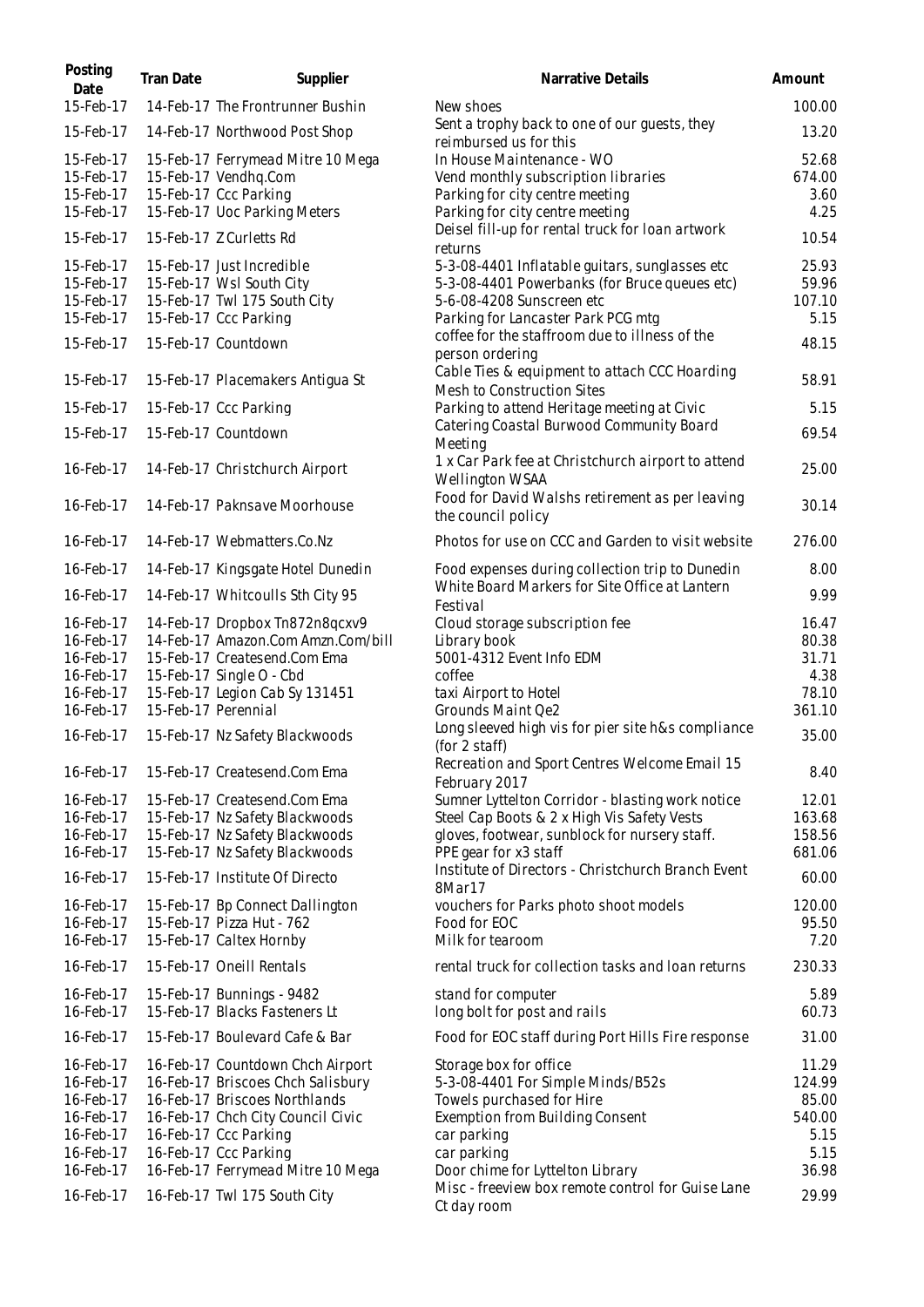| Posting<br>Date        | Tran Date | Supplier                                                        | Narrative Details                                                                                     | Amount         |
|------------------------|-----------|-----------------------------------------------------------------|-------------------------------------------------------------------------------------------------------|----------------|
| 16-Feb-17              |           | 16-Feb-17 Rubber Monkey Sales                                   | Right angle Mini to standard USB cable for Pocket<br>Wizard flash trigger                             | 25.77          |
| 16-Feb-17              |           | 16-Feb-17 New World Northwood                                   | milk & sugar for nursery tea room.                                                                    | 25.59          |
| 16-Feb-17              |           | 16-Feb-17 Twl 181 Belfast                                       | flexi tubs for nursery use                                                                            | 42.00          |
| 16-Feb-17              |           | 16-Feb-17 Mitre 10 Mega Papanui                                 | replacement batteries for water timers, nursery<br>accomodation for Fire staff during Port Hills fire | 82.32          |
| 16-Feb-17              |           | 16-Feb-17 Hotel Montreal                                        | Complex. Charged in incorrect amount. Will be<br>credited.                                            | 405.00         |
| 16-Feb-17              |           | 16-Feb-17 Hotel Montreal                                        | Credit Voucher Hotel Montreal - accomodation<br>for Fire staff during Port Hills fire Complex         | $-405.00$      |
| 16-Feb-17              |           | 16-Feb-17 Ccc Parking                                           | <b>CCC Parking</b>                                                                                    | 12.90          |
| 16-Feb-17              |           | 16-Feb-17 Science Alive                                         | nature gear for Children's day parks competition<br>prize                                             | 36.50          |
| 16-Feb-17              |           | 16-Feb-17 Little River Cafe & Sto                               | Akaroa Wastewater Working Party Meeting                                                               | 112.00         |
| 16-Feb-17              |           | 16-Feb-17 New World Halswell                                    | Equipment for response teams at Halswell                                                              | 108.24         |
| 16-Feb-17              |           | 16-Feb-17 Green Cabs Ltd                                        | taxi to meeting venue from airport in Wellington                                                      | 35.70          |
| 16-Feb-17              |           | 16-Feb-17 Wet & Forget Retail Ltd                               | hitman weed killer                                                                                    | 110.00         |
| 16-Feb-17              |           | 16-Feb-17 Party Warehouse                                       | Table Hire for International Performer at Lantern<br>Festival                                         | 15.00          |
| 16-Feb-17              |           | 16-Feb-17 Mitre 10 Beckenham                                    | Steel Mallets for Pegging at the Lantern Festival                                                     | 34.94          |
| 16-Feb-17              |           | 16-Feb-17 Ninetyblack Limited                                   | Jumping pillow and BMX track signage                                                                  | 201.25         |
| 17-Feb-17              |           | 14-Feb-17 Taxi Epay Australia                                   | Airport taxi Melbourne - conference                                                                   | 109.24         |
| 17-Feb-17              |           | 15-Feb-17 Phomo Ops Pty. Ltd.                                   | Dinner                                                                                                | 16.42          |
| 17-Feb-17              |           | 15-Feb-17 Facebk *lb3x6be622                                    | Dog registration amnesty Facebook posts<br>Dog registration amnesty, Canterbury EQ                    | 2.44           |
| 17-Feb-17              |           | 15-Feb-17 Facebk *yrm6waj622                                    | Memorial and National Dedication & Civic<br>Memeorial Service                                         | 67.57          |
| 17-Feb-17              |           | 15-Feb-17 The Redwood Hub Limited                               | accomodation for Fire staff during Port Hills fire<br>Complex                                         | 684.00         |
| 17-Feb-17              |           | 15-Feb-17 Project Management Instit                             | Project Management Institute (PMI) Membership<br>Renewal                                              | 270.48         |
| 17-Feb-17              |           | 15-Feb-17 Gm Cabs Australia                                     | Sydney - Taxi airport to City                                                                         | 41.68          |
| 17-Feb-17              |           | 16-Feb-17 Brighton Hammer Hardware                              | Replacement light bulbs                                                                               | 17.94          |
| 17-Feb-17              |           | 16-Feb-17 Hordern Pavilion                                      | food                                                                                                  | 6.57           |
| 17-Feb-17              |           | 16-Feb-17 Playbill Venues Mgmt                                  | Food                                                                                                  | 19.71          |
| 17-Feb-17              |           | 16-Feb-17 Bunnings - 9476                                       | hand cleaner & hay forks x 4                                                                          | 178.80         |
| 17-Feb-17              |           | 16-Feb-17 John Brooks Ltd                                       | In House Maintenance - WO                                                                             | 571.20         |
| 17-Feb-17              |           | 16-Feb-17 Bunnings - 9476                                       | Buildex Pine Board for Maintenance job                                                                | 32.88          |
| 17-Feb-17              |           | 16-Feb-17 Wilson Parking                                        | All day parking - Civil Defence - EOC Welfare                                                         | 11.60          |
| 17-Feb-17<br>17-Feb-17 |           | 16-Feb-17 P935 Chester Street                                   | Parking for Town Hall mtg<br>Halswell Skate Park consultation reminder                                | 4.10           |
| 17-Feb-17              |           | 16-Feb-17 Createsend.Com Ema<br>16-Feb-17 Createsend.Com Ema    | Postponed: Ngā Puna Wai Sports Hub event                                                              | 10.35<br>18.01 |
| 17-Feb-17              |           | 16-Feb-17 Officemax                                             | 2 x 20 pack of alkaline AA batteries                                                                  | 45.89          |
| 17-Feb-17              |           | 16-Feb-17 Take Note Ferrymead                                   | material for childrens day parks competition                                                          | 49.73          |
| 17-Feb-17              |           | 16-Feb-17 Para Rubber Christchur                                | prize<br>foam for nets repair                                                                         | 45.00          |
| 17-Feb-17              |           | 16-Feb-17 Pb Technologies Ltd                                   | Microsoft LifeChat LX-3000 Win USB Port Headset                                                       | 67.13          |
| 17-Feb-17              |           | 16-Feb-17 Corporate Consumable                                  | Vertical Large Wired Mouse & U10-PS Coil Cord                                                         | 503.13         |
| 17-Feb-17              |           | 16-Feb-17 Bunnings - 9476                                       | Hose Connectors for dust fighting at Hagley Park                                                      | 17.94          |
| 17-Feb-17              |           | 16-Feb-17 Caravan Camping & Mari                                | Tent Pegs for securing Lanterns as per engineers<br>request                                           | 55.00          |
| 17-Feb-17              |           | 16-Feb-17 Nz Safety Blackwoods                                  | Site Hazard Board for Lantern Festival                                                                | 74.75          |
| 17-Feb-17              |           | 16-Feb-17 M J Shardlow & Colid                                  | Cable Ties and Tape for Lantern festival<br>Display Panels for CHCH Sister Cities at the              | 124.08         |
| 17-Feb-17              |           | 16-Feb-17 Peek Exhibition Limited                               | Lantern festival                                                                                      | 140.42         |
| 17-Feb-17              |           | 16-Feb-17 Mbie Standards Nz                                     | AS/NZS 2890 Standards - purchased by R Gant                                                           | 35.83          |
| 17-Feb-17              |           | 16-Feb-17 Ecocentral Ltd                                        | Rubbish truck empty                                                                                   | 48.20          |
| 17-Feb-17<br>17-Feb-17 |           | 16-Feb-17 Mitchell Corp N Z Limited                             | Flybuys                                                                                               | 221.13         |
| 17-Feb-17              |           | 16-Feb-17 P935 Chester Street<br>16-Feb-17 Playbill Venues Mgmt | Parking for Town Hall Liaison mtg<br>Sydney - meal                                                    | 4.10<br>14.23  |
|                        |           |                                                                 |                                                                                                       |                |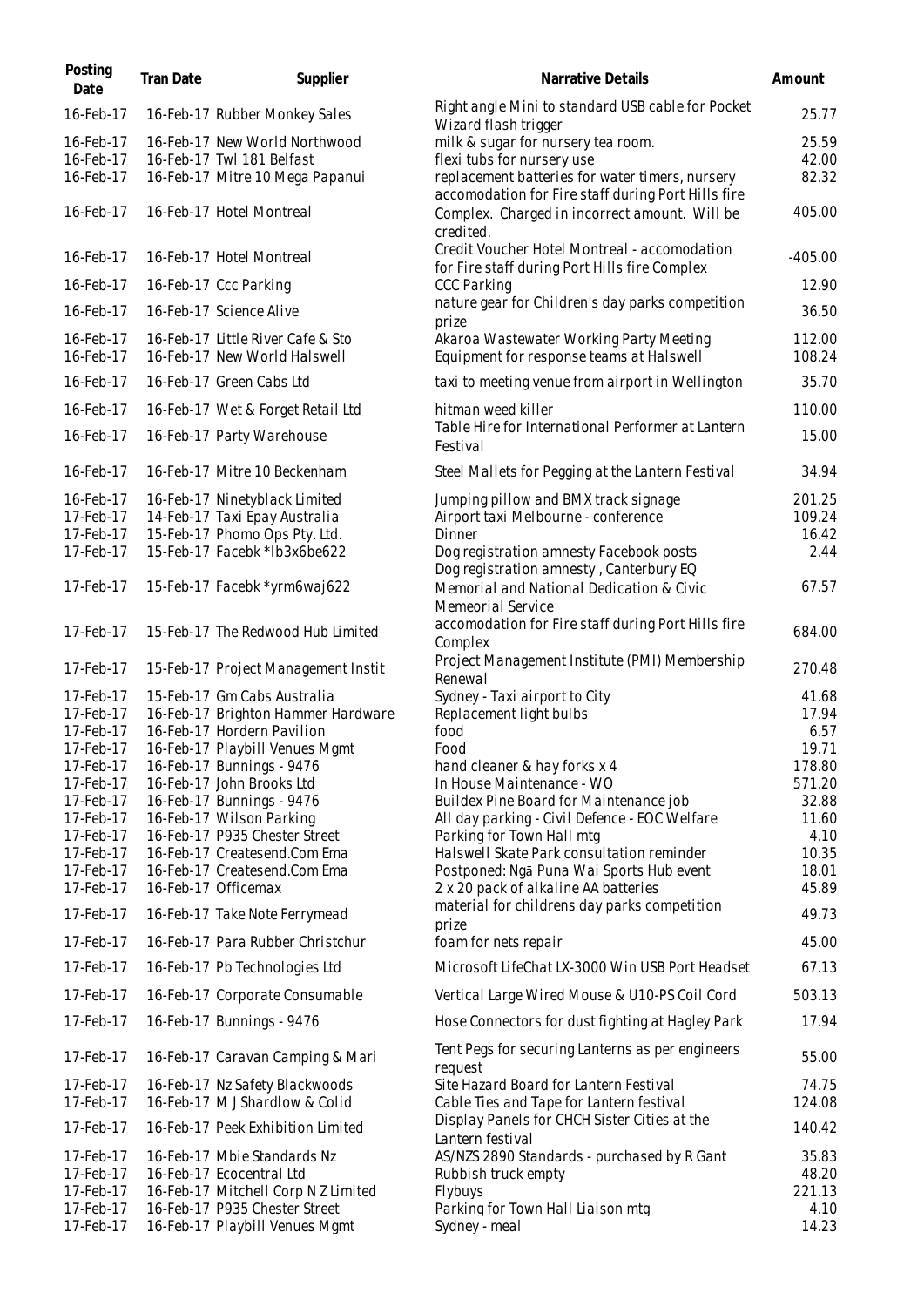| Posting<br>Date        | <b>Tran Date</b>    | Supplier                                                       | Narrative Details                                                                       | Amount           |
|------------------------|---------------------|----------------------------------------------------------------|-----------------------------------------------------------------------------------------|------------------|
| 17-Feb-17              |                     | 17-Feb-17 Ferrymead Mitre 10 Mega                              | <b>Workshop Consumbles</b>                                                              | 35.98            |
| 17-Feb-17              |                     | 17-Feb-17 Ccc Parking                                          | Parking for city centre meeting                                                         | 3.60             |
| 17-Feb-17              |                     | 17-Feb-17 Wsl Belfast                                          | Stationery for office - envelopes                                                       | 55.37            |
| 17-Feb-17              |                     | 17-Feb-17 Mitre 10 Beckenham                                   | safety plugs for electrcal sockets                                                      | 9.48             |
| 17-Feb-17              |                     | 17-Feb-17 First Direct Taxis                                   | Taxi - Parklands @ Play event                                                           | 27.00            |
| 17-Feb-17              |                     | 17-Feb-17 Countdown                                            | Parklands @ Play 2017 - Volunteer food and<br>event bits and bobs                       | 55.95            |
| 17-Feb-17              |                     | 17-Feb-17 Hampton & Co Ltd                                     | Glue and gun                                                                            | 47.92            |
| 17-Feb-17              |                     | 17-Feb-17 Wsl Eastgate                                         | Misc Eployment Exp - 9v batteries for CETAS units<br>samoke alarms                      | 30.75            |
| 17-Feb-17              |                     | 17-Feb-17 Twl 123 Eastgate                                     | Lollies for prize at Parklands at Play community<br>event                               | 4.50             |
| 17-Feb-17              |                     | 17-Feb-17 Just Incredible Barring                              | items for room theme                                                                    | 18.00            |
| 17-Feb-17              |                     | 17-Feb-17 Twl 178 Barrington                                   | hooks for hanging pictures and feely bags in the<br>SC                                  | 47.50            |
| 17-Feb-17              |                     | 17-Feb-17 Chch City Council Civic                              | Parking Coupons for Disability Advisory Group                                           | 155.00           |
| 17-Feb-17              |                     | 17-Feb-17 Mitre 10 Beckenham                                   | fuel for fire fighting                                                                  | 119.96           |
| 17-Feb-17              |                     | 17-Feb-17 The Kitchen Cafe                                     | Food for EOC - GF option                                                                | 8.00             |
| 17-Feb-17              |                     | 17-Feb-17 Wgtn Combined Taxis                                  | Taxi from meeting venue to Wellington Airport                                           | 44.20            |
| 17-Feb-17              |                     | 17-Feb-17 Travel Service Fees                                  | Meal - conference in Melbourne                                                          | 10.00            |
| 17-Feb-17              |                     | 17-Feb-17 Countdown                                            | Milk for Carlyle St                                                                     | 6.74             |
| 17-Feb-17              |                     | 17-Feb-17 Four Square Akaroa                                   | 2 X 1 Litre milk for morning tea                                                        | 4.78             |
| 20-Feb-17<br>20-Feb-17 |                     | 15-Feb-17 Hai Pty. Ltd. Syd                                    | food                                                                                    | 11.48<br>850.00  |
| 20-Feb-17              |                     | 15-Feb-17 Paypal *sevensevent<br>15-Feb-17 Paypal *sevensevent | Crucial Conversation seminar<br>Crucial Conversation seminar                            | 850.00           |
| 20-Feb-17              |                     | 15-Feb-17 Caffe E Torta Mel                                    | Meal in Melbourne for conference                                                        | 24.40            |
| 20-Feb-17              |                     | 15-Feb-17 King St Brewhouse Pt                                 | Sydney - meal                                                                           | 37.19            |
| 20-Feb-17              |                     | 16-Feb-17 Taxi Epay Australia                                  | Taxi to Supplier                                                                        | 18.43            |
| 20-Feb-17              |                     | 16-Feb-17 Guzman Y Gomez Bondi                                 | Food                                                                                    | 21.90            |
| 20-Feb-17              |                     | 16-Feb-17 7-Eleven 2129                                        | Opal Bus Pass                                                                           | 43.81            |
| 20-Feb-17              |                     | 16-Feb-17 Mingk Pty Ltd                                        | products for resale                                                                     | 515.19           |
| 20-Feb-17              |                     | 16-Feb-17 The Redwood Hub Limited                              | accomodation for Fire staff during Port Hills fire<br>Complex                           | 115.00           |
| 20-Feb-17              | 16-Feb-17 Iso/cs    |                                                                | Hard Copy Standard                                                                      | 125.90           |
| 20-Feb-17              | 16-Feb-17 Atlassian |                                                                | ITII Confluence Atlassian Monthly sub                                                   | 28.38            |
| 20-Feb-17              |                     | 16-Feb-17 Axure Software                                       | ITDC Axure RP 8 Team License 1 Month                                                    | 278.16           |
|                        |                     |                                                                | Subscription 2016-02                                                                    |                  |
| 20-Feb-17              |                     | 16-Feb-17 The Press Club                                       | Meal - conference in Melbourne                                                          | 53.67            |
| 20-Feb-17              |                     | 16-Feb-17 Guzman Y Gomez Bondi                                 | Sydney - meal                                                                           | 21.90            |
| 20-Feb-17              |                     | 16-Feb-17 7-Eleven 2129                                        | Sydney - Opal public transport card                                                     | 43.81            |
| 20-Feb-17              |                     | 17-Feb-17 Farmers Riccarton                                    | 5308-4401 New Towels for Star Rooms                                                     | 6.50             |
| 20-Feb-17              |                     | 17-Feb-17 Createsend.Com Ema                                   | 5308-4160 Guest Survey EDM                                                              | 25.41            |
| 20-Feb-17<br>20-Feb-17 |                     | 17-Feb-17 Createsend.Com Ema<br>17-Feb-17 Farmers Riccarton    | 5001-4312 Event Info EDM                                                                | 147.49           |
| 20-Feb-17              |                     | 17-Feb-17 Bunnings - 9476                                      | 5308-4401 New Towels for Star Rooms<br>paint for volunteer painting of 6 bridges, posts | 470.72<br>294.00 |
| 20-Feb-17              |                     | 17-Feb-17 Playbill Venues Mgmt                                 | and park benches at Cworth reserve<br><b>lunch</b>                                      | 15.32            |
| 20-Feb-17              |                     | 17-Feb-17 The Naked Duck Hyde                                  | food                                                                                    | 15.34            |
| 20-Feb-17              |                     | 17-Feb-17 Saecowilson - Christch                               | In House Maintenance - WO                                                               | 68.68            |
| 20-Feb-17              |                     | 17-Feb-17 Bunnings - 9476                                      | bolt cutters for DOs office                                                             | 69.98            |
| 20-Feb-17              |                     | 17-Feb-17 Paknsave Moorhouse                                   | Resources for MakerSpace programming activity                                           | 2.54             |
| 20-Feb-17              |                     | 17-Feb-17 Bunnings - 9476                                      | Lantern Festival 2017 - Event Equipment -<br><b>Bunnings</b>                            | 218.42           |
| 20-Feb-17              |                     | 17-Feb-17 Createsend.Com Ema                                   | Recreation and Sport Centres 12 Month<br>Membership Renewal Discount February 2017      | 8.46             |
| 20-Feb-17              |                     | 17-Feb-17 Createsend.Com Ema                                   | Cycleways Newsletter February 2017                                                      | 35.50            |
| 20-Feb-17              |                     | 17-Feb-17 Createsend.Com Ema                                   | Newsline 17/02/2017                                                                     | 86.28            |
|                        |                     |                                                                | Clip Boards and tape - Stationary items for                                             |                  |
| 20-Feb-17<br>20-Feb-17 |                     | 17-Feb-17 Kmart - Shirley<br>17-Feb-17 The Little Metals Co    | Parklands @ Play 2017<br>brass rod for Godley display plinth                            | 10.50<br>17.14   |
| 20-Feb-17              |                     | 17-Feb-17 Nz Safety Blackwoods                                 | Resources (squnicher) for Port Hills Fire PHECs                                         | 81.28            |
| 20-Feb-17              |                     | 17-Feb-17 319 Addington Motel                                  | Misc Eployment Exp - temp accom for Regal Ct<br>tenant while unit is being repaired     | 500.00           |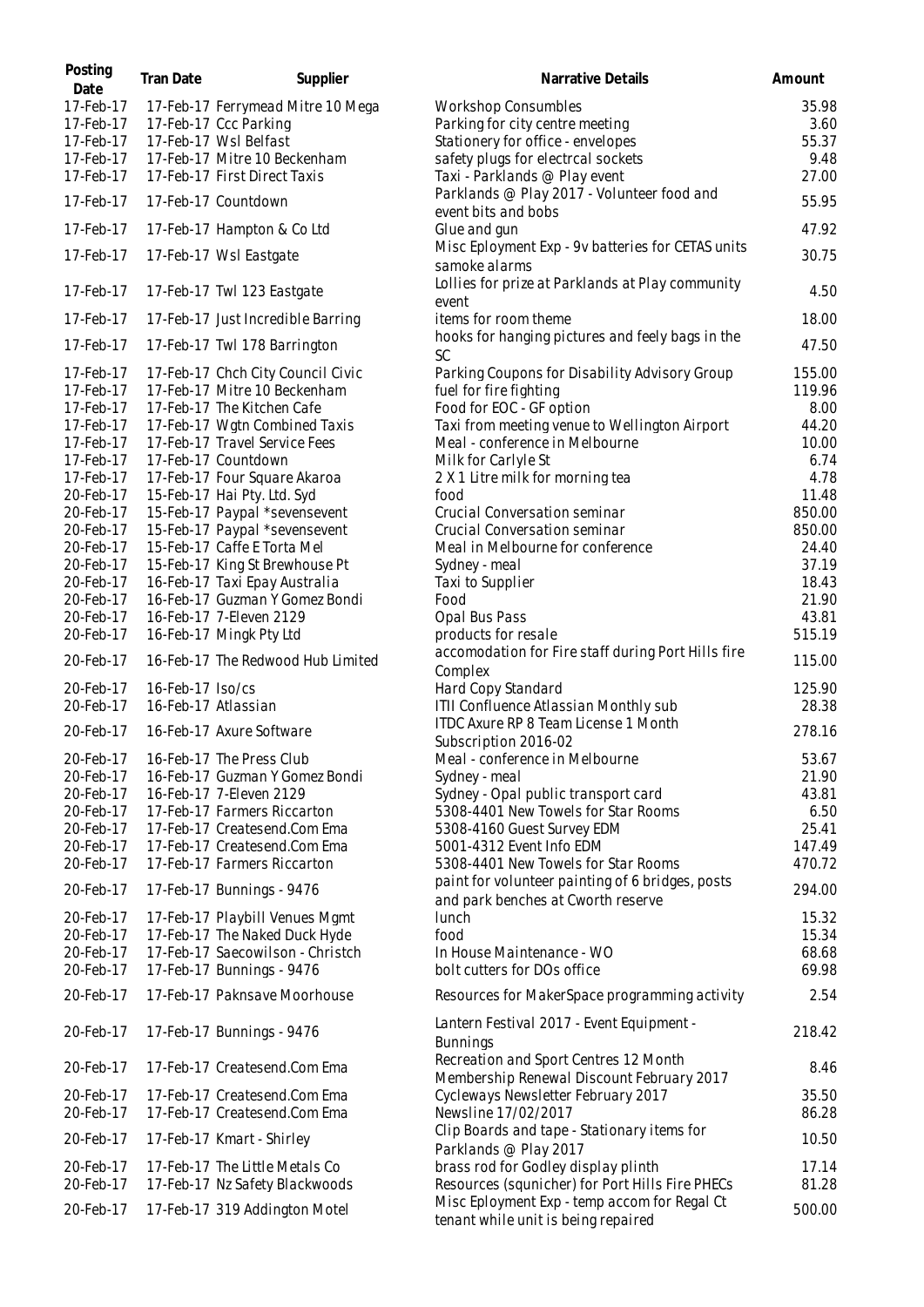| Posting<br>Date        | <b>Tran Date</b>     | Supplier                                                     | Narrative Details                                                                                | Amount         |
|------------------------|----------------------|--------------------------------------------------------------|--------------------------------------------------------------------------------------------------|----------------|
| 20-Feb-17              |                      | 17-Feb-17 Archives New Zealand                               | copy of film footage for use in 'Tales of Banks<br>Peninsula'                                    | 50.00          |
| 20-Feb-17              |                      | 17-Feb-17 Countdown Online Shopping                          | Council meeting biscuits                                                                         | 124.62         |
| 20-Feb-17              |                      | 17-Feb-17 Thai Chef Christchurch                             | Contra deal for a guest speaker at annual Group<br>Fitness Instructor meeting.                   | 66.00          |
| 20-Feb-17              |                      | 17-Feb-17 Hell Pizza Sydenham                                | Catering of the EOC Port Hills Fire                                                              | 300.00         |
| 20-Feb-17              |                      | 17-Feb-17 Christchurch Airport                               | Parking (overnight) at Christchurch Airport                                                      | 50.00          |
| 20-Feb-17              |                      | 17-Feb-17 Bp Connect Qe li                                   | Petrol for Forklifts at Lantern Festival                                                         | 13.50          |
| 20-Feb-17              |                      | 17-Feb-17 Mann Ritoli                                        | Giftware for resale in B G V C giftshop<br>tea, coffee and biscuits for Cworth & McCormacks      | 241.50         |
| 20-Feb-17              |                      | 18-Feb-17 Countdown                                          | Bay vol work days                                                                                | 61.19          |
| 20-Feb-17              |                      | 18-Feb-17 Countdown                                          | packets biscuits for communitee events and<br>meetings                                           | 44.93          |
| 20-Feb-17              |                      | 18-Feb-17 Edward Gibbon Cranford                             | Replacement poolside drain covers                                                                | 247.93         |
| 20-Feb-17              |                      | 18-Feb-17 Bunnings - 9482                                    | Aquakneadit tile and gap filler for Leisure Pool<br>expansion joints. general cleaning equipment | 572.84         |
| 20-Feb-17              |                      | 18-Feb-17 Createsend.Com Ema                                 | Port Hills Fire update email                                                                     | 8.29           |
| 20-Feb-17              |                      | 18-Feb-17 Createsend.Com Ema                                 | Christchurch Port Hills fire residents update                                                    | 8.35           |
| 20-Feb-17              |                      | 18-Feb-17 Facebk *I9snkas622                                 | Dog Registration Amnesty Facebook posts                                                          | 8.60           |
| 20-Feb-17              |                      | 18-Feb-17 Createsend.Com Ema                                 | Christchurch Port Hills fire residents update                                                    | 8.89           |
| 20-Feb-17              |                      | 18-Feb-17 Createsend.Com Ema                                 | Christchurch Port Hills residents update - 3pm                                                   | 9.97           |
| 20-Feb-17              |                      | 18-Feb-17 Createsend.Com Ema                                 | Christchurch Port Hills residents update                                                         | 10.06          |
| 20-Feb-17              |                      | 18-Feb-17 Createsend.Com Ema                                 | Christchurch Port Hills residents update                                                         | 10.21          |
| 20-Feb-17<br>20-Feb-17 |                      | 18-Feb-17 Createsend.Com Ema<br>18-Feb-17 Createsend.Com Ema | Christchurch Port Hills residents update                                                         | 10.23<br>10.39 |
|                        |                      |                                                              | Christchurch Port Hills residents update<br>Dog Registration Amnesty and Canterbury              |                |
| 20-Feb-17              |                      | 18-Feb-17 Facebk *j9snkas622                                 | Earthquake Memorial Facebook posts                                                               | 61.40          |
| 20-Feb-17              | 18-Feb-17 The Villas |                                                              | EOC coffee for three people on Saturday 18<br>February 2017                                      | 14.60          |
| 20-Feb-17              |                      | 18-Feb-17 First Direct Taxis                                 | Returning home from EOC work                                                                     | 24.20          |
| 20-Feb-17              |                      | 18-Feb-17 Countdown                                          | Milk for Akaroa Wastewater working party<br>meeting                                              | 2.29           |
| 20-Feb-17              |                      | 18-Feb-17 Fiddlesticks                                       | Accidental PCard expenditure reimbursement                                                       | 18.80          |
| 20-Feb-17              |                      | 18-Feb-17 Oneill Rentals                                     | Charged in error. To be credited                                                                 | 203.58         |
| 20-Feb-17              |                      | 18-Feb-17 Dominos Pizza - Barbadoes                          | Pizza for crew onsite in lieu of meal break at<br>Lantern festival                               | 137.39         |
| 20-Feb-17              |                      | 18-Feb-17 Bunnings - 9482                                    | 60mm latch                                                                                       | 7.35           |
| 20-Feb-17              |                      | 18-Feb-17 Fiddlesticks                                       | Food for EOC staff during the Port Hills Fire<br>response                                        | 12.70          |
| 20-Feb-17              |                      | 18-Feb-17 Jaycar Pty Ltd                                     | Bluetooth adaptor x1Pair of Bluetooth<br>headphones as part of audio visual equipment            | 134.80         |
| 20-Feb-17              |                      | 19-Feb-17 Spotify P01b6f5807                                 | 5-3-08-4401 Vbase Touch                                                                          | 12.99          |
| 20-Feb-17              |                      | 19-Feb-17 Winnie Bagoes                                      | Client Dinner - Frontier                                                                         | 237.50         |
| 20-Feb-17              |                      | 19-Feb-17 Createsend.Com Ema                                 | Christchurch Port Hills fire residents update                                                    | 10.45          |
| 20-Feb-17              |                      | 19-Feb-17 Createsend.Com Ema                                 | Christchurch Port Hills residents' update                                                        | 10.51          |
| 20-Feb-17              |                      | 19-Feb-17 Createsend.Com Ema                                 | Christchurch Port Hills residents' update                                                        | 10.59          |
| 20-Feb-17              |                      | 19-Feb-17 Createsend.Com Ema                                 | Christchurch Port Hills residents' update                                                        | 10.60          |
| 20-Feb-17<br>20-Feb-17 |                      | 19-Feb-17 Createsend.Com Ema<br>19-Feb-17 Createsend.Com Ema | Christchurch Port Hills fire residents update<br>Christchurch Port Hills fire residents update   | 10.66<br>10.68 |
| 20-Feb-17              |                      | 19-Feb-17 Createsend.Com Ema                                 | Christchurch Port Hills residents' update                                                        | 10.69          |
| 20-Feb-17              |                      | 19-Feb-17 Createsend.Com Ema                                 | Christchurch Port Hills residents' update                                                        | 10.84          |
| 20-Feb-17              |                      | 19-Feb-17 Createsend.Com Ema                                 | Christchurch Port Hills residents' update                                                        | 10.96          |
| 20-Feb-17              |                      | 19-Feb-17 Createsend.Com Ema                                 | Christchurch Port Hills residents' update                                                        | 11.01          |
| 20-Feb-17              |                      | 19-Feb-17 Createsend.Com Ema                                 | Christchurch Port Hills residents' update                                                        | 11.08          |
| 20-Feb-17              |                      | 19-Feb-17 Createsend.Com Ema                                 | Christchurch Port Hills residents' update                                                        | 11.23          |
| 20-Feb-17              |                      | 19-Feb-17 Createsend.Com Ema                                 | Christchurch Port Hills fire residents update                                                    | 11.37          |
| 20-Feb-17              |                      | 19-Feb-17 Createsend.Com Ema                                 | Christchurch Port Hills fire residents update                                                    | 11.50          |
| 20-Feb-17              |                      | 19-Feb-17 Createsend.Com Ema                                 | Christchurch Port Hills fire residents update                                                    | 11.62          |
| 20-Feb-17              |                      | 19-Feb-17 Gold Band Taxis                                    | I Love NB 2017                                                                                   | 26.70          |
| 20-Feb-17              |                      | 19-Feb-17 Twl 175 South City                                 | Sweets for a Pro mapp User Group Meeting                                                         | 24.53          |
| 20-Feb-17<br>20-Feb-17 |                      | 19-Feb-17 Ecocentral Ltd<br>19-Feb-17 Pak N Save Northlands  | dump fees<br>Biscuits for Wellington CC Visit and Leadership                                     | 9.60<br>77.28  |
| 20-Feb-17              |                      | 19-Feb-17 Gold Band Taxis                                    | Away Day<br>Taxi return from airport                                                             | 32.40          |
| 20-Feb-17              |                      | 19-Feb-17 Empire Coffee                                      | Coffee for drew in lieu of onsite facilities                                                     | 256.40         |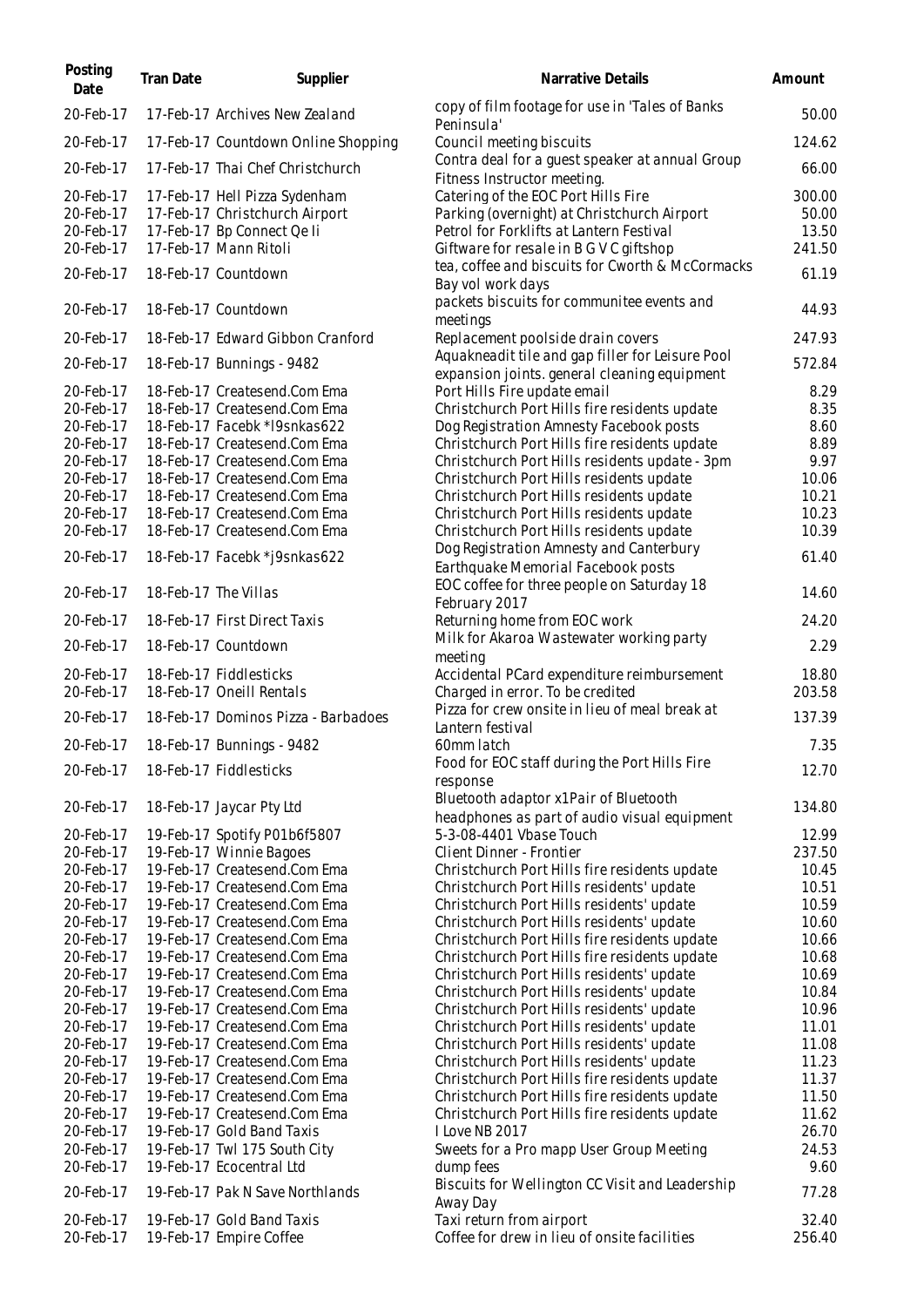| Posting<br>Date        | Tran Date | Supplier                                                           | Narrative Details                                                                                     | Amount         |
|------------------------|-----------|--------------------------------------------------------------------|-------------------------------------------------------------------------------------------------------|----------------|
| 20-Feb-17<br>20-Feb-17 |           | 19-Feb-17 Bp Connect Marshlands<br>19-Feb-17 Bp Connect Marshlands | gas bottle<br>bbq bottle for BBQ                                                                      | 38.99<br>38.99 |
| 20-Feb-17              |           | 19-Feb-17 Twl 175 South City                                       | Plates and cutlery for EOC staff during Port Hills<br>Fire response                                   | 17.69          |
| 20-Feb-17              |           | 19-Feb-17 Soul Origin - Bondi W                                    | Sydney - meal                                                                                         | 27.38          |
| 20-Feb-17              |           | 20-Feb-17 Supervalue Lyttelton                                     | Board Catering 2017                                                                                   | 25.42          |
| 20-Feb-17              |           | 20-Feb-17 Placemakers Riccarton                                    | Bruce Springsteen - Lamps and bulbs for BOH                                                           | 11.43          |
| 20-Feb-17              |           | 20-Feb-17 Pgg Wrightson Chch                                       | Maint QE2                                                                                             | 121.44         |
| 20-Feb-17              |           | 20-Feb-17 Placemakers Riccarton                                    | Maint QE2                                                                                             | 354.87         |
| 20-Feb-17              |           | 20-Feb-17 Nz Institute Of Landsc                                   | NZILA Membership subscription                                                                         | 441.00         |
| 20-Feb-17              |           | 20-Feb-17 Nz Institute Of Landsc                                   | NZILA Membership subscription                                                                         | 577.00         |
| 20-Feb-17<br>20-Feb-17 |           | 20-Feb-17 Four Square Akaroa<br>20-Feb-17 Fairfaxmedia Recurring   | Milk / light bulbs for Akaroa Service Centre<br>Press subscription                                    | 7.76<br>40.90  |
| 20-Feb-17              |           | 20-Feb-17 Fairfaxmedia Recurring                                   | Press subscription                                                                                    | 40.90          |
| 20-Feb-17              |           | 20-Feb-17 First Direct Taxis                                       | Parklands @ Play 2017                                                                                 | 23.40          |
| 20-Feb-17              |           | 20-Feb-17 Fairfaxmedia Recurring                                   | The Press subscription - CAG Library                                                                  | 40.90          |
| 20-Feb-17              |           | 20-Feb-17 Four Square Akaroa                                       | tea, coffee, milk, light bulbs, cleaning materials                                                    | 97.86          |
| 20-Feb-17              |           | 20-Feb-17 Moller-Young Nz                                          | A plaque for retired Community Board Member                                                           | 129.32         |
| 20-Feb-17              |           | 20-Feb-17 Countdown                                                | food for supporting regular youth activity at<br>Linwood Library                                      | 28.63          |
| 20-Feb-17              |           | 20-Feb-17 Ascent Technology Ltd                                    | Adata Premier microSDHC Card, 32GB, Class 10,<br>UHS-I                                                | 128.67         |
| 20-Feb-17              |           | 20-Feb-17 New World South City                                     | Food for EOC                                                                                          | 98.92          |
| 20-Feb-17              |           | 20-Feb-17 Bombay Butler                                            | Food for the EOC for the Port Hills Fire response                                                     | 221.00         |
| 20-Feb-17              |           | 20-Feb-17 Modica Group Limited                                     | Service Contract email to SMS one month payment<br>Fingertip Library.                                 | 145.20         |
| 20-Feb-17              |           | 20-Feb-17 Photo Warehouse                                          | Camera, case and SD card                                                                              | 268.90         |
| 20-Feb-17              |           | 20-Feb-17 Pak N Save Northlands                                    | Catering for Papanui Interagency Network<br>Meeting held in Papanui Board Room on 21<br>February 2017 | 28.66          |
| 20-Feb-17              |           | 20-Feb-17 Robert Harris Cafe                                       | crew coffees lantern fest                                                                             | 19.60          |
| 20-Feb-17              |           | 20-Feb-17 Z Carlton Corner                                         | Petrol for Forklift at Lantern festival                                                               | 48.66          |
| 20-Feb-17              |           | 20-Feb-17 Countdown                                                | Bread for re sale in the shop                                                                         | 11.00          |
| 21-Feb-17              |           | 17-Feb-17 Georges Bar And Grill Kin                                | Dinner                                                                                                | 44.29          |
| 21-Feb-17              |           | 17-Feb-17 Georges Bar And Grill Kin                                | Sydney - meal                                                                                         | 44.29          |
| 21-Feb-17              |           | 18-Feb-17 Baia The Italian                                         | Sydney - meal                                                                                         | 32.86          |
| 21-Feb-17              |           | 19-Feb-17 Surveymonkey<br>19-Feb-17 Silver Servic 133100           | TRIM eLearning evaluation                                                                             | 35.00<br>44.05 |
| 21-Feb-17              |           |                                                                    | taxi From trade fair to Airport<br>ITDC Heat mapping and customer insight software                    |                |
| 21-Feb-17              |           | 19-Feb-17 Crazy Egg.Com                                            | Annual renewal                                                                                        | 324.89         |
| 21-Feb-17              |           | 19-Feb-17 Taxi Combined 133300                                     | Sydney - taxi                                                                                         | 19.44          |
| 21-Feb-17              |           | 20-Feb-17 Bunnings - 9476                                          | split pins x 2 packets                                                                                | 11.76          |
| 21-Feb-17              |           | 20-Feb-17 Farmlands Co-Operative So                                | Supplies for Community Events incl. Culture<br>Galore                                                 | 94.44          |
| 21-Feb-17              |           | 20-Feb-17 Hcd Flow - Chch                                          | Cleaning - Replacement Hoses                                                                          | 772.50         |
| 21-Feb-17              |           | 20-Feb-17 Saeco Wilson                                             | In House Maintenance - WO                                                                             | 1196.00        |
| 21-Feb-17              |           | 20-Feb-17 Bunnings - 9476                                          | Bruce Springsteen - Lamps and bulbs for BOH                                                           | 3.04           |
| 21-Feb-17              |           | 20-Feb-17 Bunnings - 9476                                          | Bruce Springsteen - Lamps and bulbs for BOH                                                           | 121.52         |
| 21-Feb-17              |           | 20-Feb-17 Kmart - Riccarton                                        | Bruce Springsteen - Lamps and bulbs for BOH                                                           | 172.00         |
| 21-Feb-17              |           | 20-Feb-17 Bunnings - 9476                                          | Bruce Springsteen - Lamps and bulbs for BOH                                                           | 235.00         |
| 21-Feb-17              |           | 20-Feb-17 Createsend.Com Ema                                       | Recreation and Sport Centres 3 Month<br>Membership Renewal Discount February 2017                     | 7.36           |
| 21-Feb-17              |           | 20-Feb-17 Createsend.Com Ema                                       | Christchurch Port Hills fire residents update                                                         | 12.84          |
| 21-Feb-17              |           | 20-Feb-17 Createsend.Com Ema                                       | Christchurch Port Hills fire residents update                                                         | 12.90          |
| 21-Feb-17              |           | 20-Feb-17 Createsend.Com Ema                                       | Christchurch Port Hills residents' update                                                             | 13.03          |
| 21-Feb-17              |           | 20-Feb-17 Createsend.Com Ema                                       | Christchurch Port Hills fire residents update                                                         | 13.06          |
| 21-Feb-17              |           | 20-Feb-17 Createsend.Com Ema                                       | Christchurch Port Hills fire residents update                                                         | 13.15          |
| 21-Feb-17              |           | 20-Feb-17 Createsend.Com Ema                                       | Christchurch Port Hills residents' update                                                             | 13.29          |
| 21-Feb-17              |           | 20-Feb-17 Createsend.Com Ema                                       | Christchurch Port Hills fire residents update                                                         | 13.32          |
| 21-Feb-17              |           | 20-Feb-17 Createsend.Com Ema<br>20-Feb-17 Createsend.Com Ema       | Christchurch Port Hills fire residents update                                                         | 13.35          |
| 21-Feb-17<br>21-Feb-17 |           | 20-Feb-17 Createsend.Com Ema                                       | Christchurch Port Hills fire residents update<br>Christchurch Port Hills fire residents update        | 13.36<br>13.44 |
| 21-Feb-17              |           | 20-Feb-17 Createsend.Com Ema                                       | Christchurch Port Hills residents' update                                                             | 13.45          |
| 21-Feb-17              |           | 20-Feb-17 Createsend.Com Ema                                       | Christchurch Port Hills residents' update                                                             | 13.48          |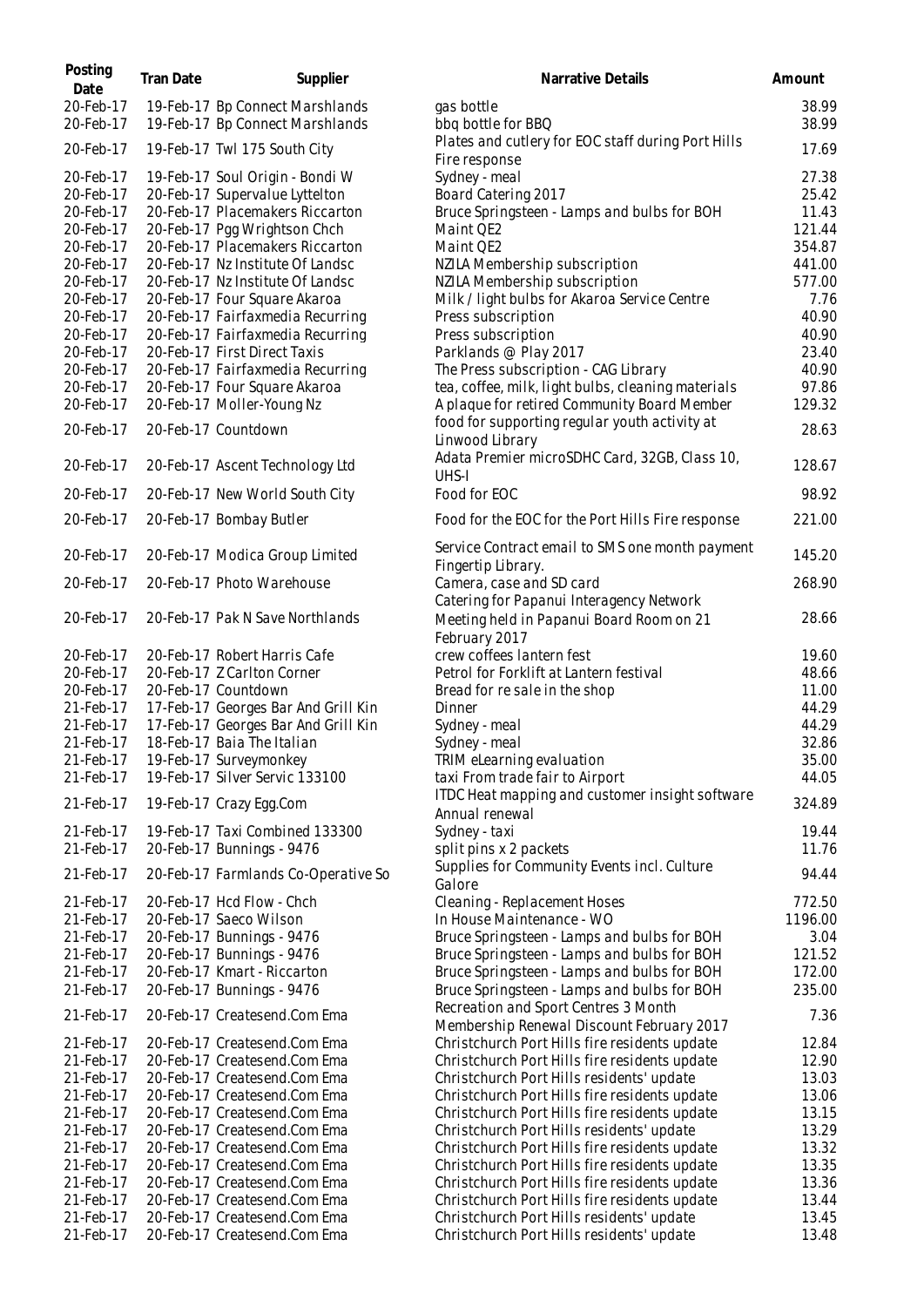| Posting<br>Date | Tran Date | Supplier                                                       | Narrative Details                                                                            | Amount |
|-----------------|-----------|----------------------------------------------------------------|----------------------------------------------------------------------------------------------|--------|
| 21-Feb-17       |           | 20-Feb-17 Createsend.Com Ema                                   | Christchurch Port Hills fire residents update                                                | 13.62  |
| 21-Feb-17       |           | 20-Feb-17 Createsend.Com Ema                                   | Kiwiable update                                                                              | 18.28  |
| 21-Feb-17       |           | 20-Feb-17 Symroses Super Fres                                  | Refreshments for programme participants                                                      | 9.48   |
| 21-Feb-17       |           | 20-Feb-17 Spectrum Lighting & Sound                            | Hire of Stairs at Parklands @ Play 2017                                                      | 57.50  |
| 21-Feb-17       |           | 20-Feb-17 Pivotel Communicat                                   | GPS location device Port Hills Inv 2251322                                                   | 45.94  |
| 21-Feb-17       |           | 20-Feb-17 Pivotel Communicat                                   | GPS location device Port Hills Inv 2251361                                                   | 45.94  |
| 21-Feb-17       |           | 20-Feb-17 Perennial                                            | black paint for 30m circle                                                                   | 97.75  |
| 21-Feb-17       |           | 20-Feb-17 As Colour                                            | work shorts /uniform                                                                         | 150.00 |
| 21-Feb-17       |           | 20-Feb-17 As Colour                                            | work shorts/uniform                                                                          | 200.00 |
| 21-Feb-17       |           | 20-Feb-17 Ecocentral Ltd                                       | Rubbish truck empty                                                                          | 43.38  |
| 21-Feb-17       |           | 20-Feb-17 Vapiano King St                                      | Sydney - meal                                                                                | 26.83  |
| 21-Feb-17       |           | 21-Feb-17 New World Stanmore                                   | Board Stationary 2017                                                                        | 5.99   |
| 21-Feb-17       |           | 21-Feb-17 The Chain Man Ltd                                    | crimping tool                                                                                | 21.74  |
|                 |           |                                                                | Scalpel blades for framing + Francis Upritchard                                              |        |
| 21-Feb-17       |           | 21-Feb-17 The Drawing Room Limite                              | repairs                                                                                      | 187.98 |
| 21-Feb-17       |           | 21-Feb-17 Twl 178 Barrington                                   | Seats for spin bikes                                                                         | 90.00  |
| 21-Feb-17       |           | 21-Feb-17 Subway Riccarton                                     | Staff consumables at Hagley                                                                  | 69.20  |
| 21-Feb-17       |           | 21-Feb-17 Mitre 10 Beckenham                                   | 3 rolls danger tape for fire                                                                 | 68.16  |
| 21-Feb-17       |           | 21-Feb-17 Hornby Godfreys                                      | A new hoover brush head for vacum cleaner in                                                 | 69.00  |
|                 |           |                                                                | T/Flat and deposit for repair of Camp hoover                                                 |        |
| 21-Feb-17       |           | 21-Feb-17 Wsl Hornby                                           | 3 ink toners, printing paper and correction pens                                             | 510.81 |
| 21-Feb-17       |           | 21-Feb-17 Twl 175 South City                                   | New wall clock purchased for Manchester Street<br>library - previous clock no longer working | 7.97   |
| 21-Feb-17       |           | 21-Feb-17 Twl 178 Barrington                                   | Library supplies - step ladder, meth spirits,<br>activity materials                          | 73.00  |
| 21-Feb-17       |           | 21-Feb-17 City Wide Florist                                    | for staff member whose daughter was killed in<br>car accident                                | 62.00  |
| 21-Feb-17       |           | 21-Feb-17 Fab Plastics Limited                                 | Outdoor brochure holders for Port Hills                                                      | 75.90  |
| 21-Feb-17       |           | 21-Feb-17 Shq Armstrong Chch91                                 | Key cut for the auditorium.                                                                  | 31.50  |
|                 |           |                                                                |                                                                                              | 169.00 |
| 21-Feb-17       |           | 21-Feb-17 Gordon Harris Chch                                   | Neon and Pastel Pantone Swatch book                                                          |        |
| 21-Feb-17       |           | 21-Feb-17 The Kitchen Cafe                                     | Food for EOC                                                                                 | 28.00  |
| 21-Feb-17       |           | 21-Feb-17 The Kitchen Cafe                                     | Food for EOC                                                                                 | 45.00  |
| 21-Feb-17       |           | 21-Feb-17 Sydenham Bakery                                      | Food for EOC                                                                                 | 176.50 |
| 21-Feb-17       |           | 21-Feb-17 Nzrc Online Shop                                     | Red Cross training for first aid certificate.                                                | 450.00 |
| 21-Feb-17       |           | 21-Feb-17 Z Carlton Corner                                     | Petrol and Diesel for Forklifts and Gator at<br>Lantern Festival                             | 52.94  |
| 21-Feb-17       |           | 21-Feb-17 Central City Flowers                                 | <b>Flowers</b>                                                                               | 70.00  |
| 21-Feb-17       |           | 21-Feb-17 Xcm Group Limited                                    | x2 new pants                                                                                 | 104.42 |
| 21-Feb-17       |           | 21-Feb-17 Countdown                                            | Milk for resale in the shop                                                                  | 34.86  |
| 22-Feb-17       |           | 18-Feb-17 Icc Sydney                                           | Sydney - meal                                                                                | 13.14  |
| 22-Feb-17       |           | 19-Feb-17 McDonalds Int Air li                                 | Dinner                                                                                       | 6.68   |
| 22-Feb-17       |           | 19-Feb-17 Georges Bar And Grill Kin                            | Food                                                                                         | 34.81  |
| 22-Feb-17       |           | 19-Feb-17 Paypal *flexibletec                                  | Cabling flexi-wrap :: Lyttelton                                                              | 606.50 |
| 22-Feb-17       |           | 19-Feb-17 Georges Bar And Grill Kin                            | Sydney - meal                                                                                | 25.61  |
| 22-Feb-17       |           |                                                                |                                                                                              | 119.26 |
|                 |           | 20-Feb-17 George Henry & Co Lt<br>20-Feb-17 Facebk *x93eebsut2 | <b>Tools for Hagley</b>                                                                      |        |
| 22-Feb-17       |           |                                                                | Sport & Recreation Centres Facebook posts                                                    | 30.02  |
| 22-Feb-17       |           | 20-Feb-17 Jaycar Electronics                                   | Adapter cable                                                                                | 42.90  |
| 22-Feb-17       |           | 20-Feb-17 The Trinity Ri Pty Ltd                               | Sydney - meal                                                                                | 20.80  |
| 22-Feb-17       |           | 21-Feb-17 Bunnings - 9476                                      | Tube light bulbs for banking room. Hose nozzles<br>for pool side.                            | 49.12  |
| 22-Feb-17       |           | 21-Feb-17 Kleenwash Supplies                                   | Chemical for blue mat, erasers for pools, cobweb<br>brush for ceiling panels.                | 260.39 |
| 22-Feb-17       |           | 21-Feb-17 Createsend.Com Ema                                   | 5001-4312 Event Info EDM                                                                     | 36.07  |
| 22-Feb-17       |           | 21-Feb-17 Venue Merchandising Servi                            | 5001-4325 Merchandise prizes for online<br>activation                                        | 265.00 |
| 22-Feb-17       |           | 21-Feb-17 Life Pharmacy Barrington                             | Glucose tabs for the gym firstaid kit                                                        | 6.99   |
| 22-Feb-17       |           | 21-Feb-17 Cambridge Blinds                                     | Blinds for spin room                                                                         | 127.25 |
| 22-Feb-17       |           | 21-Feb-17 Bnt - Hornby 74                                      | Brake fluid                                                                                  | 16.26  |
| 22-Feb-17       |           | 21-Feb-17 Bnt - Hornby 74                                      | Parts for company vehicle                                                                    | 90.87  |
|                 |           |                                                                | Sumner Road - blasting postponement and Port                                                 |        |
| 22-Feb-17       |           | 21-Feb-17 Createsend.Com Ema                                   | Hills Fire update                                                                            | 12.00  |
| 22-Feb-17       |           | 21-Feb-17 Createsend.Com Ema                                   | Christchurch Port Hills residents' update                                                    | 13.66  |
| 22-Feb-17       |           | 21-Feb-17 Createsend.Com Ema                                   | Christchurch Port Hills residents' update                                                    | 13.66  |
| 22-Feb-17       |           | 21-Feb-17 Createsend.Com Ema                                   | Christchurch Port Hills residents' update                                                    | 13.69  |
| 22-Feb-17       |           | 21-Feb-17 Createsend.Com Ema                                   | Christchurch Port Hills residents' update                                                    | 13.71  |